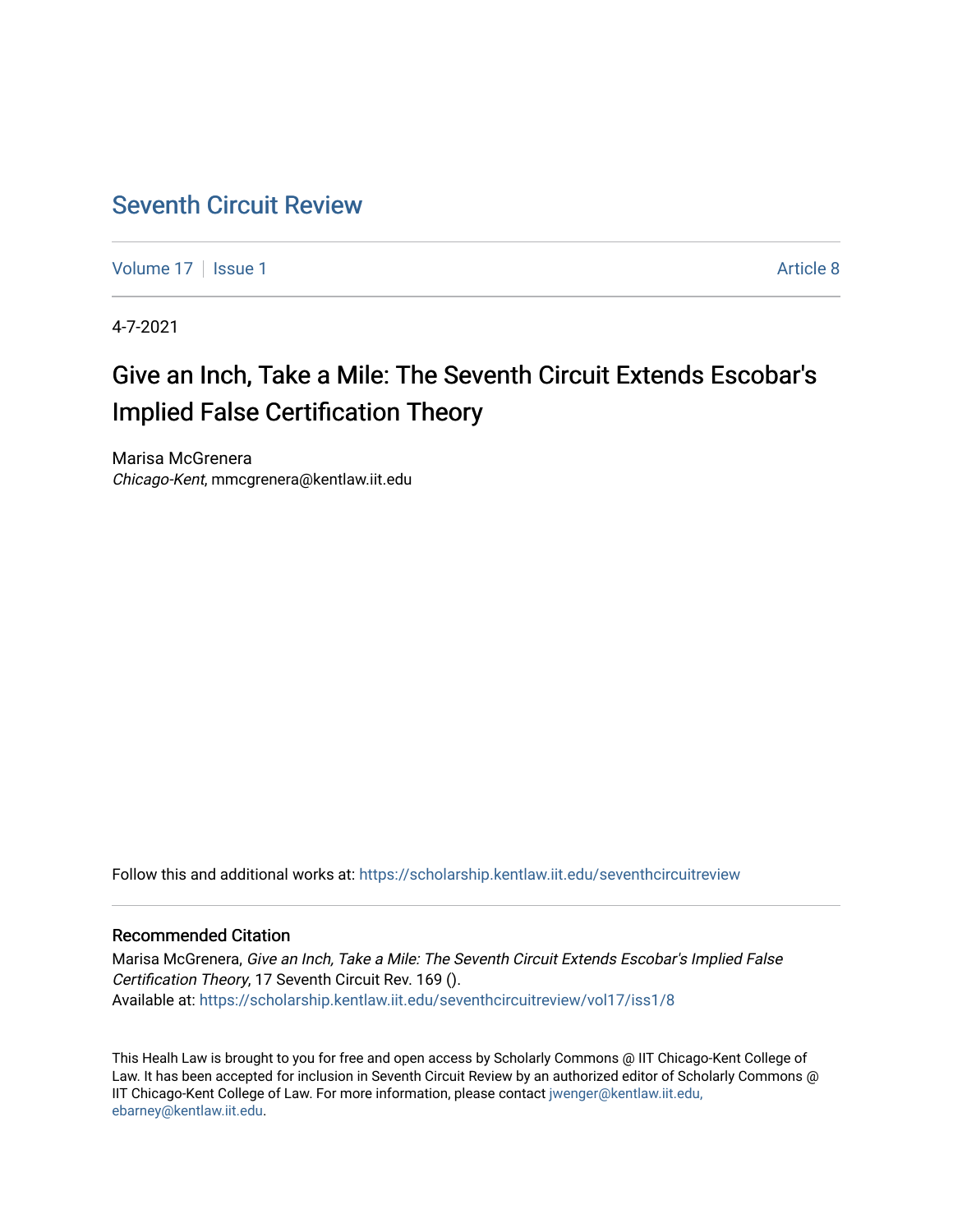## **GIVE AN INCH, TAKE A MILE: THE SEVENTH CIRCUIT EXTENDS ESCOBAR'S IMPLIED FALSE CERTIFICATION THEORY**

#### MARISA MCGRENERA

Cite as: Marisa M. McGrenera, *Give an Inch, Take a Mile: The Seventh Circuit Extends Escobar's Implied False Certification Theory*, 16 SEVENTH CIRCUIT REV. \_\_\_ (2021), *at* http://www.kentlaw.iit.edu/Documents/Academic Programs/7CR/v15 /studentlastname.pdf.

#### **INTRODUCTION**

Health care is among the largest industries in the United States. In 2019, approximately \$3.8 trillion—17.7% of the country's Gross Domestic Product—was spent on healthcare services in the United States.<sup>1</sup> In 2020, despite a relatively slow year for the Federal Government combating healthcare fraud and abuse, it won more than \$1.8 billion in healthcare fraud and abuse judgments and settlements.<sup>2</sup> That same year the Department of Justice ("DOJ") opened 1,148 new criminal investigations for healthcare fraud and abuse and 1,079 civil healthcare fraud investigations.<sup>3</sup> The DOJ has recovered over \$62 billion through the False Claims Act ("FCA") since Congress last amended it in 1986.<sup>4</sup> The government attempts to restrain and prevent

J.D. candidate, December 2021, Chicago-Kent College of Law, Illinois Institute of Technology; Master's in Public Health & B.A. in Applied Psychology from University of Illinois at Chicago. My utmost thanks to Professor Hal Morris, Erin Monforti, and my classmates for their guidance on this article.

<sup>1</sup> *NATIONAL HEALTH EXPENDITURE FACT SHEET*, CENTS. FOR MEDICARE AND MEDICAID (2019), https://www.cms.gov/Research-Statistics-Data-and-Systems/Statistics-Trends-and-Reports/NationalHealthExpendData/NHE-Fact-Sheet (last visited Sept. 23, 2021).

<sup>2</sup> *Annual Report of Department of Health and Human Services and Justice*, HEALTH CARE FRAUD AND ABUSE CONTROL PROGRAM FY 2020 1 (2021), https://oig.hhs.gov/publications/docs/hcfac/FY2020-hcfac.pdf.

<sup>3</sup> *Id.*

<sup>4</sup> *Justice Department Recovers Over \$3 Billion from False Claims Act Cases in Fiscal Year 2019*, DEP'T OF JUSTICE. (Jan.9, 2020),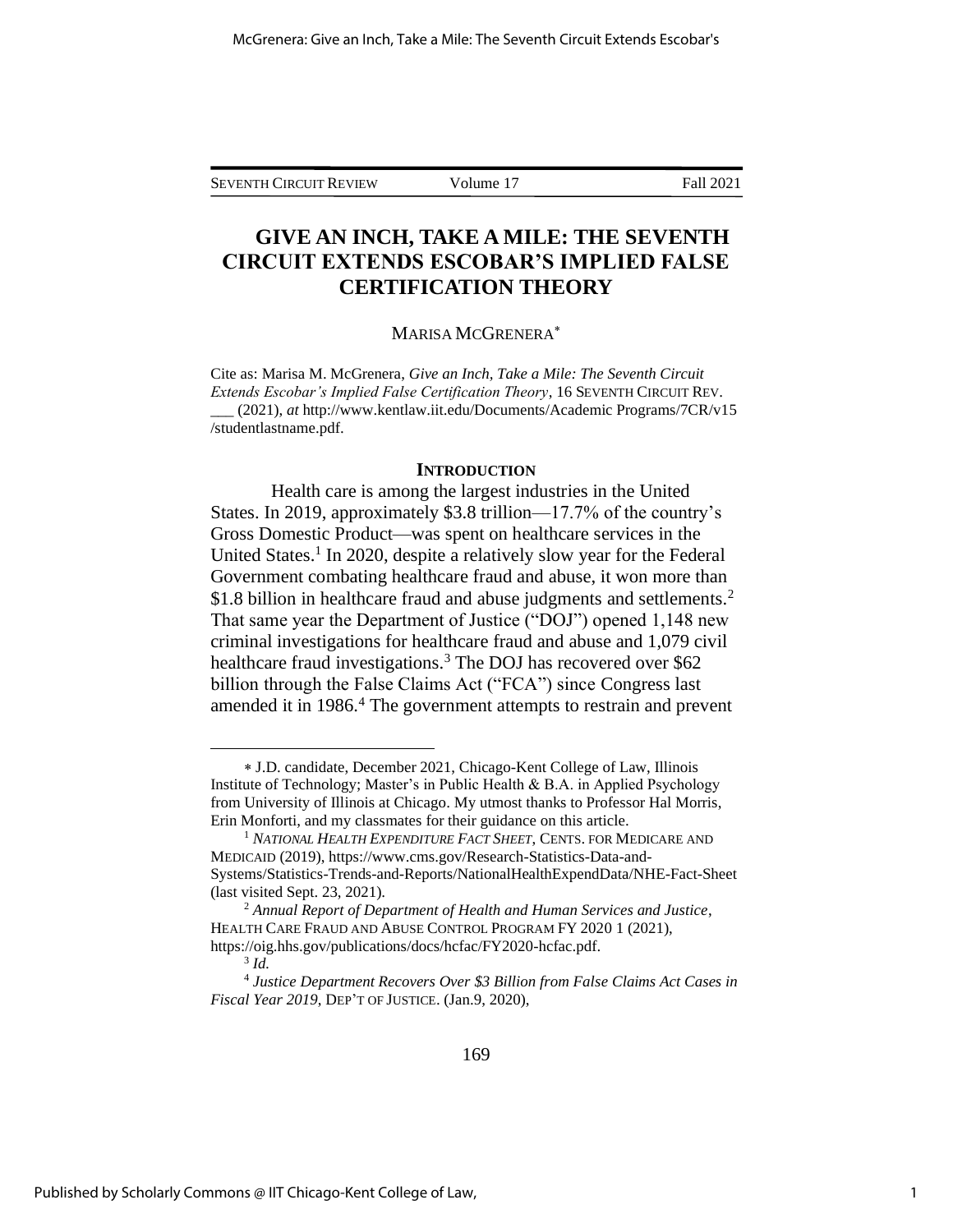| <b>SEVENTH CIRCUIT REVIEW</b> | Volume 17 | Fall 2021 |
|-------------------------------|-----------|-----------|
|                               |           |           |

fraud and abuse in health care by promulgating many statutes and regulations with which healthcare companies must comply.

The FCA is the primary tool used to curb fraud and abuse in health care.<sup>5</sup> Fraud and abuse are perpetrated in health care in several ways, such as by physicians prescribing unnecessary care for patients, by medical and drug manufacturers paying kickbacks to physicians for improperly prescribing their devices and drugs, or by health insurers who submit reimbursements for health services to Medicaid or Medicare that were never actually provided.<sup>6</sup> Since its inception, Congress has amended the FCA several times increasing civil penalties for fraud and abuse.<sup>7</sup> Congress significantly strengthened the FCA in 1986<sup>8</sup>, concurrent with the shift towards health managed care—e.g. Preferred Provider Organizations, Health Maintenance Organizations, and Medicare Advantage Plans.

Health managed care plans were invented to restrain healthcare spending, increase the quality of health care, and reduce the fraud and abuse prevalent in the traditional Fee-for-Service ("FFS") model where physicians charge patients per service and insurance providers reimburse per service.<sup>9</sup> In the context of fraud and abuse, the FFS model has been highly criticized for encouraging physicians to prescribe unnecessary medical tests or services to line their pockets;

8 *Id.*

<sup>9</sup> GOSFIELD & SHAY*, supra* note 6 § 1:16.

https://www.justice.gov/opa/pr/justice-department-recovers-over-3-billion-falseclaims-act-cases-fiscal-year-2019.

<sup>5</sup> *NATIONAL HEALTH EXPENDITURE FACT SHEET*, *supra* note 1.

<sup>6</sup> ALICE G. GOSFIELD & DANIEL F.SHAY, MEDICARE AND MEDICAID FRAUD AND ABUSE § 1:16 (18<sup>th</sup> ed. 2021).

<sup>7</sup> Jacob J. Stephens*, Dicta Me This: Implied False Certification to Materiality Under the False Claims Act Post-Escobar*, 44 U. Dayton L. Rev. 273, 278 (2019) ("Congress amended the FCA in 1986 significantly increasing the amount in which the relator was entitled to in recovery and increased the damages from double to treble damages simultaneously raising the statutory penalty from \$2,000 to between \$5,000 and \$10,000 per false claim").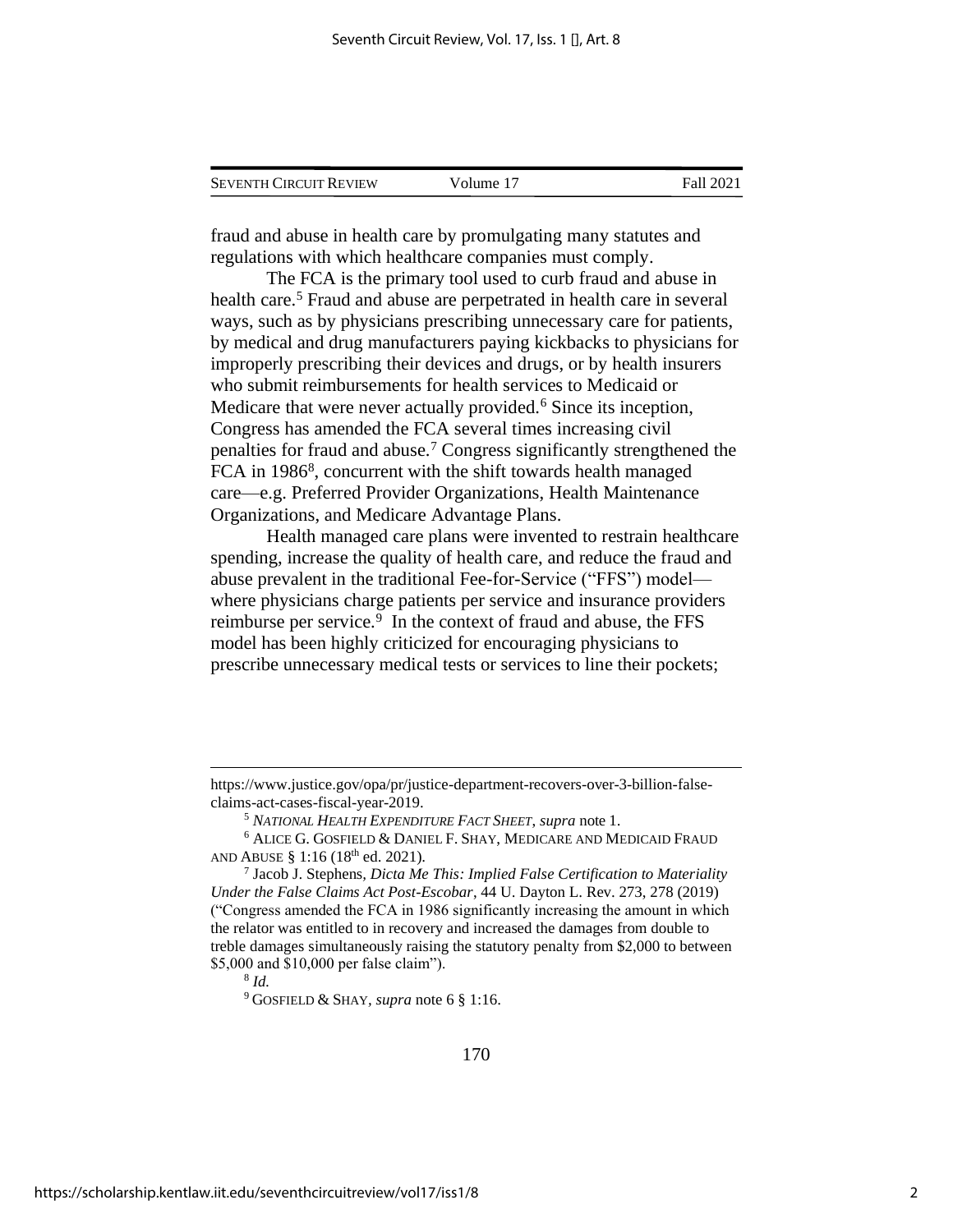| <b>SEVENTH CIRCUIT REVIEW</b> | Volume 17 | Fall 2021 |
|-------------------------------|-----------|-----------|
|                               |           |           |

not to mention medical manufacturers or pharmaceutical companies that may pay physicians kickbacks for sending patients their way.<sup>10</sup>

In the last several decades, health care insurance plans have shifted toward the managed care model that was created to decrease the risk fraud and abuse prevalent under the FFS model while providing improved, holistic health care to patients.<sup>11</sup> A Managed Care Organization ("MCO") is a health care plan or company that attempts to focus on integrated care by linking patients with healthcare providers who are incentivized to manage costs that were previously inflated through the FFS model.<sup>12</sup> This model removes the negative incentives that exist in the FFS model because physicians and MCOs are not encouraged to supply more care than is necessary for the patient, thus, the government is less likely to be charged for care that patients do not require.<sup>13</sup> MCOs are discouraged from overprescribing medical care through conditioning payments for healthcare services based on prearranged capitated amounts for patients rather than getting reimbursed per service—essentially the MCOs bear the risk of underpayment because capitation rates are fixed.<sup>14</sup>

Capitation rates are the most common mechanism by which the government pays MCOs.<sup>15</sup> Capitation rates are calculated using actuarily sound methods based on beneficiaries' health characteristics that make them more or less likely to require certain healthcare

<sup>10</sup> *Id*; *see also* Sharon L. Davies & Timothy Stoltzfus Jost, *Managed Care: Placebo or Wonder Drug for Health Care Fraud and Abuse?*, 31 Ga. L. Rev. 373, 379 (1997).

<sup>11</sup> *How do ACOs vs. MCOs Compare and Contrast?*, GEORGE WASHINGTON UNIV.SCH. OF BUS., (Mar. 3, 2021) https://healthcaremba.gwu.edu/blog/how-doacos-and-mcos-compare-and-contrast/.

<sup>12</sup> *Id.*

<sup>13</sup> GOSFIELD & SHAY*, supra* note 6 §1:16.

<sup>14</sup> *Id.*; *see also* Joseph Heaton & Prasanna Tadi, *Managed Care Organization*. (Mar. 6, 2021) https://www.ncbi.nlm.nih.gov/books/NBK557797/.

<sup>15</sup> *A Primer on Medicaid Managed Care Capitation Rates: Understanding How MassHealth Pays MCOs*, MASS. MEDICAID POLICY INST., 1 (Oct. 2015) https://www.bluecrossmafoundation.org/sites/g/files/csphws2101/files/2020- 10/MMPI%20Primer%20on%20MCO%20Capitation%20Rates.pdf.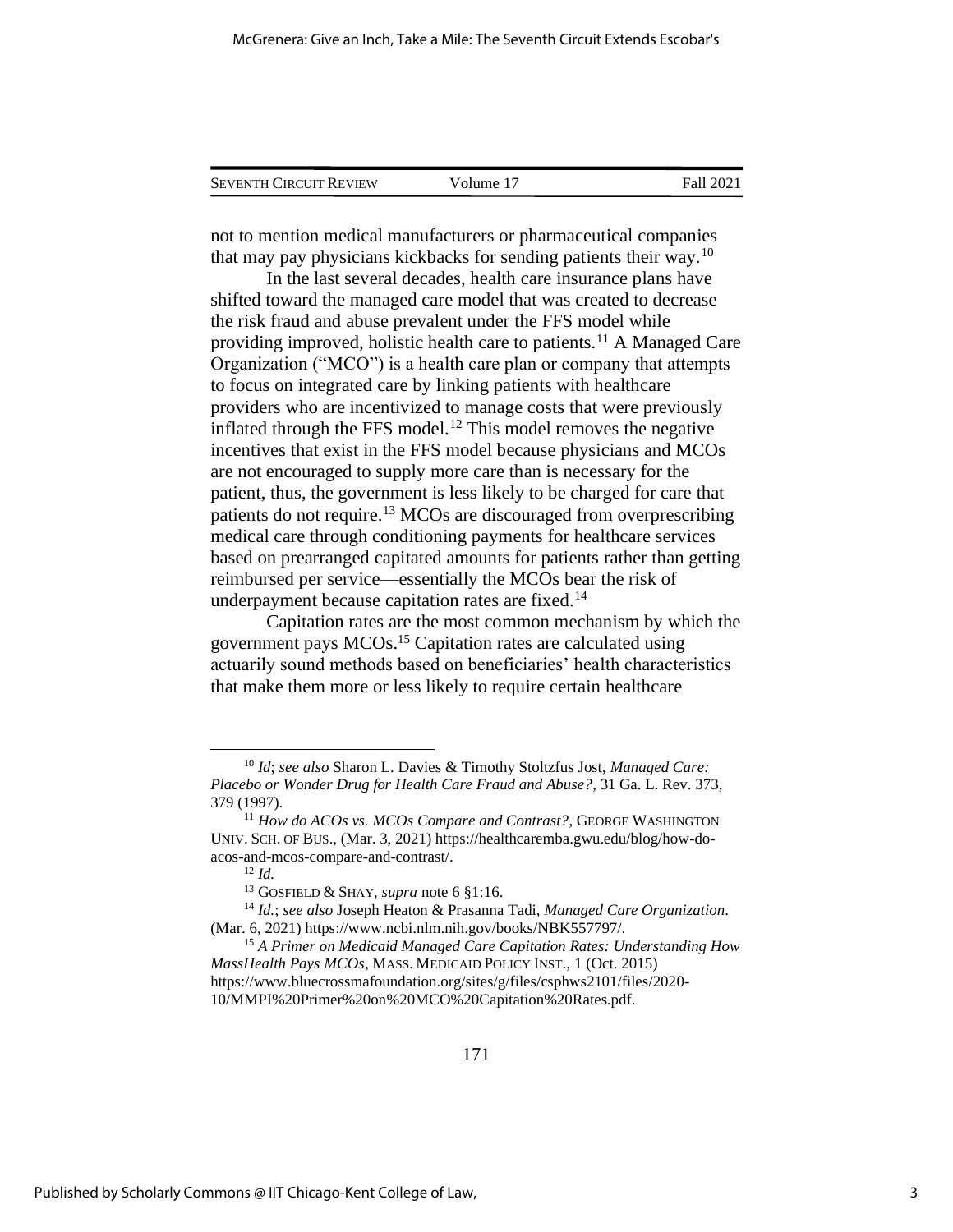| Seventh Circuit Review | Volume 17 | Fall 2021 |
|------------------------|-----------|-----------|
|                        |           |           |

services.<sup>16</sup> Once beneficiaries are placed in the tier suited to their health characteristics, they receive access to any of the healthcare services outlined in their respective package (or tier). These types of MCO agreements with the government using capitation rates are termed "assumption of risk contracts" because the MCOs bear the risk of providing care to patients regardless of whether the fixed capitated amount covers the patient's care.<sup>17</sup> Conversely, if the beneficiaries do not utilize enough health services to max out the capitated amount allotted for their care, the MCO keeps the remaining funds.<sup>18</sup> Fraud and abuse can be perpetrated in these agreements if too many beneficiaries are enrolled into a package that does not have enough resources, by placing beneficiaries in the wrong tier to save costs, or by denying beneficiaries care they are eligible to receive.<sup>19</sup>

Several courts have grappled with applying the FCA to MCOs with fixed capitation rates for enrolled beneficiaries. The Supreme Court tackled this issue most recently in *Universal Health Services, Inc. v. United States and Massachusetts, ex rel. Julio Escobar and Carmen Correa* ("*Escobar*"), when it interpreted the FCA to include an implied false certification theory of liability.<sup>20</sup> The implied false certification theory provides a basis for liability by stating that an organization's submission for reimbursement implies that the organization met its obligations to the government when in reality the organization omitted some fact that renders the submission misleading.<sup>21</sup> Under the implied false certification theory, omissions become false claims only if they are material to the agreement the

<sup>16</sup> Patrick C. Alguire, *Understanding Capitation*, AM. COLL. OF PHYSICIANS, https://www.acponline.org/about-acp/about-internal-medicine/careerpaths/residency-career-counseling/guidance/understanding-capitation (Dec. 3, 2021).

<sup>17</sup> *A Primer on Medicaid Managed Care Capitation Rates: Understanding How MassHealth Pays MCOs, supra* note 15.

<sup>18</sup> *Id.*

<sup>19</sup> GOSFIELD & SHAY*, supra* note 6 §1:16.

<sup>20</sup> 579 U.S. 176, 177 (2016).

<sup>&</sup>lt;sup>21</sup> *Id* at 181. (Clarifying that the FCA implied false certification theory can provide the basis for liability when the defendant submits a claim "for payment that makes specific recommendations about the goods or services provided" and that "liability may attach if the omission renders those representations misleading").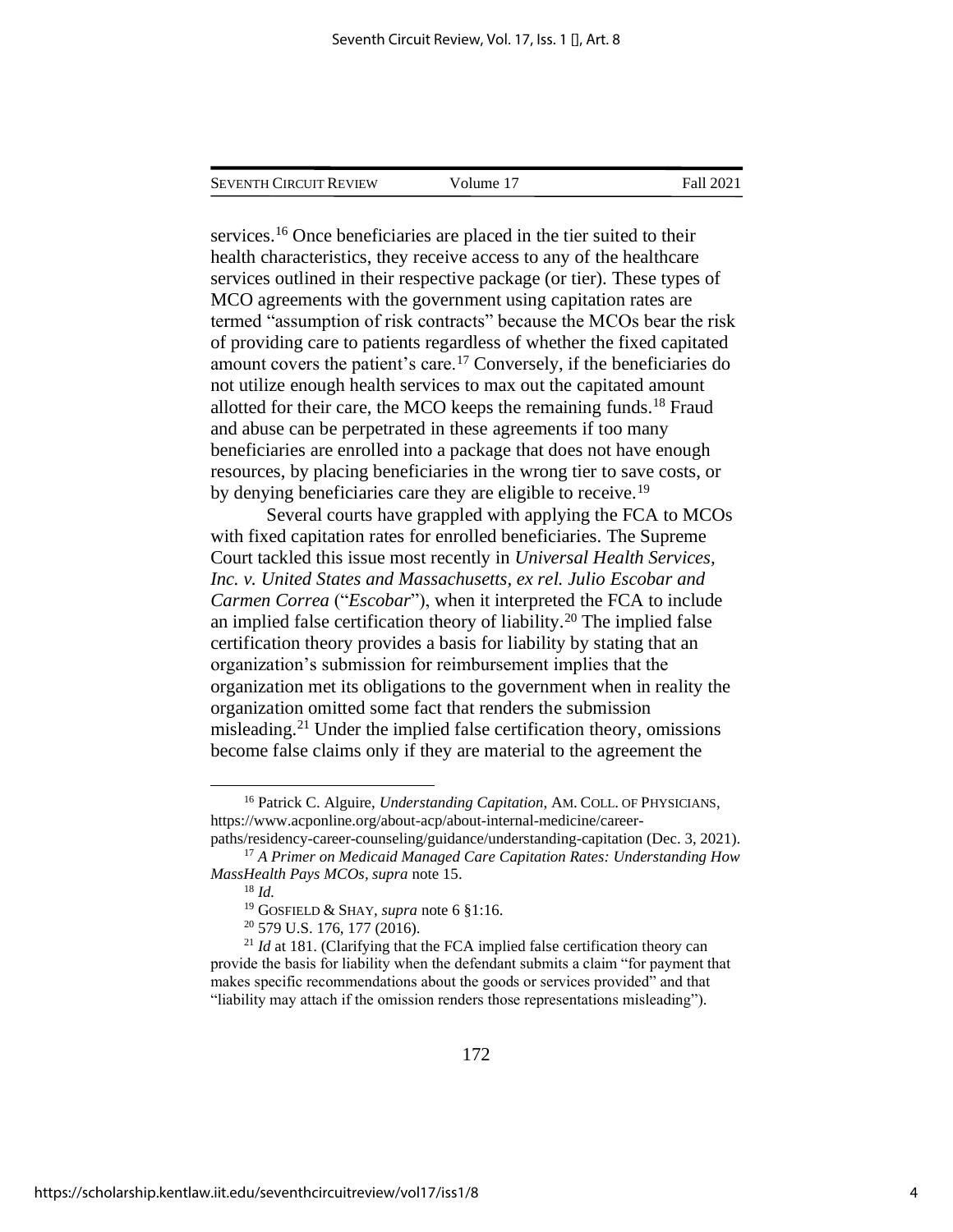| <b>SEVENTH CIRCUIT REVIEW</b> | Volume 17 | Fall 2021 |
|-------------------------------|-----------|-----------|
|                               |           |           |

organization has with the government.<sup>22</sup> Proving liability under this theory requires greater evidence than an organization's mere noncompliance with a "particular statutory, regulatory, or contractual requirement as a condition of payment."<sup>23</sup> The Supreme Court in *Escobar* outlined two conditions that must be satisfied to find liability under this theory: "first, the claim does not merely request payment, but also makes specific representations about the goods or services provided; and second, the defendant's failure to disclose noncompliance with *material* statutory, regulatory, or contractual requirements makes those representations misleading half-truths."<sup>24</sup>

While *Escobar* expanded the FCA to include the implied false certification theory of liability, it did not alter the materiality element.<sup>25</sup> *Escobar* cited both common law standards of materiality and the statutory definition.<sup>26</sup> The Restatement (Second) of Contracts defines materiality as a misrepresentation likely to induce a reasonable person, or the government, to "manifest his assent" to payments.<sup>27</sup> The FCA defines materiality as "having a natural tendency to influence, or be capable of influencing, the payment or receipt of money or property."<sup>28</sup> Justice Thomas's dictum in *Escobar* described several examples of evidence to show materiality at the pleading stage. However, the Seventh Circuit took it upon itself to lessen the claimant's burden to show materiality at the pleading stage by

<sup>28</sup> 31 USCA § 3729(b)(2)(B)(4).

<sup>22</sup> *Id.* at 181.

<sup>23</sup> *Id.* at 194.

<sup>&</sup>lt;sup>24</sup> Universal Health Servs., Inc. v. U.S. and Mass., ex rel. Julio Escobar and Carmen Correa, (Escobar), 579 U.S. 176, 188 (emphasis added).

<sup>25</sup> *Id.* at 193. *See also* Deborah R. Farringer, *From Guns That Do Not Shoot to Foreign Staplers Has the Supreme Court's Materiality Standard Under Escobar Provided Clarity for the Health Care Industry About Fraud Under the False Claims Act?*, 83 BROOK. L. REV. 1227, 1232 (2018).

<sup>26</sup> Escobar, 579 U.S. at 193.

<sup>&</sup>lt;sup>27</sup> *Id.* (citing Restatement (Second) of Contracts § 162(2), and Comment c, pp. 439, 441 (1979)).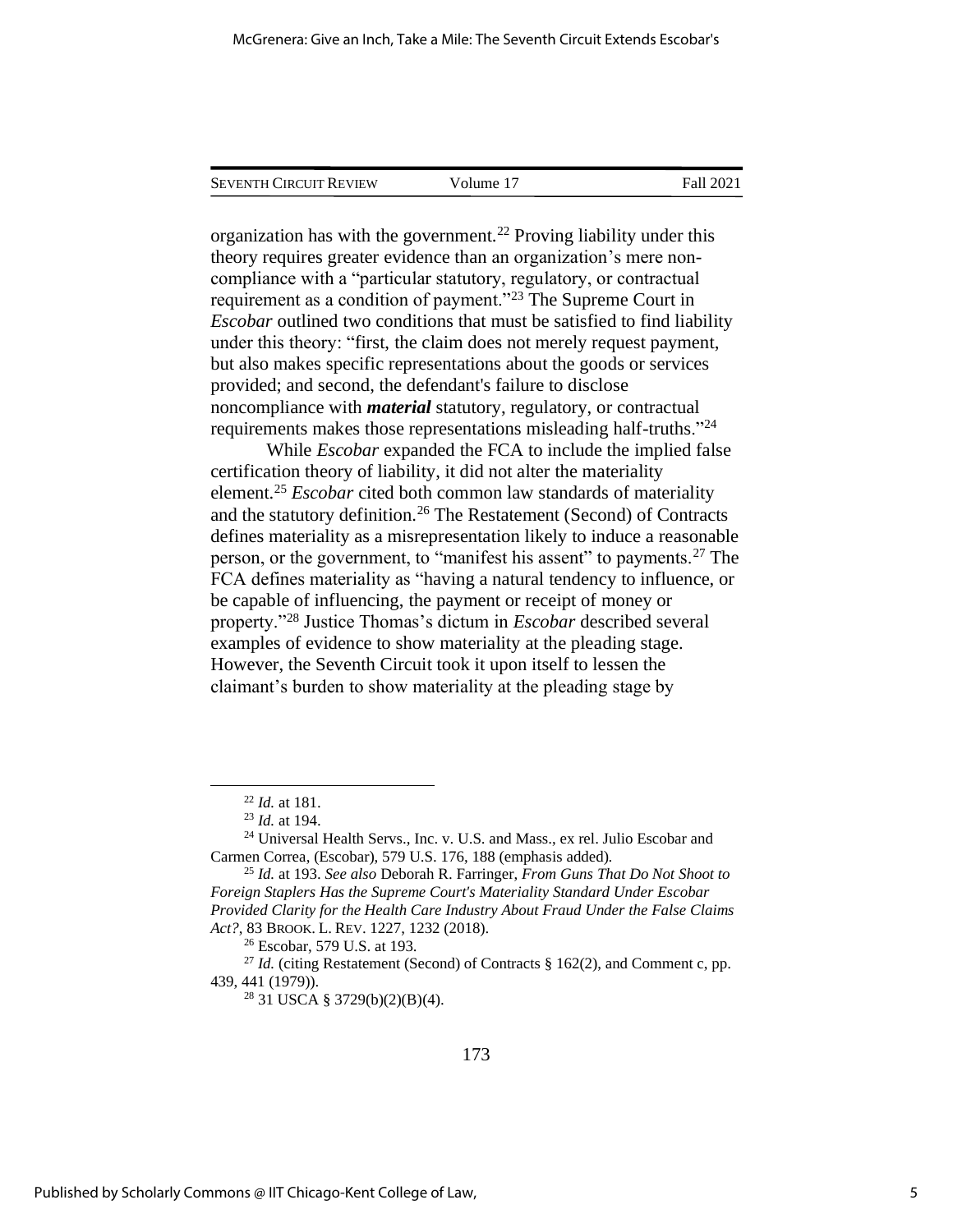| <b>SEVENTH CIRCUIT REVIEW</b> | Volume 17 | Fall 2021 |
|-------------------------------|-----------|-----------|
|                               |           |           |

expanding the type of evidence appropriate to meet this burden under the implied false certification theory.<sup>29</sup>

In *United States ex rel. Prose v. Molina Healthcare of Illinois, Inc.* ("*Prose*"), the Seventh Circuit held that materiality is met where the MCO is a "highly sophisticated member of the medical-services industry."<sup>30</sup> This holding requires an MCO to know whether an omission of non-compliance with a "particular statutory, regulatory, or contractual requirement"<sup>31</sup> is material to the government's contract purely by the MCO's membership in the health care industry essentially the MCO must guess what is material to the government. The Seventh Circuit loosening the materiality element is contrary to Justice Thomas' dictum in *Escobar* describing how materiality is to be interpreted under the implied false certification theory.<sup>32</sup> In disregarding the examples Justice Thomas laid out in *Escobar—*which lower courts have ascribed to since*—*the Seventh Circuit lessens the materiality burden at the pleading stage for claimants which will inevitably lead to frivolous FCA litigation. The FCA has a heightened pleading standard for a reason, to prevent the statute from being used as a tool for enforcing breaches of contractual obligations or compliance violations, rather its purpose is to prevent fraudsters from getting the government to pay false claims.<sup>33</sup>

This article examines how the *Prose* majority's implementation of materiality under the FCA's implied false certification theory deviates from the Supreme Court's guidance in *Escobar*. By interpreting an MCO's membership in the medical services industry as evidence that the MCO knew the materiality of a specific contract provision, the Seventh Circuit renders the materiality element toothless and ignores the complexity of issues with which MCOs grapple. This article first discusses the history of MCOs in the context of healthcare fraud and abuse, including the multitude of

<sup>29</sup> *See* U.S ex rel. Prose v. Molina Healthcare of Ill., Inc*.*, 10 F.4th 765, 770 (7th Cir. 2021).

<sup>30</sup> *Id.*

<sup>31</sup> *Escobar*, 579 U.S. at 194.

<sup>32</sup> *Id.* at 195.

<sup>33</sup> United States ex rel. Prose, Inc*.*, 10 F.4th at 772.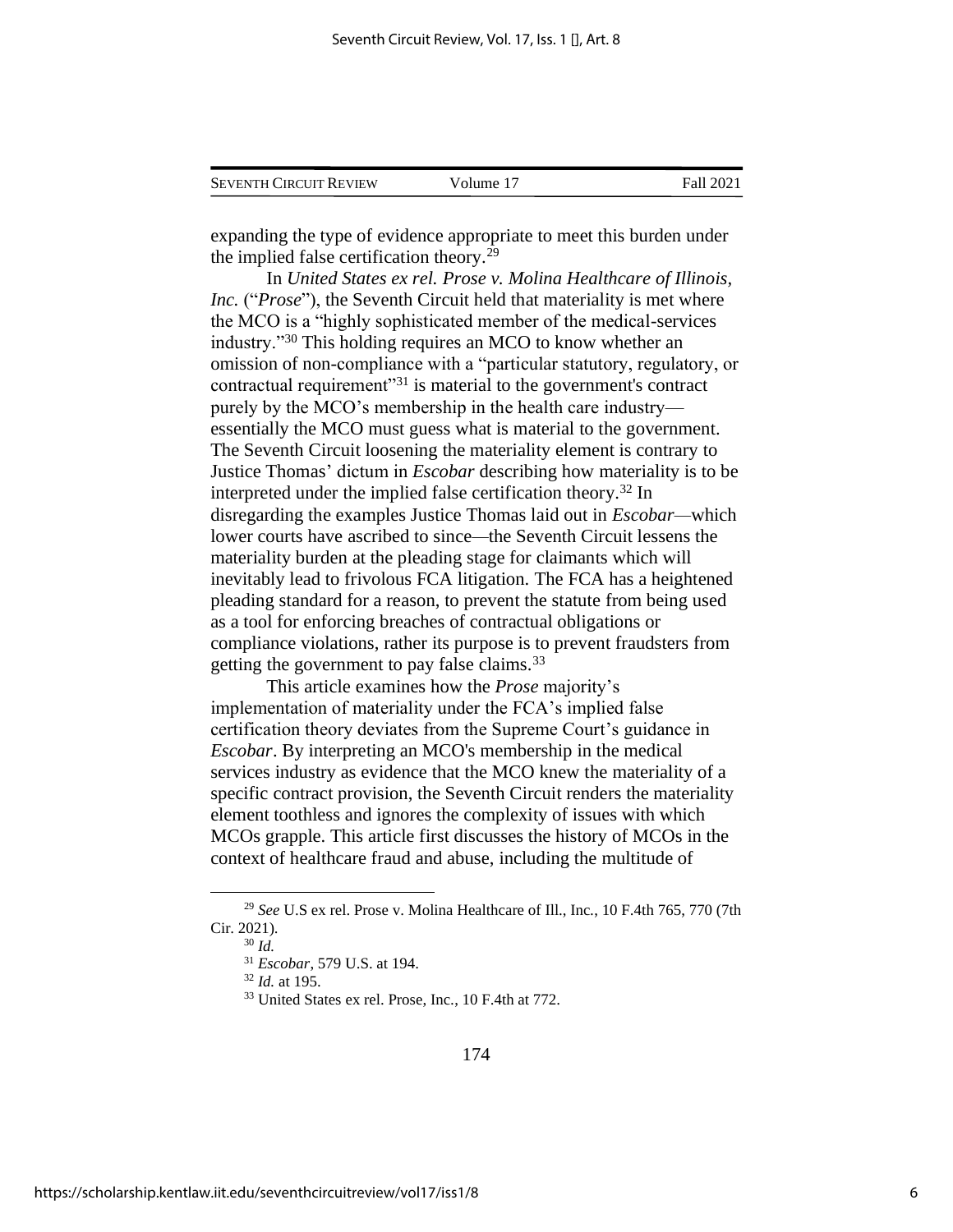| <b>SEVENTH CIRCUIT REVIEW</b> | Volume 17 | Fall 2021 |
|-------------------------------|-----------|-----------|
|                               |           |           |

governing statutes and regulations demanding MCO compliance. The discussion then turns to an analysis of *Prose* in the context of *Escobar* and post-*Escobar* case law. Finally, this article addresses the continued controversy surrounding the post-*Escobar* evidentiary theories of materiality under the implied false certification theory and the future impact on MCOs facing FCA claims.

#### **BACKGROUND**

#### *A. History of Health Managed Care Organizations*

Managed healthcare plans are by no means a new concept. In fact, the first managed healthcare plan in the United States dates back to 1929 in a small Oklahoma farm community.<sup>34</sup> During the Nixon Administration, Congress enacted the Health Maintenance Organization Act of 1973 to restrain national healthcare spending while encouraging competition in healthcare markets.<sup>35</sup> In the 1990s. commercially managed healthcare plans began to take off, especially employer-based managed care plans.<sup>36</sup> In 1996, the Health Insurance Portability and Accountability Act established a funds program, which uses funds collected through health fraud and abuse investigations to combat fraud in both public and private health plans.<sup>37</sup> Today over 69% of Medicaid<sup>38</sup> and approximately 75% of privately insured<sup>39</sup> beneficiaries are enrolled in managed healthcare plans.

<sup>34</sup> *A Brief History of Managed Care*. NAT'L COUNCIL ON DISABILITY (2015, July 30) https://www.ncd.gov/policy/appendix-b-brief-history-managed-care. <sup>35</sup> *Id.*

<sup>36</sup> *Id.* 

<sup>37</sup> *978. Health Care Fraud and Abuse Control Program and Guidelines*. DEP'T OF JUST. ARCHIVES. (Jan. 21, 2020) [https://www.justice.gov/archives/jm/criminalresource-manual-978-health-care-fraud-and-abuse-control-program-andguidelines#intro#intro. [Check Rule 18.2.1(d) for how to cite archival doc].

<sup>38</sup> Elizabeth Hinton & Marybeth Musumeci, *Medicaid Managed Care Rates and Flexibilities: State Options to Respond to COVID-19 Pandemic*, KFF (Sept. 9, 2020) https://www.kff.org/medicaid/issue-brief/medicaid-managed-care-rates-andflexibilities-state-options-to-respond-to-covid-19-pandemic/.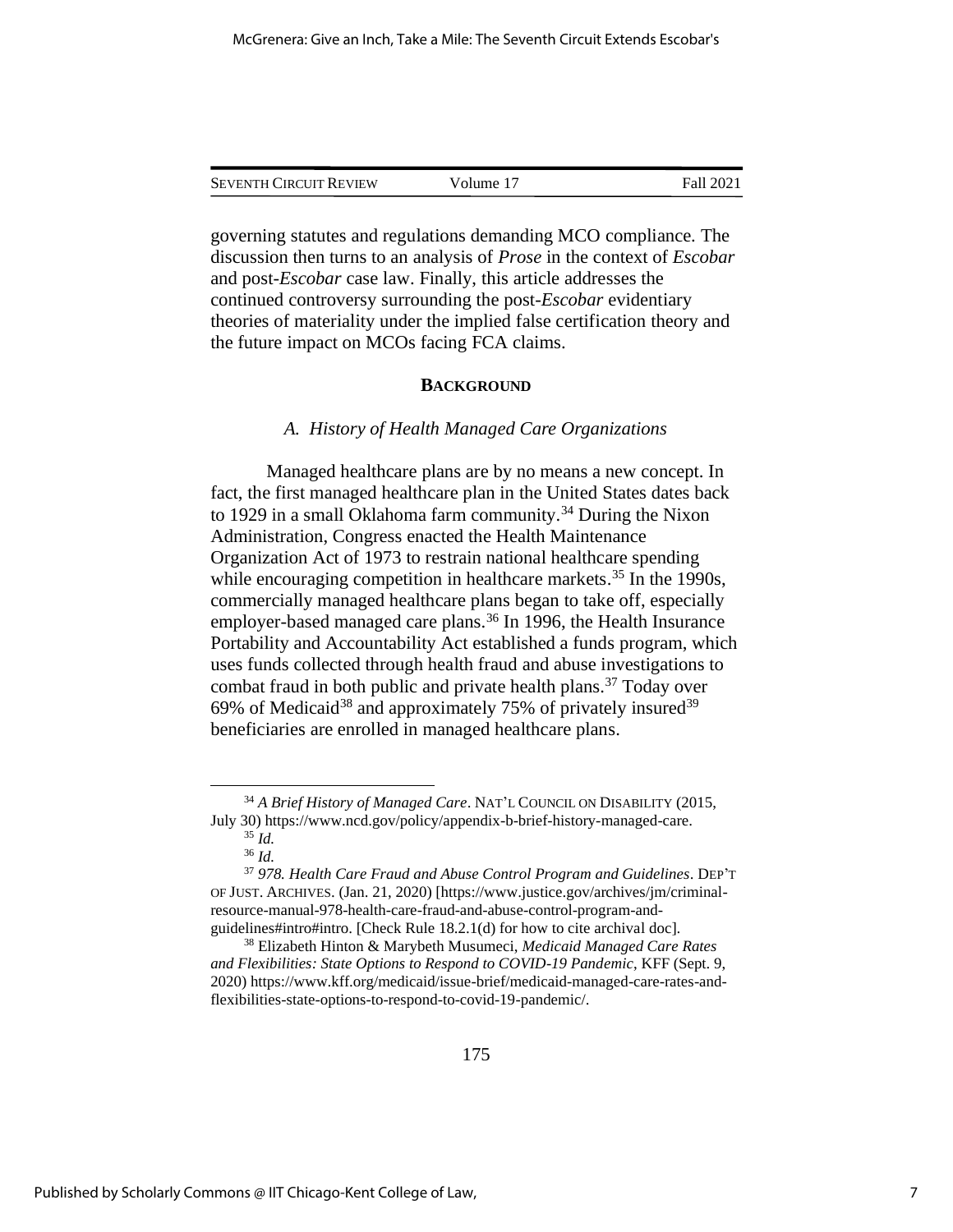| <b>SEVENTH CIRCUIT REVIEW</b> | Volume 17 | Fall 2021 |
|-------------------------------|-----------|-----------|
|                               |           |           |

Since the 1980s, private health plans have increasingly shifted to managed care.<sup>40</sup> Managed care covers many forms of financial arrangements for providing health care in ways meant to control healthcare costs.<sup>41</sup> Healthcare costs are reduced in managed care through adjusting insurance and medical providers' behaviors under best practice clinical standards, introducing financial incentives to limit medical costs, and integrating care delivery practices for beneficiaries.<sup>42</sup> Capitated MCOs are now the dominant way for states to deliver Medicaid services to beneficiaries.<sup>43</sup> While the jury is out on how well MCOs restrain healthcare spending, several early studies conducted by economists at the National Bureau of Economic Research found that MCOs have been successful in decreasing healthcare spending.<sup>44</sup> For example, one study found private MCOs can reduce spending because for every 10% increase in beneficiary enrollment, health spending was reduced by 0.5% per year; another study found hospital costs went down per admission because MCO beneficiaries had shorter lengths of stay, and a third study found requirements that MCOs update healthcare providers clinical practice standards restrained traditional FFS expenditures.<sup>45</sup>

In the 1990s, several legal scholars considered how this new model for providing health care could reduce fraud and abuse.<sup>46</sup> The traditional FFS model fosters fraud and abuse through providers who encourage patient overutilization of healthcare services, induce

176

<sup>39</sup> *Managed Care Has Slowed Growth in Medical Spending.* National Bureau of Economic Research. (May 1998) https://www.nber.org/digest/may98/managed-carehas-slowed-growth-medical-spending. <sup>40</sup> *Id.*

<sup>41</sup> Davies & Stoltzfus Jost, *supra* note 10, at 379.

<sup>42</sup> *Id.*

<sup>43</sup> Hinton & Musumeci, *supra* note 38.

<sup>44</sup> *Managed Care Has Slowed Growth in Medical Spending*, *supra* note 39. <sup>45</sup> *Id.*

<sup>46</sup> Gail B. Agrawal, *Fraud and Abuse in an Era of Managed Care*, AHLA-PAPERS (Jun. 28, 1998) (arguing that while fraud and abuse still exist under MCOs, MCOs are more incentivized by both contractual and legal obligations to detect and prevent abusive and fraudulent practices within their organizations as compared to the traditional FFS model). *See also* Davies & Stoltzfus Jost, *supra* note 10.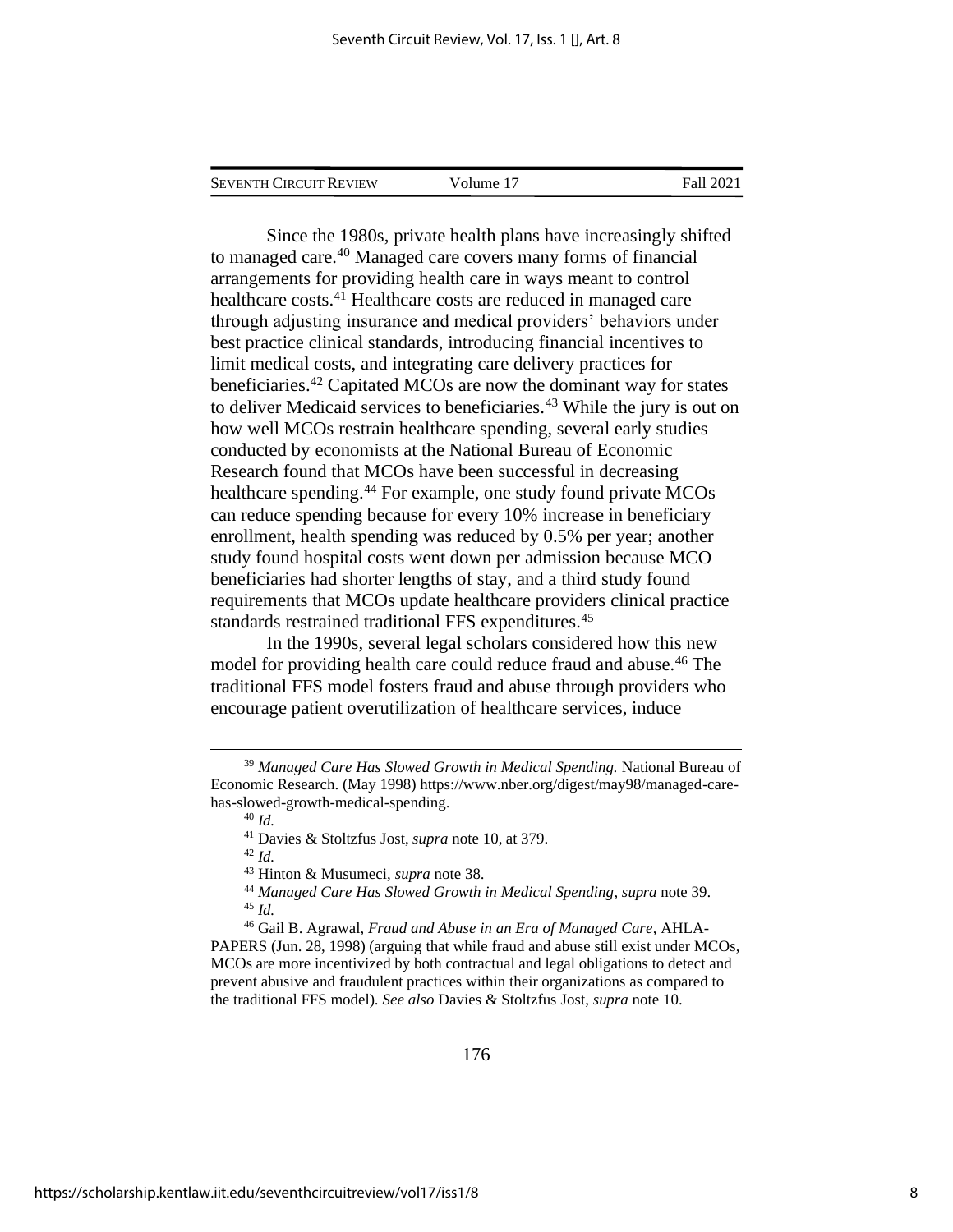| <b>SEVENTH CIRCUIT REVIEW</b> | Volume 17 | Fall 2021 |
|-------------------------------|-----------|-----------|
|                               |           |           |

physician referrals for kickbacks, and submit false claims for services that were not rendered—essentially allowing providers to earn more pay for unnecessary or sometimes non-existent health care rather than quality health care.<sup>47</sup> Although MCOs were created to obviate traditional forms of fraud and abuse pervasive in the FFS model, critics readily pointed out the many ways in which MCOs can still commit fraud and abuse.<sup>48</sup>

The MCO model engenders opportunities for fraud and abuse, such as underutilizing medically necessary services, enrolling too many beneficiaries in an MCO plan, and providing lower-quality healthcare to retain unused funds.<sup>49</sup> Thus, several statutes and regulations have been enacted to curb the potential for fraud and abuse in MCOs.<sup>50</sup> Despite skepticism as to how successful the MCO model would be in limiting healthcare fraud and abuse, over thirty-nine states have now adopted MCOs as the major delivery system for their Medicaid programs.<sup>51</sup> MCOs have become so popular in the last few decades because MCOs can provide care that the FFS model does

<sup>47</sup> James F. Blumstein, *The Fraud and Abuse Statute in an Evolving Health Care Marketplace: Life in the Health Care Speakeasy*, 22 AM.J.L. & MED. 205, 205 (1996).

<sup>48</sup> Davies & Stoltzfus Jost, *supra* note 10, at 395 (arguing that fraud and abuse are persistent in the managed care context but it's much harder to detect underutilization of health services and poor-quality health services are more difficult to prove).

<sup>49</sup> Paul R. DaMuro, *Fraud and Abuse By and Against HMOs and Other MCOs*, AHLA-PAPERS (Oct. 2, 1996). *See also* Davies & Stoltzfus Jost, *supra* note 10, at 393.

<sup>50</sup> *901. Scope of the General Statutes Prohibiting Fraud Against the Government*, DEP'T OF JUST. ARCHIVES. (January 21, 2020)

<sup>[</sup>https://www.justice.gov/archives/jm/criminal-resource-manual-901-scope-generalstatutes-prohibiting-fraud-against-government] (the Health Care Fraud and Abuse Control Program outlines the many federal, state, and local law enforcement mechanisms for combating healthcare fraud and abuse and is enumerated further in subsection C of this comment).

<sup>51</sup>*Illinois' Massive Shift to Managed Care*, ILL. COMPTROLLER 3 (May 2019) https://illinoiscomptroller.gov/news/fiscal-focus/illinois-massive-shift-to-managedcare/.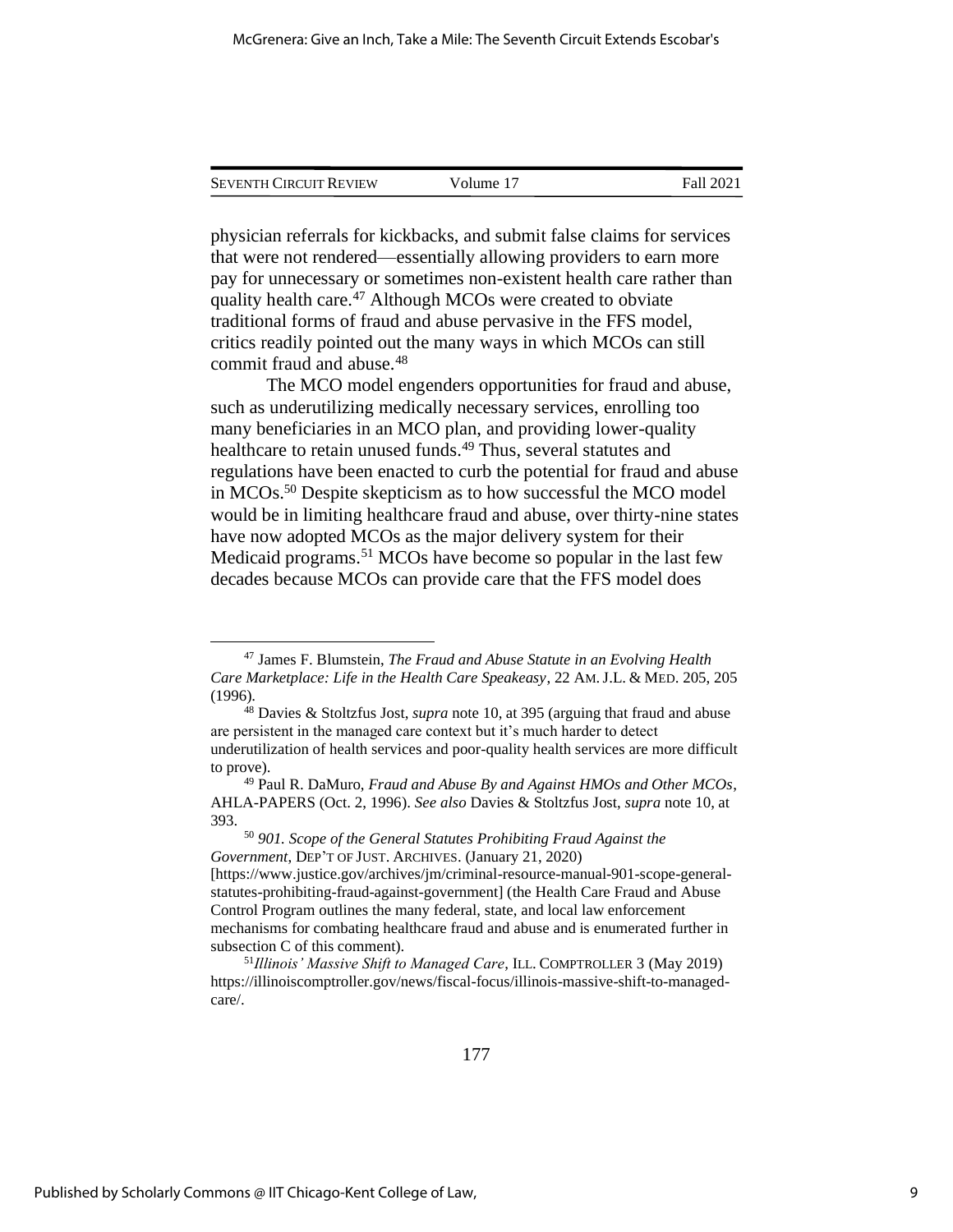| <b>SEVENTH CIRCUIT REVIEW</b> | Volume 17 | Fall 2021 |
|-------------------------------|-----------|-----------|
|                               |           |           |

not.<sup>52</sup> They do not pay providers per service but offer bundled services that may include preventative services, disease management, and care coordination (i.e., networks of doctors, specialists, and hospitals) to increase beneficiaries' healthcare options.<sup>53</sup> As MCOs have become ever more popular due to their success in reducing healthcare spending, they have also been increasingly subject to compliance and regulatory restrictions.

#### *B. Managed Care Organizations in Illinois: A Case Study*

Approximately thirty-two states have enacted their versions of the FCA.<sup>54</sup> The Illinois FCA essentially mirrors the federal FCA.<sup>55</sup> The Illinois Department of Human Services ("IDHS") defines MCOs as "healthcare provider[s] that provide[] services for a set monthly fee."<sup>56</sup> IDHS goes on to describe MCOs as Health Managed Care Organizations ("HMOs") and Managed Care Community Networks ("MCCNs"), both risk-bearing entities—meaning they assume the risk of underpayment characteristic of MCOs.<sup>57</sup> Despite its late start in adopting MCOs in the 2010s, Illinois is now one of the twenty-eight states that have at least 80% of their Medicaid programs delivered through MCOs.<sup>58</sup> Illinois MCO legislation activities began in earnest

<sup>52</sup> Robert Book, *Benefits and Challenges of Medicaid Managed Care*, FORBES (Oct. 19, 2012) [https://www.forbes.com/sites/aroy/2012/10/18/benefits-and](https://www.forbes.com/sites/aroy/2012/10/18/benefits-and-challenges-of-medicaid-managed-care/?sh=7e628ea7720f)[challenges-of-medicaid-managed-care/?sh=7e628ea7720f.](https://www.forbes.com/sites/aroy/2012/10/18/benefits-and-challenges-of-medicaid-managed-care/?sh=7e628ea7720f)

<sup>53</sup> Book, *supra* note 52. *See also* Gaby Roman, *What is "Managed care," and how is it working for Illinois' Medicaid program?*, CTR. FOR TAX AND BUDGET ACCOUNTABILITY, (April 22, 2019) https://budgetblog.ctbaonline.org/what-ismanaged-care-and-how-is-it-working-for-illinois-medicaid-program-e5229a9ef2dc.

<sup>54</sup> *States False Claims Act*, PIETRAGALLO GORDON ALFANO BOSICK & RASPANTI, LLP, (Last visited November 9, 2021)

https://www.falseclaimsact.com/states-municipalities-fcas/.

<sup>55</sup> *See generally* Illinois False Claims Act, 740 ILCS 175/1, *et seq.*

<sup>56</sup> Policy Manual 20-24-00: Managed Care Organization (MCO). IDHS. (2020) https://www.dhs.state.il.us/page.aspx?item=18089.

<sup>57</sup> *Id.*

<sup>58</sup> *Illinois' Massive Shift to Managed Care*, *supra* note 51 at 3 (as of 2018, thirty-nine states utilize MCOs for at least part of their Medicaid Programs, twenty-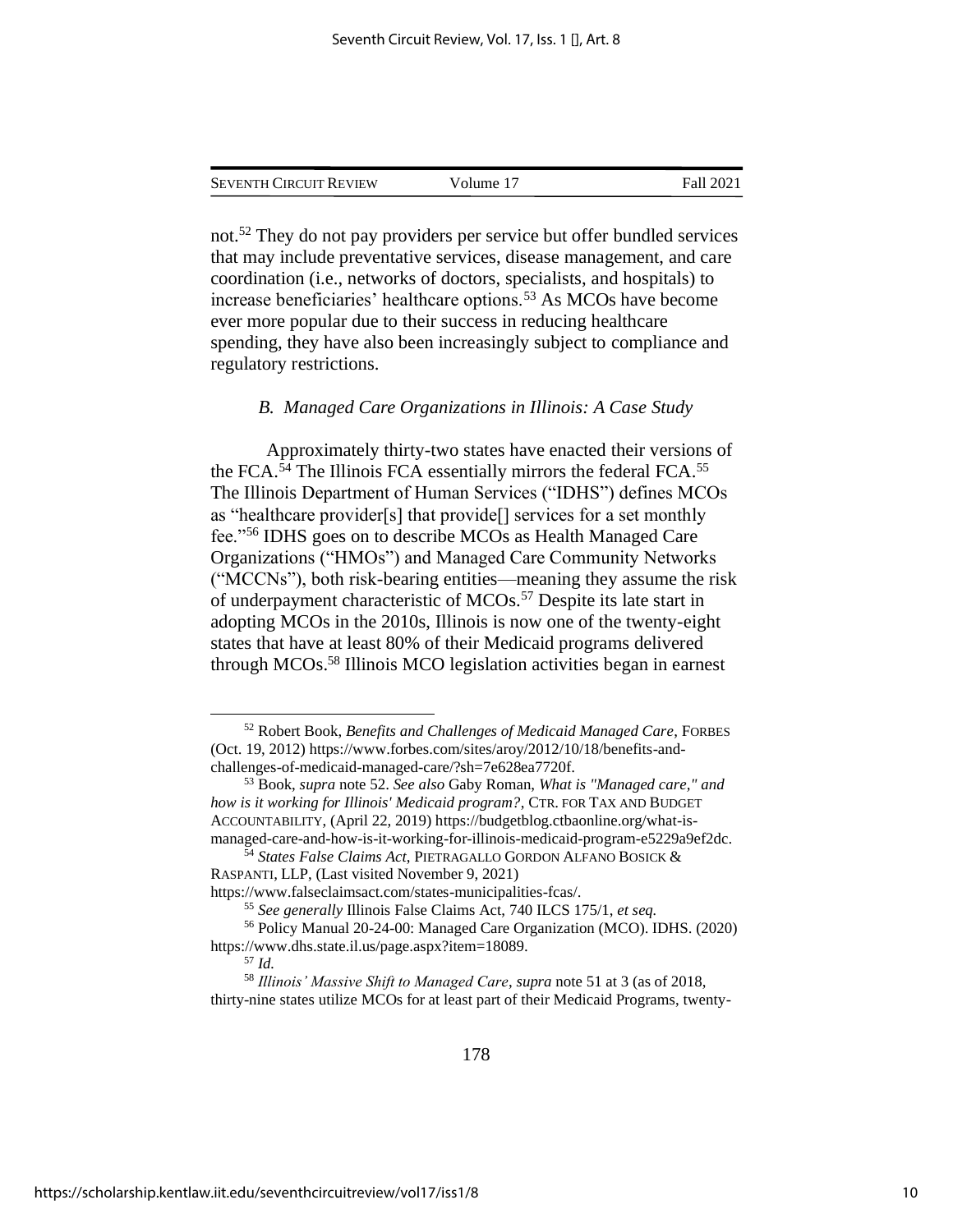| <b>SEVENTH CIRCUIT REVIEW</b> | Volume 17 | Fall 2021 |
|-------------------------------|-----------|-----------|
|                               |           |           |

in 2011 with the goals of increasing efficiency through healthcare coordination and cutting down on waste.<sup>59</sup> In 2012, the Illinois legislature passed the Save Medicaid Access and Resources Together ("SMART") Act which increased cost-sharing measures, stringent monitoring standards for MCOs, and an beneficiary eligibility system to accommodate the Affordable Care Act.<sup>60</sup>

In 2019, the Illinois Comptroller, along with other critics, expressed concerns that relying on private MCOs decreases transparency and leads to less government control over the MCOs.<sup>61</sup> Much of the criticism of MCOs concerns the lack of data collected about MCO patient care delivery and the fear that MCOs save money at the expense of denying care to patients in need.<sup> $62$ </sup> The Illinois Hospital Association, along with other organizations and politicians, has successfully lobbied for renewed transparency and data collection activities required of Illinois MCOs.<sup>63</sup> MCOs are still the preferred method for managing Illinois Medicaid and Medicare programs, thus these reforms are vital to assess MCO success at providing improved patient care while saving the state money. MCOs are responsible for adhering to these new state regulations in addition to a multitude of federal statutes and regulations. Illinois' reliance on private MCOs illustrates both the high potential for fraud and abuse and the need for transparent fraud and abuse laws so that MCOs may ensure their compliance.

<sup>62</sup> *Illinois' Massive Shift to Managed Care*, *supra* note 51 at 8. *See also* Roman, *supra* note 43. These criticisms can be viewed with some skepticism as they came in the wake of the state's recovery from a two-year budget standoff between political parties which caused the state to stop paying private MCOs capitated payments for Medicaid beneficiaries which could explain some of their denials for beneficiaries.

<sup>63</sup> *Illinois' Massive Shift to Managed Care*, *supra* note 51; s*ee also IHA Summary: Medicaid Managed Care and Prior Authorization Reform Bill*, ILL. HEALTH AND HOSP. ASS'N, (July 6, 2021) https://www.team-iha.org/files/nongated/advocacy/managed-care-bills-memo-07-06-2021.aspx?ext=.pdf.

eight of which, including Illinois, have 80% of their Medicaid systems under MOCs).

<sup>59</sup> *Id.* at 5.

<sup>60</sup> *Id.* at 6.

<sup>61</sup> *Id.*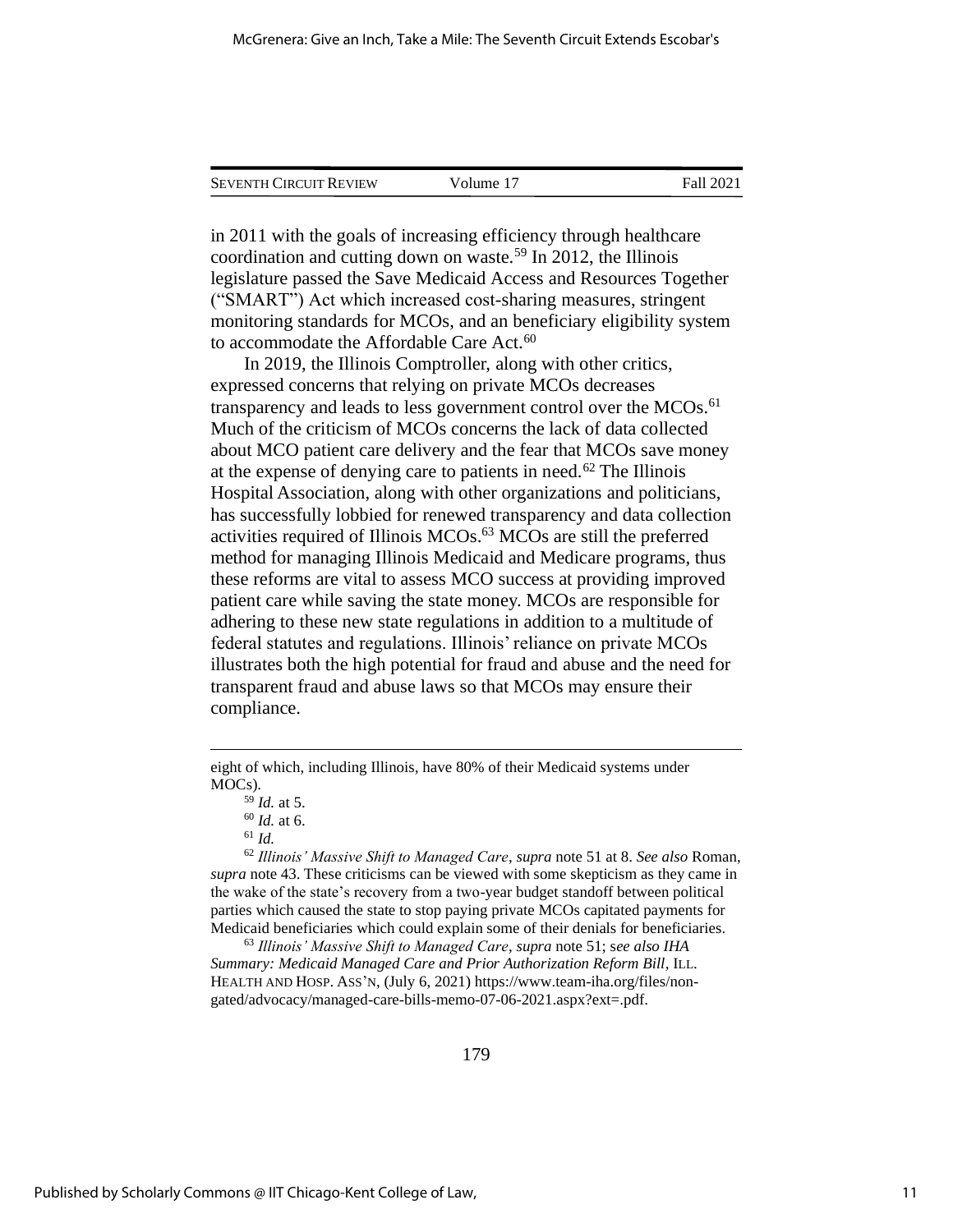## *C. Current Laws and Regulations Governing Managed Care Organizations*

Many mechanisms exist for policing MCOs in federal, state, and local laws and regulations. MCOs potential for fraud and abuse is closely monitored by state and federal government agencies plus private citizens who can bring FCA claims on behalf of the government. The major mechanism for controlling fraud and abuse in healthcare was created through the Health Insurance Portability and Accountability Act ("HIPAA") of 1996.<sup>64</sup> HIPAA established the Health Care Fraud and Abuse Control Program to combat fraud and abuse committed against all health plans. $65$  Congress has enumerated many statutes to combat all types of fraud and abuse against the government, which fall under five general categories: false claims, conspiracy, false statements, mail fraud, and wire fraud.<sup>66</sup> The most pertinent statute for fraud and abuse in the healthcare industry is the False Claims Act. The FCA, originally enacted during the Civil War, is now integral in policing healthcare fraud and abuse.<sup>67</sup>

The FCA penalizes presenters of false claims for payment or approval against the government.<sup>68</sup> FCA violations can result in hefty civil penalties for healthcare organizations.<sup>69</sup> Civil penalties for false claims are hefty, charging no less than \$5,000 and no more than

<sup>69</sup> 31 U.S.C.A. § 3729(a)(1)(G).

<sup>64</sup> *978. Health Care Fraud and Abuse Control Program and Guidelines*, *supra*  note 37.

<sup>65</sup> *Id.* The program provides many enforcement mechanisms through the coordination of various federal agencies, state regulators, and criminal and civil penalties for violators. Enforcement objectives are supported by required audits, investigations, and evaluations of the delivery and payment of healthcare services to MCOs.

<sup>66</sup> *901. Scope of the General Statutes Prohibiting Fraud Against the Government*, *supra* note 50.

<sup>67</sup> *See* Universal Health Servs., Inc. v. U.S. and Mass., ex rel. Julio Escobar and Carmen Correa, (Escobar), 579 U.S. 176, 181 (2016).

<sup>68</sup> *901. Scope of the General Statutes Prohibiting Fraud Against the Government*, *supra* note 50.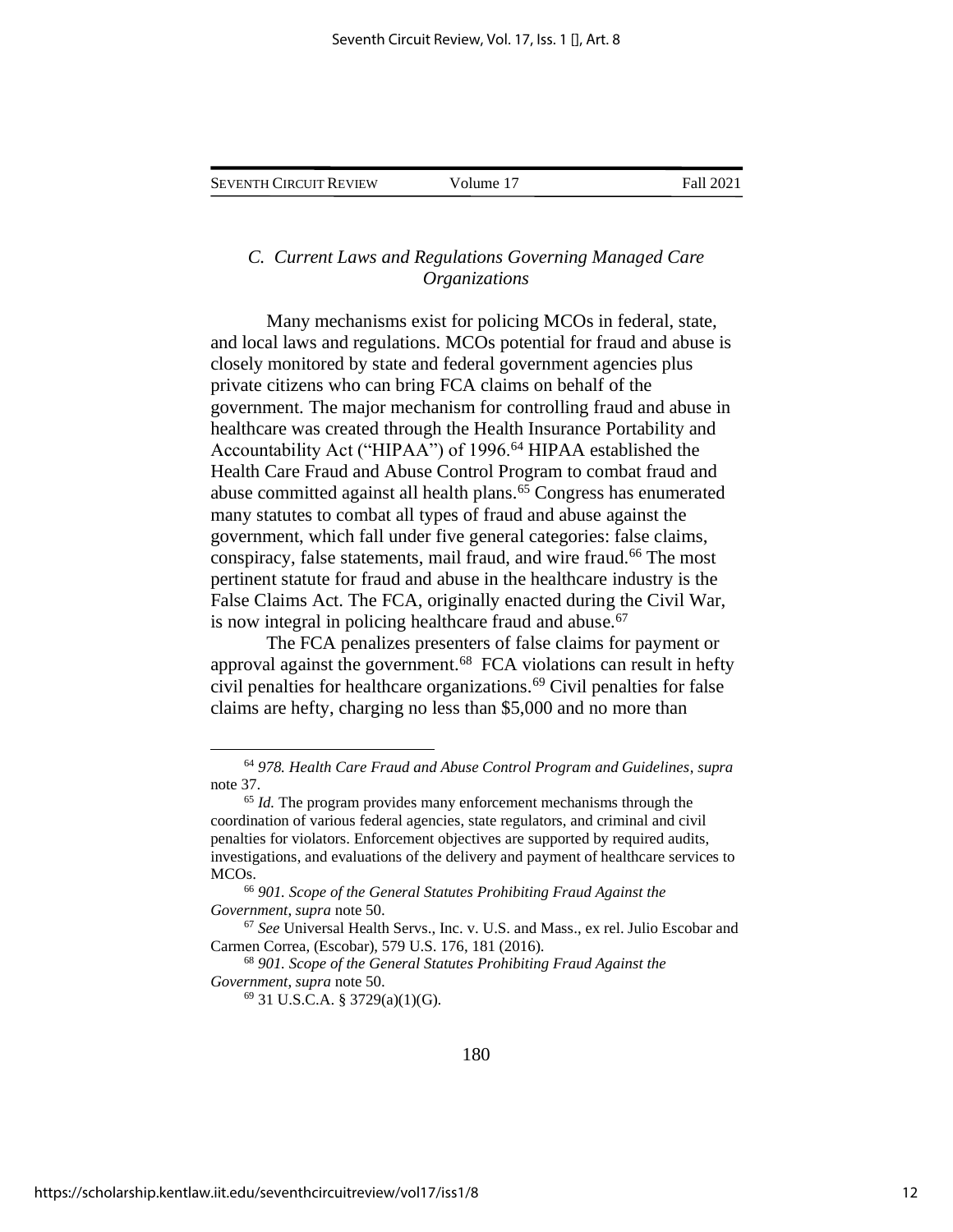| <b>SEVENTH CIRCUIT REVIEW</b> | Volume 17 | Fall 2021 |
|-------------------------------|-----------|-----------|
|                               |           |           |

\$10,000 per false claim, plus up to three times the amount of damages the government sustains because of such claims.<sup>70</sup> Several federal agencies are responsible for combating healthcare fraud and abuse and do so by implementing regulations for health care organization compliance. The DOJ is responsible for enforcing criminal fraud and abuse provisions through investigating and bringing FCA claims against health care organizations.<sup>71</sup> The Office of Inspector General together with the Department of Health and Human Services ("HHS") are charged with investigating and mitigating fraud and abuse in Medicaid and Medicare programs specifically.<sup>72</sup> The FCA also creates a right of action by which private parties, called relators, can bring an FCA claim against healthcare providers or MCOs on behalf of the government in what is known as a *qui tam* lawsuit.<sup>73</sup>

In addition to federal and state statutes which govern fraud and abuse claims, the Centers for Medicare and Medicaid Services ("CMS") also executes regulations and penalties on MCOs that contract with the government.<sup>74</sup> The ultimate penalty that CMS exacts is exclusion from participation in Medicare and Medicaid for at least five years.<sup>75</sup> CMS may impose civil liability for deficiencies in MCOs that have adverse effects or have a substantial likelihood of adversely affecting beneficiaries' care.<sup>76</sup> For example, an MCO could enroll more beneficiaries than it has the resources to provide for, thus failing to provide proper services to its existing beneficiaries. Compliance

 $^{70}$  31 U.S.C.A. § 3729(a)(1)(G).

<sup>71</sup> *978. Health Care Fraud and Abuse Control Program and Guidelines*, *supra*  note 37.

<sup>72</sup> *Id.*

<sup>73</sup> 31 U.S.C.A. § 3730(c) (in "qui tam" lawsuits relators are entitled to a percentage of any judgments or settlements awarded to the government in a qui tam lawsuit).

<sup>74</sup> GOSFIELD & SHAY*, supra* note 6, § 1:3.

<sup>75</sup> Davies & Stoltzfus Jost, *supra* note 10 at 377 (citing 42 U.S.C.A. § 1320a- $7(a)-(c)$ ).

<sup>76</sup> GOSFIELD & SHAY*, supra* note 6, § 1:3 (CMS also imposes civil penalties of \$25,000 for deficiencies that adversely affect or have a substantial likelihood of adversely affecting beneficiaries' health care and may impose up to \$100,000 for deficiencies that remain uncorrected).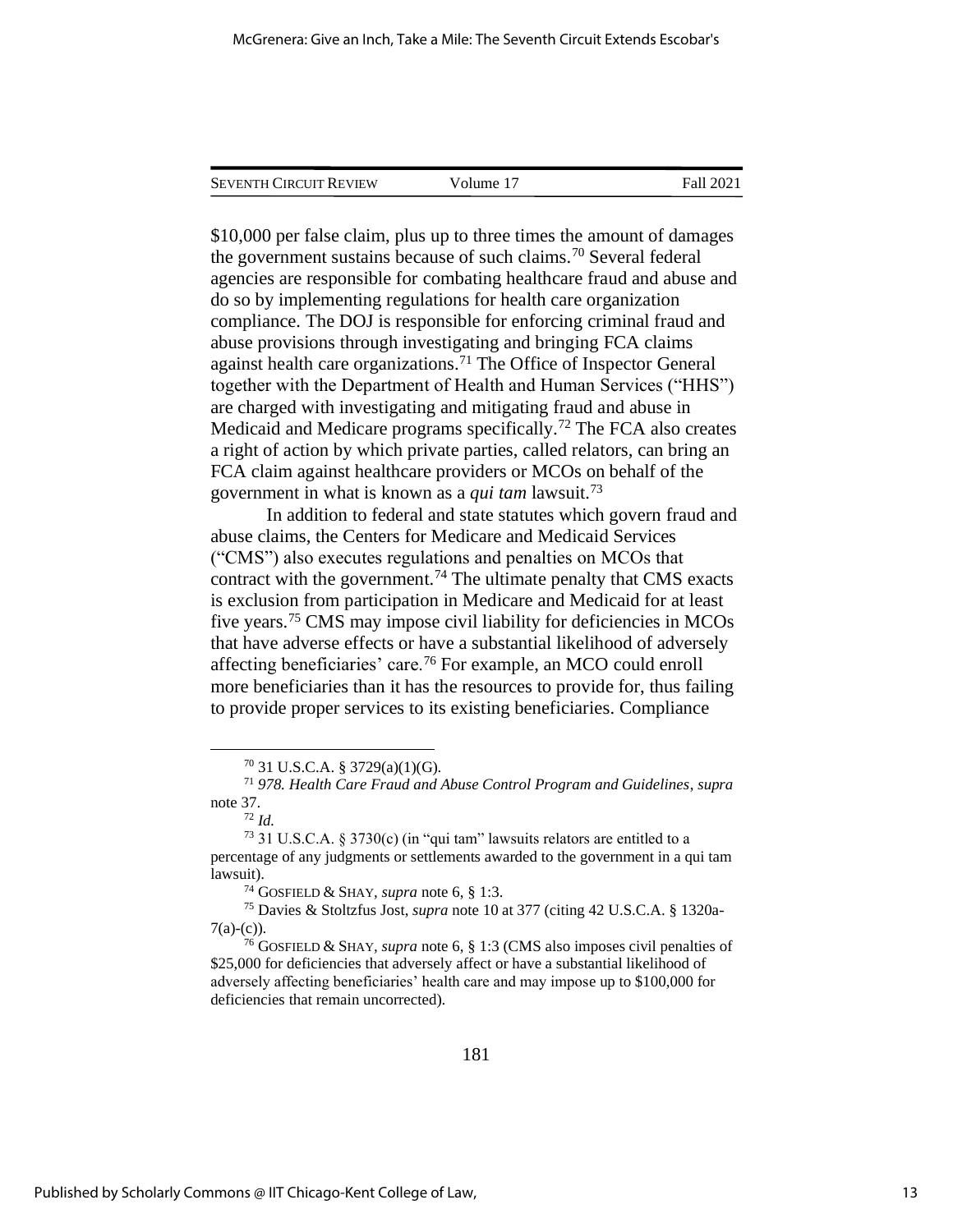| <b>SEVENTH CIRCUIT REVIEW</b> | Volume 17 | Fall 2021 |
|-------------------------------|-----------|-----------|
|                               |           |           |

programs are another major requirement CMS imposes on MCOs to help prevent fraud and abuse.<sup>77</sup> The collective force of all these agencies' efforts to prevent and investigate potential fraud and abuse leads to a veritable minefield of compliance obligations for MCOs. As a result, MCOs are often faced with balancing compliance priorities. Clarity is essential in compliance requirements for MCOs to avoid facing fraud and abuse claims.

#### *D. Legal Landscape of the False Claims Act*

The FCA was enacted by Congress at the height of the Civil War in response to dishonest vendors who were defrauding the government through the sale of defective, worthless, and nonexistent goods.<sup>78</sup> Today the FCA remains focused on actors who "present or directly induce the submission of false or fraudulent claims" to the government.<sup>79</sup> The FCA imposes civil liability on anyone who "knowingly presents, or causes to be presented, a false or fraudulent claim for payment or approval" to the government.<sup>80</sup> To prove a claim under the FCA the following four elements must be satisfied: "(1) the defendant made a statement to receive money from the government; (2) the statement was false; (3) the defendant knew that the statement was false; and (4) the false statement was material to the government's decision to pay or approve the false claim." 81

<sup>77</sup> GOSFIELD & SHAY*, supra* note 6, § 1:16.

<sup>78</sup> Universal Health Servs., Inc. v. U.S. and Mass., ex rel. Julio Escobar and Carmen Correa, (Escobar), 579 U.S. 176, 181 (2016); *see also* Stephens, *supra* note 7, at 276.

<sup>79</sup> 31 U.S.C. § 3729(a)(1)(A).

<sup>80</sup> 31 U.S.C. § 3729(a)–(b). The FCA defines the following relevant terms: "claim" as including direct requests for payment or reimbursement from the government made by recipients of federal funds; "material" as "having a natural tendency to influence, or be capable of influencing, the payment or receipt of money or property"; and "knowing" and "knowingly" as anyone with "actual knowledge of the information."

<sup>81</sup> United States ex rel. Nedza v. Am. Imaging Mgmt., Inc., No. 15 C 6937, 2019 WL 1426013, at 5 (N.D. Ill. Mar. 29, 2019). See Part I of this comment for a discussion of the theories of liability under the FCA.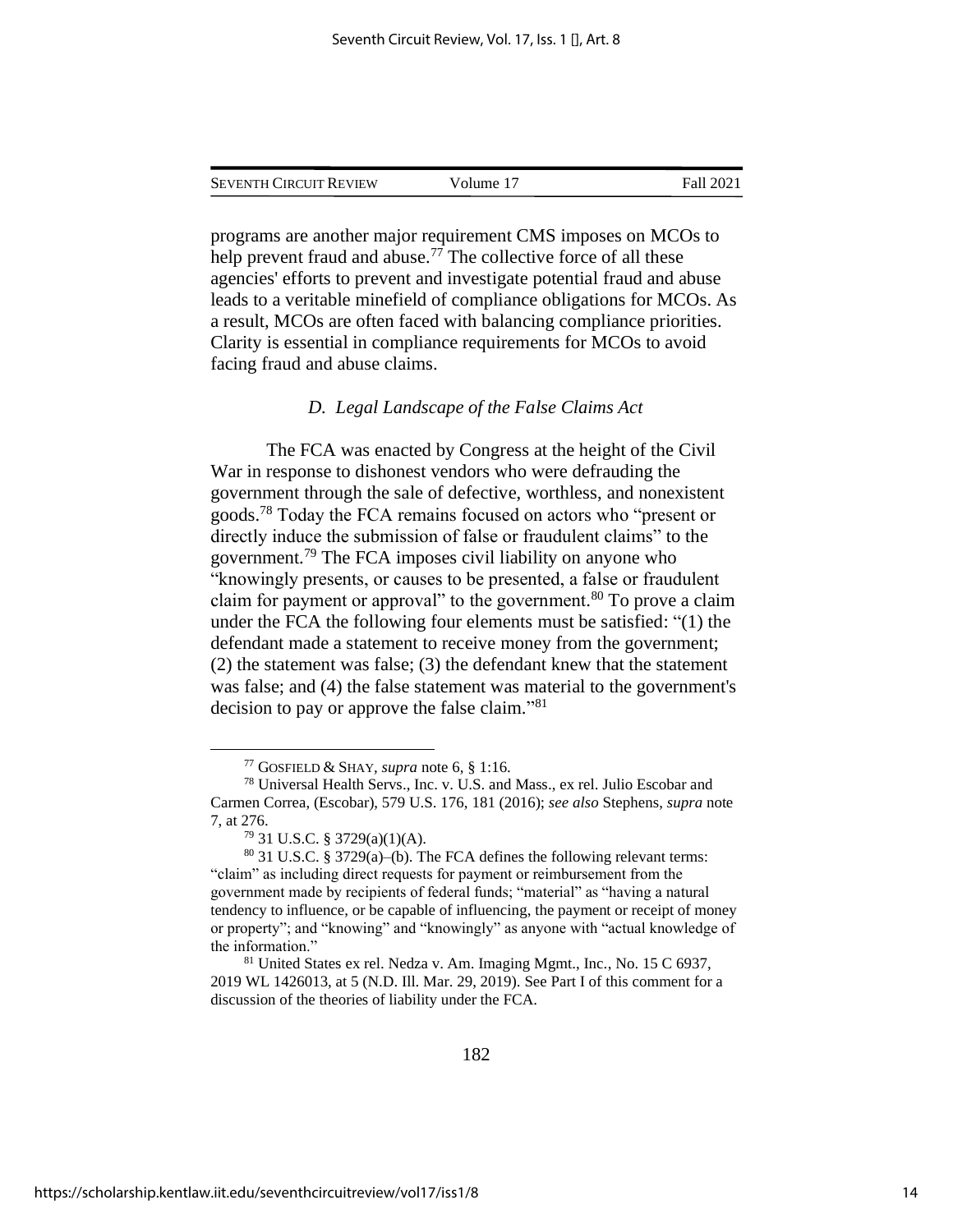Arguably, the most difficult element for claimants to meet, particularly at the pleading stage, is the materiality requirement.<sup>82</sup> Under the statute, material "means having a natural tendency to influence, or be capable of influencing, the payment or receipt of money or property."<sup>83</sup> The Restatement (Second) of Torts states a "misrepresentation is material" only if it would "'likely . . . induce a reasonable person to manifest his assent,' or the defendant 'knows that for some special reason [the representation] is likely to induce the particular recipient to manifest his assent' to the transaction."<sup>84</sup> At the pleading stage, the FCA has a heightened pleading requirement under Rule 9(b) of the Federal Rules of Civil Procedure, which requires that the party alleging fraud or mistake "must state with particularity the circumstances constituting fraud or mistake."<sup>85</sup> The reason behind the heightened pleading standard for FCA claims is to weed out those claims that are more appropriately brought as a breach of contract action or failure to comply with other statutes or regulations rather than actual attempts at defrauding the government.<sup>86</sup>

The two main theories of liability under the FCA are "express certification" and "implied certification."<sup>87</sup> Like their names indicate, "express certification" theory describes those claims based on actual false statements made to the government, whereas "implied certification" occurs when an actor seeks payment from the government without disclosing any violations it made which affect its eligibility for payment.<sup>88</sup> Until the Supreme Court's decision in *Escobar* in 2016, a circuit split existed as to whether the theory of

<sup>82</sup> *See* Stephens, *supra* note 7, at 275.

<sup>83</sup> 31 USCA § 3729(b)(4).

<sup>84</sup> Escobar, 579 U.S. at 188 (citing Restatement (Second) of Torts § 538).

 $85$  Fed. R. Civ. P. 9(b) (although the rule clarifies that the scienter requirement may be alleged generally).

<sup>86</sup> Morgan Gray, *Loosen Up: Breaking Free from Strict "With Particularity" Requirements When Pleading Fraud for Qui Tam Actions Brought Under the FCA*, 49 Creighton L. Rev. 415, 416 (Mar. 2016).

 $87$  ROBERT JOHN KANE, THE LAW OF MEDICAL PRACTICE IN ILLINOIS,  $\S$  18:5 (3d ed. 2021).

<sup>88</sup> *Id.*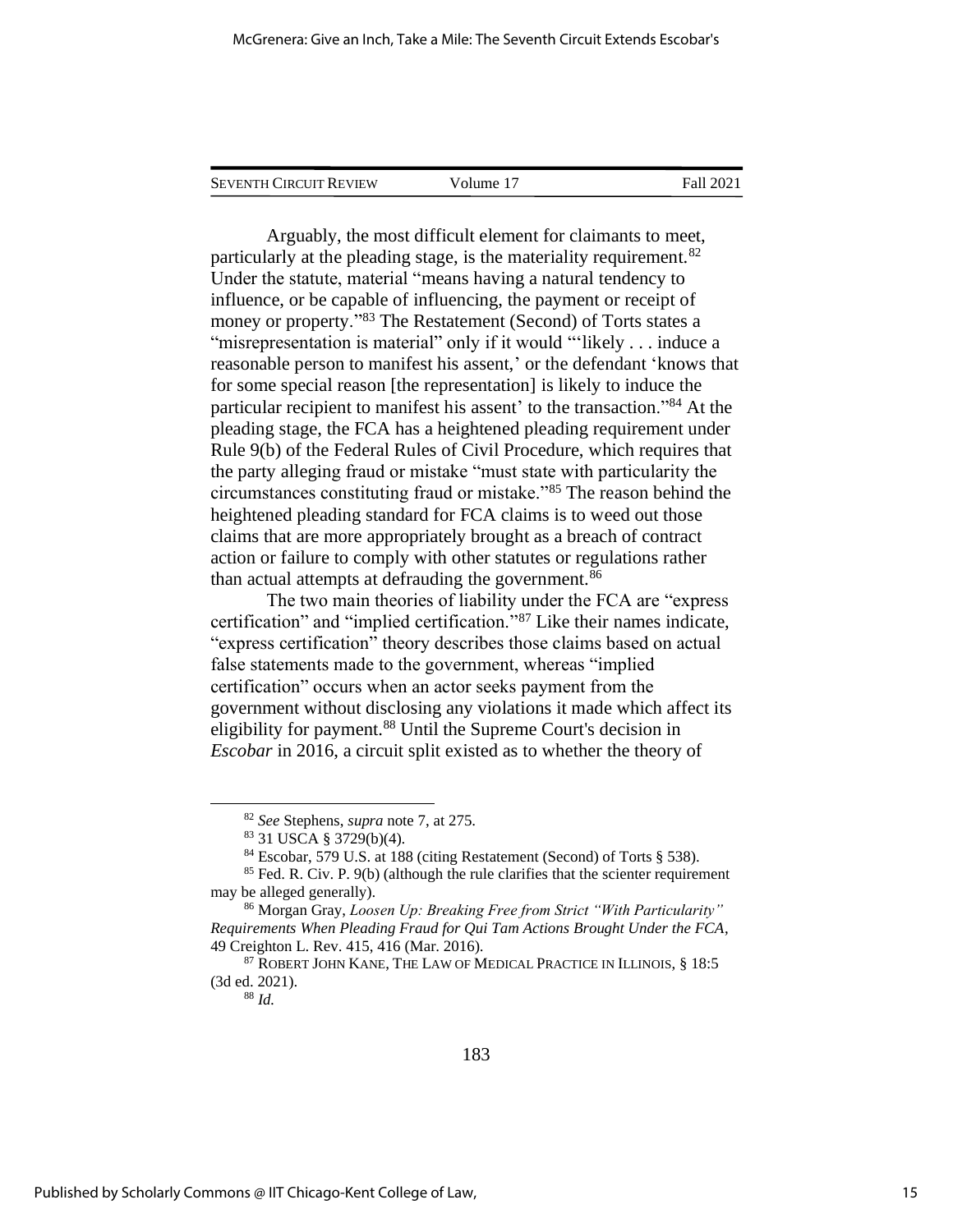| <b>SEVENTH CIRCUIT REVIEW</b> | Volume 17 | Fall 2021 |
|-------------------------------|-----------|-----------|
|                               |           |           |

implied false certification was actionable under the FCA.<sup>89</sup> The circuits were in disagreement on whether to accept the implied false certification theory in whole, in part, or at all. $90$ 

Prior to *Escobar*, three competing theories on how implied false certifications could be the basis of liability existed: (1) when it violated an express condition of payment; (2) that it should be applied broadly to any omissions; or, (3) that it should never be the basis of liability.<sup>91</sup> This third perspective was articulated by the Fifth, Eighth, and Seventh Circuits who chose not to allow the implied false certification theory.<sup>92</sup> The Seventh Circuit's view before *Escobar* was that the theory should not be recognized because it is overbroad, granting claimants the ability to use the FCA as a sort of strict liability statute for any failures by organizations to meet all regulatory, statutory, or contractual obligations.<sup>93</sup>

## **ESCOBAR RECOGNIZED THE IMPLIED FALSE CERTIFICATION THEORY OF LIABILITY**

The Supreme Court settled the circuit split on the implied false certification theory with its holding in *Escobar*. <sup>94</sup> Justice Thomas, writing on behalf of the majority, stated that "the implied false certification theory can be a basis for liability."<sup>95</sup> The FCA claim arose in *Escobar* because a counseling center submitted claims for

<sup>95</sup> *Id.*

<sup>89</sup> Stephens, *supra* note 7, at 275.

<sup>90</sup> *Id.*

<sup>91</sup> Doan Phan, *Redefining Lincoln's Law: How to Shape the Theory of Implied Certifications Post-Escobar*, 13 J.L. Econ. & Pol'y 113, 120 (2017).

<sup>92</sup> *See* U.S. ex rel. Steury v. Cardinal Health, Inc*.*, 625 F.3d 262, 270 (5th Cir. 2010); *see also* United States v. Sanford-Brown, Ltd., 788 F.3d 696, 711 (7th Cir. 2015) (holding "we join the Eighth Circuit and hold that FCA liability is not triggered by an institution's failure to comply . . ." to a standard regulation unless the relator proves that the standard to show initial compliance with the regulation was false).

<sup>93</sup> Sanford-Brown, *Ltd.*, 788 F.3d at 711 (7th Cir. 2015).

<sup>&</sup>lt;sup>94</sup> Universal Health Servs., Inc. v. U.S. and Mass., ex rel. Julio Escobar and Carmen Correa, (Escobar), 579 U.S. 176, 181 (2016).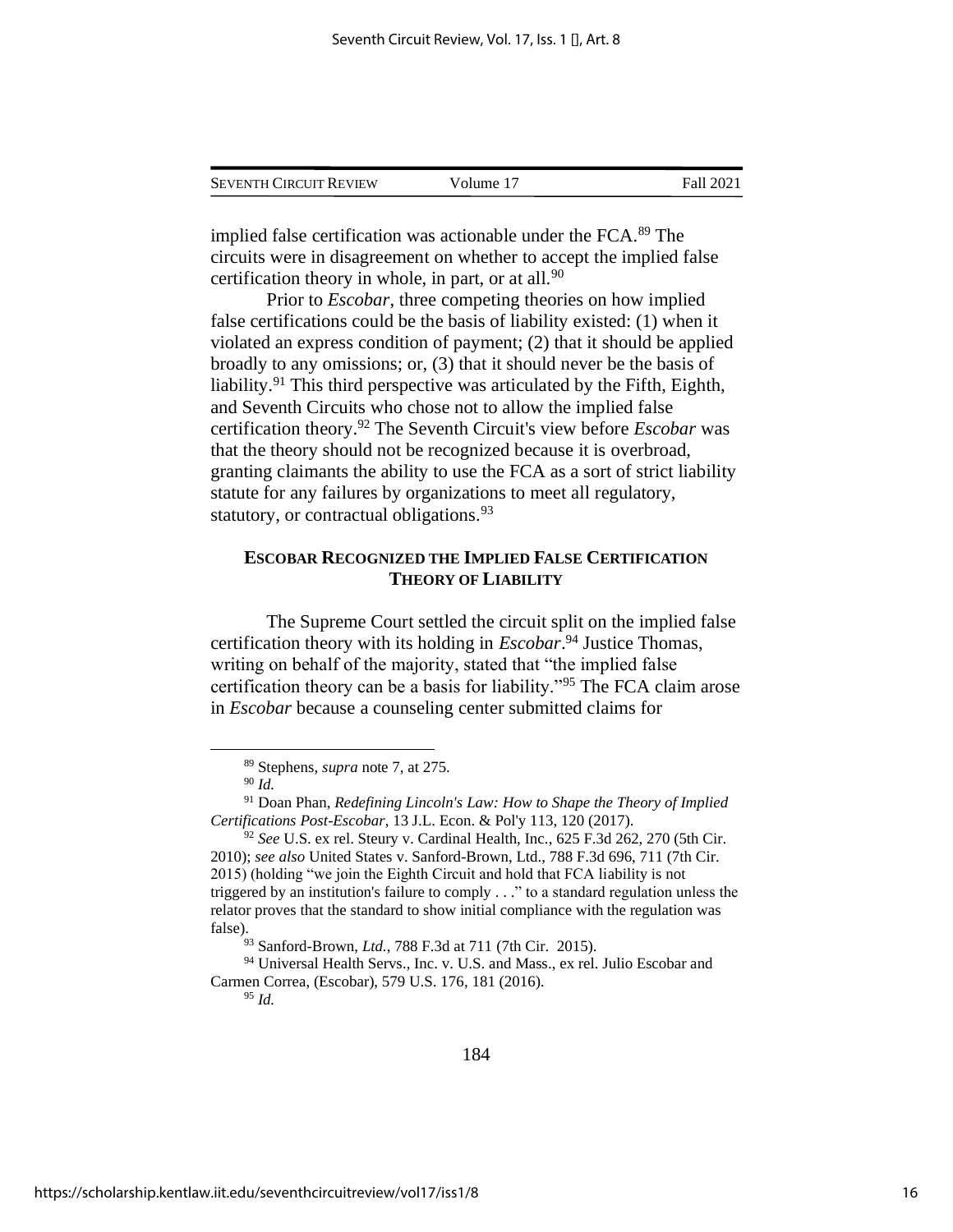| Seventh Circuit Review | Volume 17 | Fall 2021 |  |
|------------------------|-----------|-----------|--|
|                        |           |           |  |

reimbursement to Medicaid for its specific services (e.g., family therapy, individual therapy, etc.) that were being provided by unlicensed, uneducated personnel.<sup>96</sup> The case arose after a teenage beneficiary of Massachusetts's Medicaid program received healthcare services from Arbour Counseling Services where she was a patient of five different medical professionals who diagnosed, treated, and prescribed her medications.<sup>97</sup> Over time her condition worsened and, eventually, she had a seizure and died.<sup>98</sup> Upon her death, her mother and stepfather were told by an Arbour employee that 23 of the employees—several of whom treated their daughter—did not have the proper education and licensing required to perform these medical practices.<sup>99</sup> The Court found that the representations made by the counseling center in its submissions for payment reimbursement for patient services were impliedly false because the staff conducting the services were not licensed to perform them.<sup>100</sup> The Court dismissed the theory that only *express* or *affirmative* falsehoods violate the FCA because that interpretation excludes omissions that can amount to fraudulent misrepresentations.<sup>101</sup>

The Court clarified under what circumstances the implied false certification theory is applicable: "(1) the claim does not merely request payment, but also makes specific representations about the goods or services provided; and (2) the defendant's failure to disclose noncompliance with material statutory, regulatory, or contractual requirements makes those representations misleading half-truths."<sup>102</sup> The alleged falsity in the claim is not limited to contractual provisions which are conditions of payment but can be based on any noncompliance with contractual, regulatory, or statutory provisions of the contract as long as the claim itself meets the two circumstances

<sup>99</sup> *Id.* at 184–85.

<sup>102</sup> *Id.* at 190.

<sup>96</sup> *Id.* at 183.

<sup>97</sup> *Id.* 

<sup>98</sup> Escobar, 579 U.S. at 184.

<sup>100</sup> *Id*. at 189.

<sup>101</sup> *Id.* at 187; *see also* United States v. Sanford-Brown, Ltd.*,* 788 F.3d 696, 711-12 (7th Cir. 2015).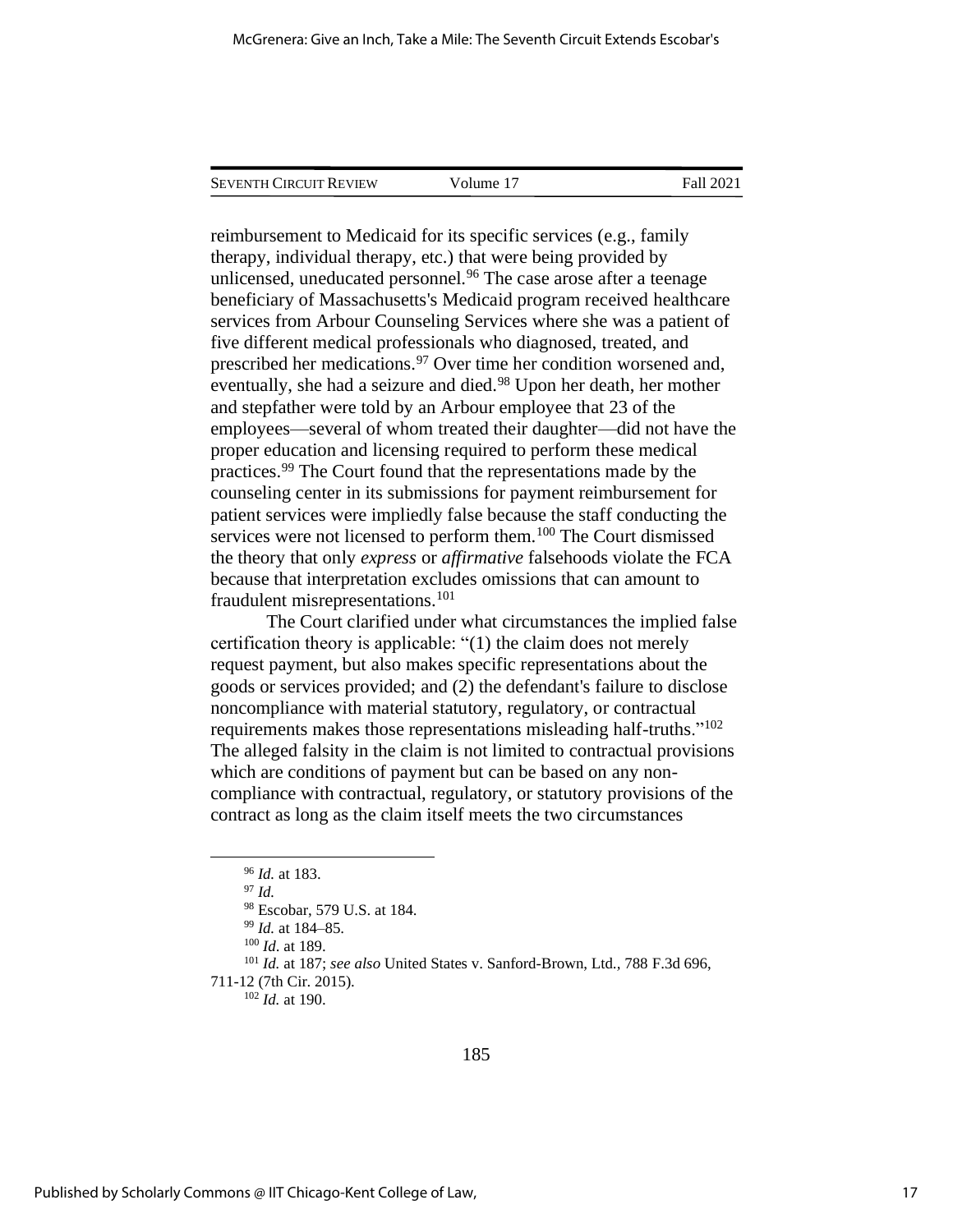| <b>SEVENTH CIRCUIT REVIEW</b> | Volume 17 | Fall 2021 |
|-------------------------------|-----------|-----------|
|                               |           |           |

above.<sup>103</sup> In cases of omissions, this theory of liability attaches if the same circumstances apply to make the omissions misleading.<sup>104</sup>

The Supreme Court reiterated that the materiality element must still be met when it wrote, any false claims based on omissions of noncompliance "must be *material* to the Government's payment decision in order to be actionable" under the FCA.<sup>105</sup> The Court articulated the standard that FCA claimants must show the alleged non-compliance was material to the government's decision to pay reimbursements, even at the pleading stage, because health care entities are subject to "thousands of complex statutory and regulatory provisions" and "facing [FCA] liability for violating any of them would hardly help would-be defendants anticipate and prioritize compliance obligations."<sup>106</sup> Thus, the Court insisted that "not every undisclosed violation of an express condition of payment automatically triggers liability."<sup>107</sup>

*Escobar* demonstrates that materiality is no small obstacle at the pleading stage. The claimants must show that the alleged noncompliance—which led to the implied false certification—was material to the government's decision to pay reimbursements and that the defendant knew the noncompliance was material.<sup>108</sup> Although knowledge at the pleading stage can be alleged generally, the facts pled must still state particular facts to show materiality.<sup>109</sup> The Court concluded that because proper medical licensing was a condition of payment for participation in Medicaid and Medicare—which the counseling center knew—there was no way the government would have continued to reimburse the counseling centers payments for providing medical care by unlicensed and uneducated personnel.<sup>110</sup>

<sup>106</sup> *Id.* 

<sup>107</sup> *Id.* at 190.

<sup>103</sup> Escobar, 579 U.S. at 190.

<sup>104</sup> *Id.* at 187–88.

<sup>105</sup> *Id.* at 192 (emphasis added).

<sup>108</sup> Escobar, 579 U.S. at 194–95.

<sup>109</sup> Fed. R. Civ. P. 9(b).

<sup>110</sup> Escobar, 579 U.S. at 196.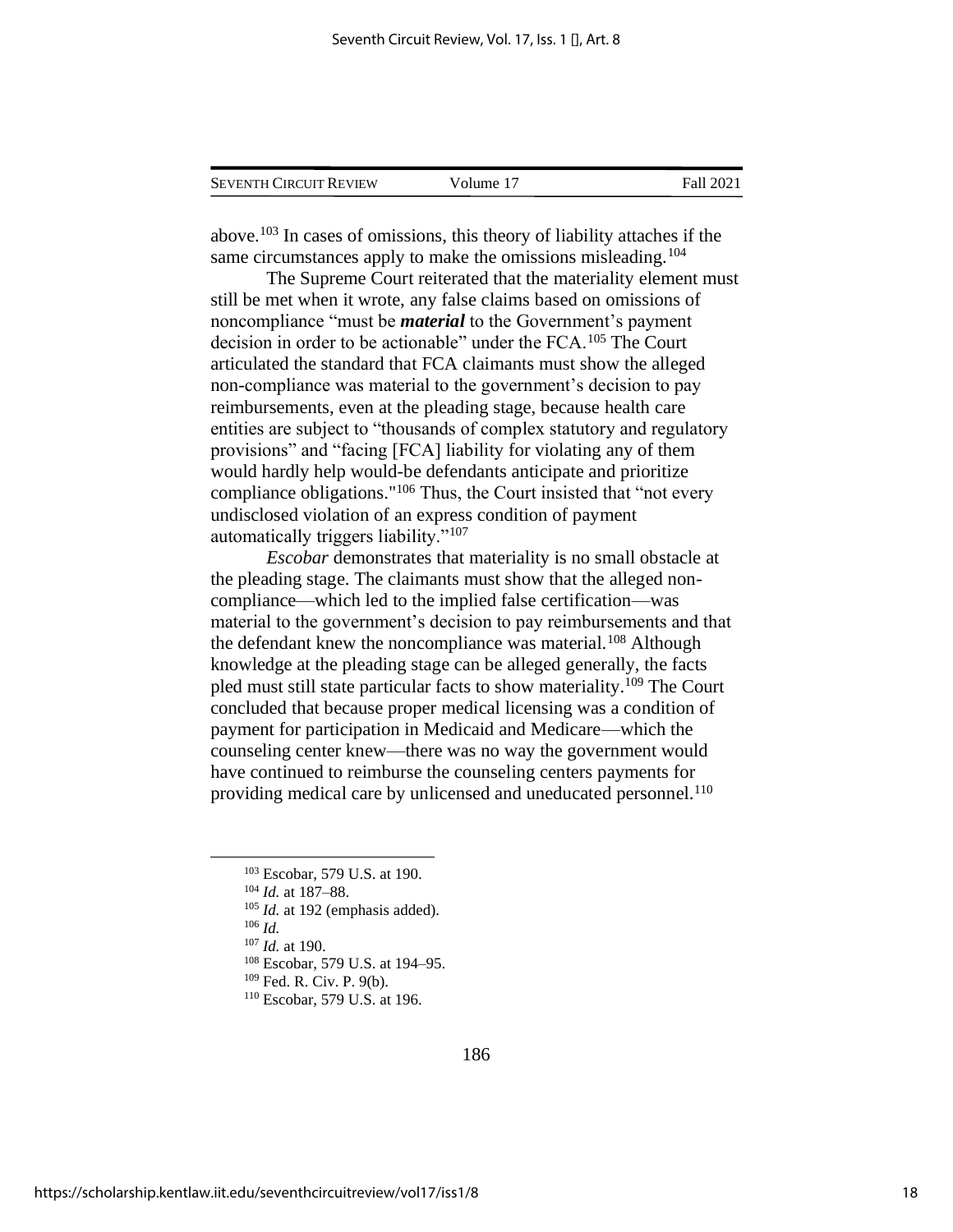The Court's discussion of the potential difficulty in proving materiality under the implied false certification theory demonstrates that the materiality element is just as demanding under this theory as ever.<sup>111</sup> While the materiality element is no less exacting under this theory of liability, Justice Thomas on behalf of the majority described several factors plaintiffs may use to demonstrate the materiality of the alleged noncompliance, including:

> [E]vidence that the defendant knows that the Government consistently refuses to pay claims in the mine run of cases based on noncompliance with the particular statutory, regulatory, or contractual requirement. Conversely, if the Government pays a particular claim in full despite its actual knowledge that certain requirements were violated, that is very strong evidence that those requirements are not material. Or, if the Government regularly pays a particular type of claim in full despite actual knowledge that certain requirements were violated, and has signaled no change in position, that is strong evidence that the requirements are not material.<sup>112</sup>

 In several ways, *Escobar* put an end to confusion and disagreements in the circuits regarding how the implied false certification theory creates liability under the FCA. However, Justice Thomas's dictum on what factors tend to show materiality has led to a new circuit split about how much weight should be given to these factors as evidence of materiality.

*A. The Circuit Split Post-*Escobar

<sup>111</sup> Samantha L. Groden & Talia Linneman, *Escobar Two Years Out: How Courts Have Interpreted the Escobar Materiality Standard and Implications for Assessing Potential Overpayments*, J. Health Care Compliance 45, 46 (2018); *see also* Stephens, *supra* note 7 (arguing that despite differing interpretations of what types of evidence of materiality is most dispositive by different circuits, that the Supreme Court did not intend to lessen to any extent the materiality and scienter requirements).

<sup>112</sup> Escobar, 579 U.S. at 195.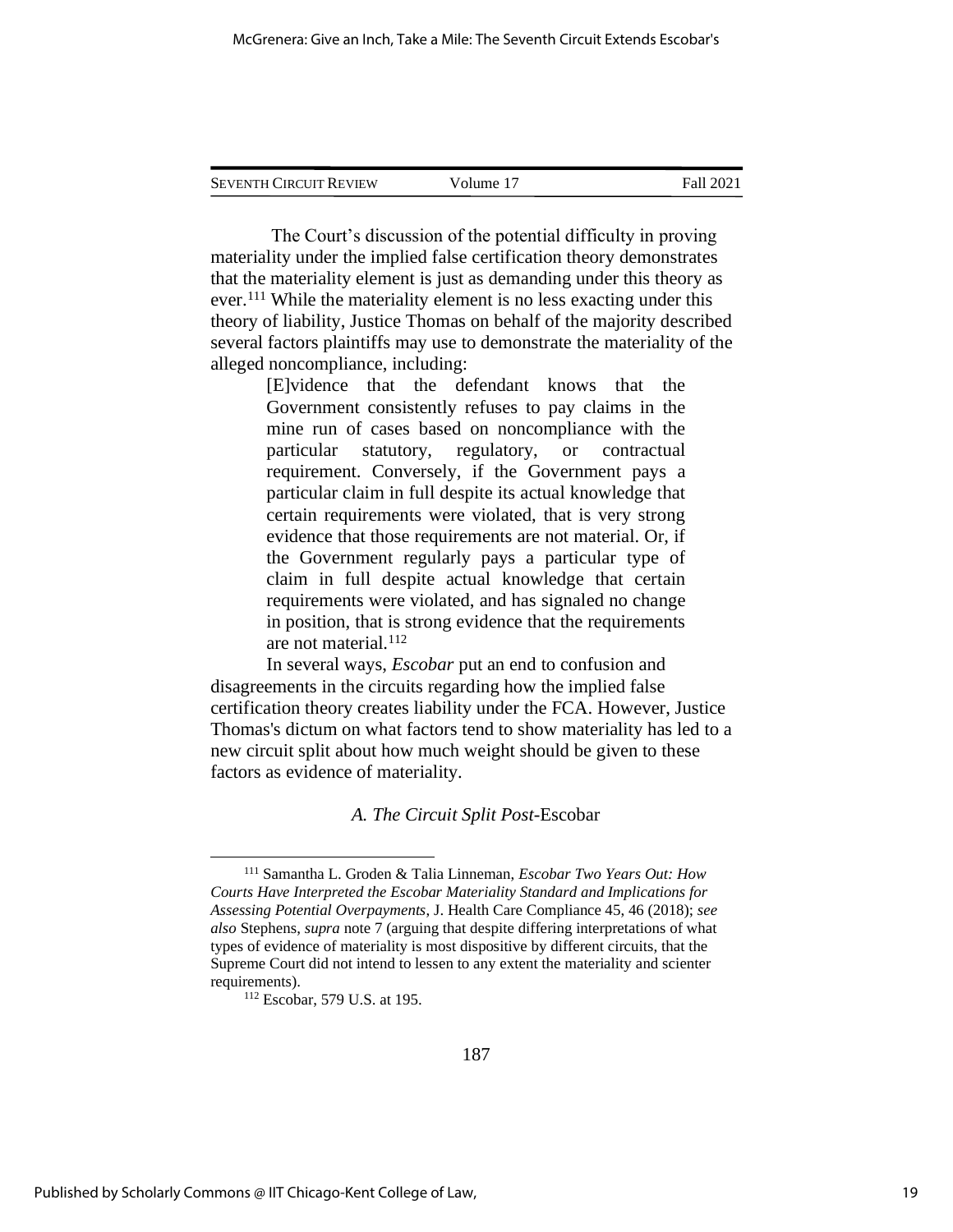Volume 17 Fall 2021

Since *Escobar*, courts have grappled with applying the materiality element under the now-recognized implied false certification theory of liability. Three theories of what type of evidence shows an organization's noncompliance with a statutory, regulatory, or contractual obligation is material to its agreement with the government have emerged post*-Escobar*. <sup>113</sup> The first theory is that evidence showing the noncompliance must go to the "very essence of the bargain" between the organization and the government to be material. <sup>114</sup> The next theory is that evidence showing the noncompliance was more technical to the specific agreement between the organization and government is less likely to be material.<sup>115</sup> The third theory is that evidence of the government's payment history, regardless of an organization's noncompliance with its agreement with the government, requires a heightened showing of proof to be material.<sup>116</sup>

#### I. Essence of the Bargain Theory

Based on its interpretation of the implied false certification theory, the Supreme Court vacated the First Circuit's judgment in *Escobar* and remanded it back to the appellate court for reconsideration.<sup>117</sup> The First Circuit on remand in *Escobar II* interpreted the Supreme Court's opinion about materiality to mean "materiality is more likely be found where the information at issue goes to the very essence of the bargain."<sup>118</sup> Several circuits and district courts followed in the First Circuit's footsteps, essentially looking at whether the alleged misrepresentation to the government goes to the essence of the bargain to determine its materiality.<sup>119</sup> Two primary

<sup>113</sup> Groden & Linneman, *supra* note 111 at 47.

<sup>114</sup> *Id.* (citing United States ex rel. Escobar v. Universal Health Services, Inc. (Escobar II), 842 F.3d 103, 110 (5th Cir. 2016).

<sup>115</sup> Groden & Linneman, *supra* note 111 at 48.

<sup>116</sup> *Id.*

<sup>117</sup> *Id.* at 47.

<sup>118</sup> Escobar II, 842 F.3d at 110.

<sup>119</sup> Groden & Linneman, *supra* note 111, at 46.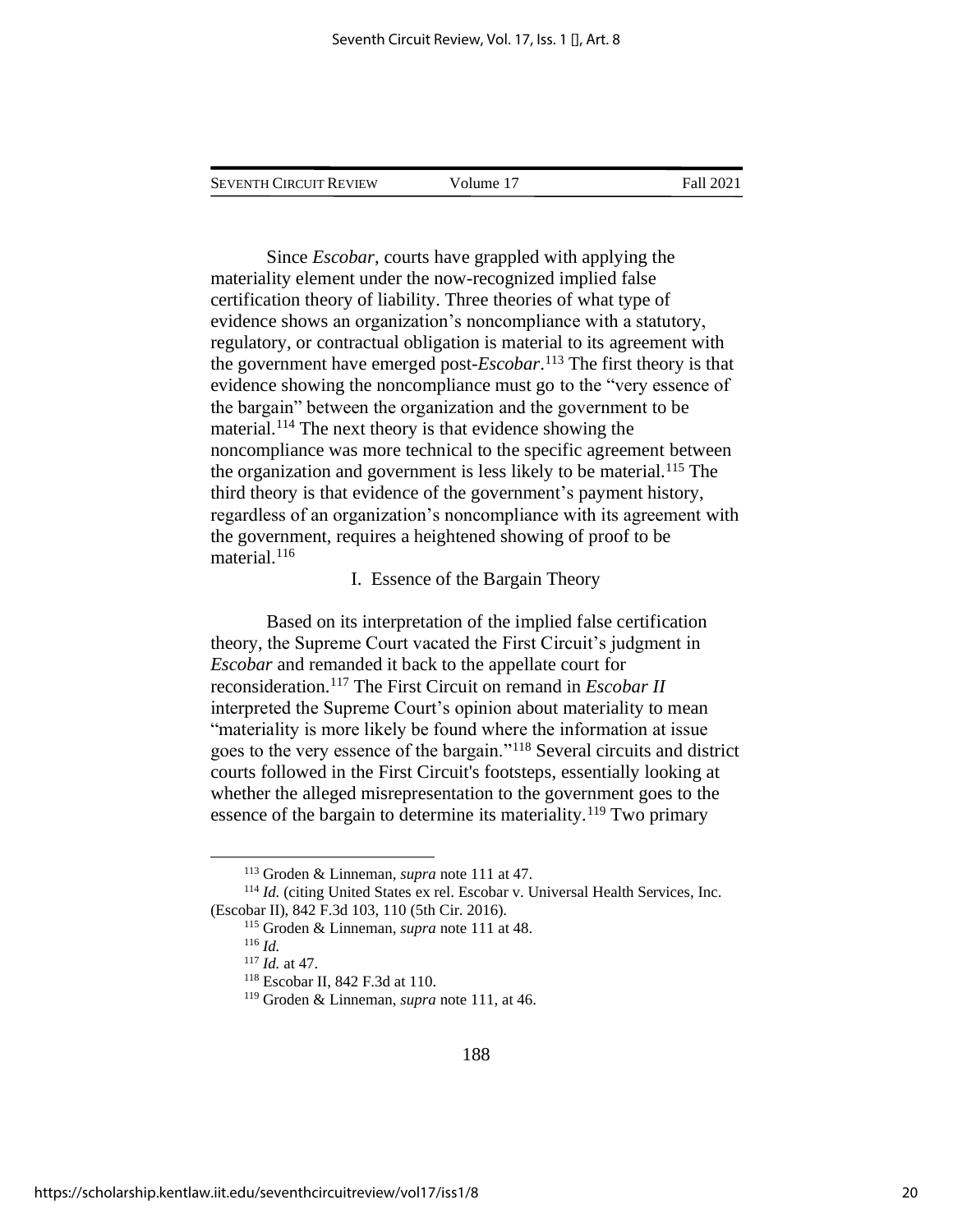| <b>SEVENTH CIRCUIT REVIEW</b> | Volume 17 | Fall 2021 |
|-------------------------------|-----------|-----------|
|                               |           |           |

examples of when courts have determined that misrepresentations go to the essence of the bargain are regulatory requirements that relate to quality-of-care standards and medical necessity, as opposed to purely contractual requirements that are "more technical in nature."<sup>120</sup> The logic behind these examples is plain because the government's primary concerns are that the quality of care patients receive meets the appropriate standards and that beneficiaries should be receiving medically necessary care.<sup>121</sup> For example, the First Circuit in *Escobar II* held that the unlicensed staff providing therapy to patients impaired the quality of care for patients which went to the essence of the bargain with the government—to provide quality therapy to government beneficiaries.<sup>122</sup>

Similarly, in *U.S. ex rel. Emanuele v. Medicor Associates*, the Western District of Pennsylvania found when the defendants failed to report in writing their Stark Act violations to the government, the omission went to the essence of the bargain because this reporting was required under both the contract and CMS rules.<sup>123</sup> The hefty penalties and criminal charges associated with Stark Act violations make the government's stance abundantly clear to providers that they will not condone such activities.<sup>124</sup>

In *United States ex rel. Brown v. Celgene Corp.*, the Central District of California held that a drug company's submission of reimbursement claims to CMS for prescribed drugs that were not covered under Medicare Part D was material under the FCA.<sup>125</sup> In *Celgane*, the drug manufacturer only had approval for the drug to treat specific forms of cancer, but it ran an off-label campaign that

<sup>120</sup> *Id.* at 48.

<sup>121</sup> *See* U.S. ex rel. Emanuele v. Medicor Assocs*.*, 242 F. Supp. 3d 409, 431 (W.D. Pa. 2017); *see also* United States v. Berkeley Heartlab, Inc., No. CV 9:14- 230-RMG, 2 (D.S.C. 2017) (holding that Anti-Kickback violations are per se material because they are not a mere technical violation but a felony under fraud and abuse and certainly the government's knowledge of any violations would go to the essence of the bargain with the violator).

<sup>122</sup> Escobar II*,* 842 F.3d at 110.

<sup>123</sup> 242 F. Supp. 3d 4 at 431.

<sup>124</sup> U.S. ex rel. Emanuele*,* 242 F. Supp. 3d 4 at 431.

<sup>125</sup> 226 F. Supp. 3d 1032, 1049 (C.D. Cal. 2016).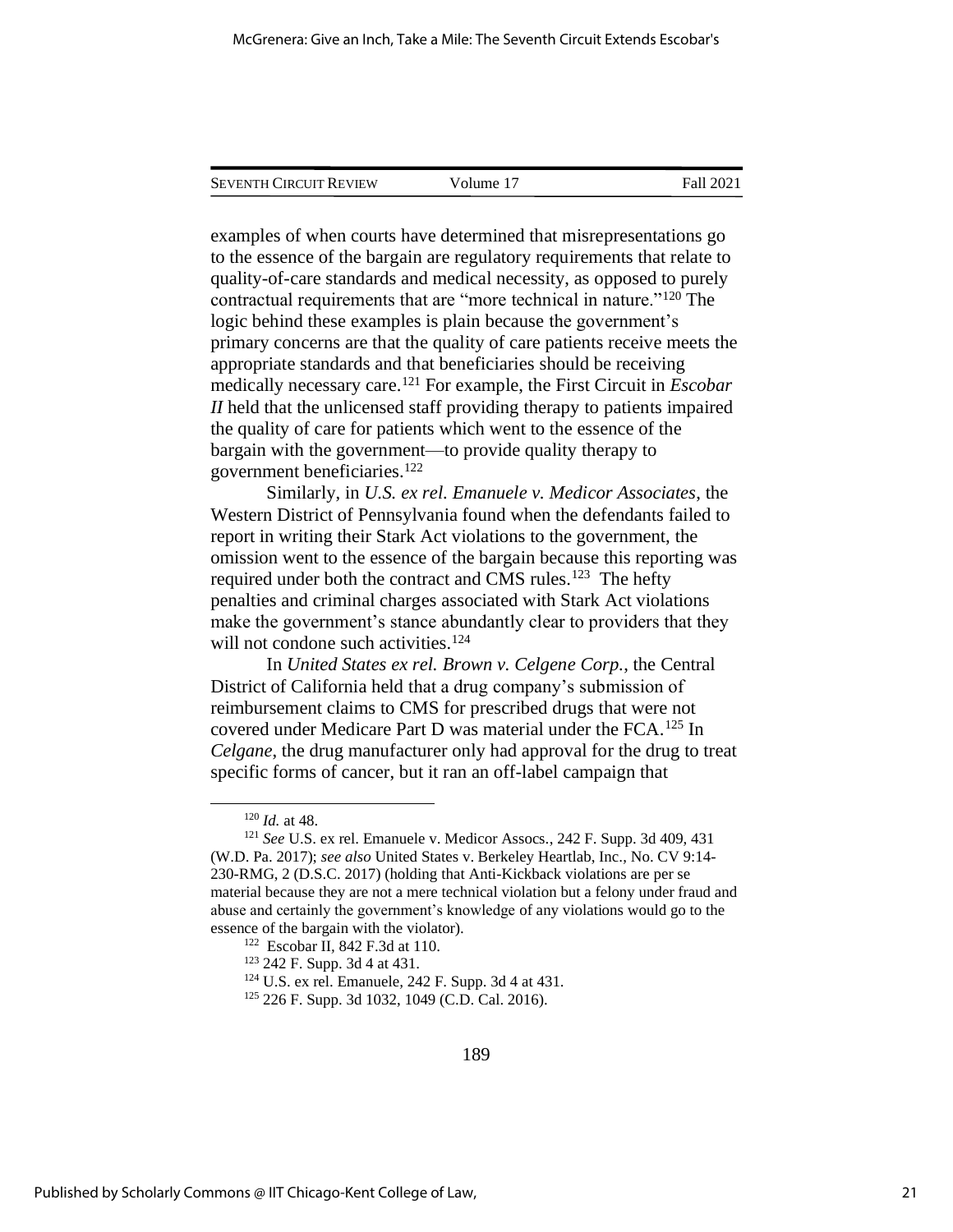encouraged physicians to prescribe the drug for off-label uses while knowing that these physicians would submit reimbursements for such prescriptions to Medicare.<sup>126</sup> The court found that the Medicare Part D, which determines which drugs Medicare reimbursements cover, sets out more than just a technical requirement in the contract; it included specific limitations on which drugs were available for reimbursement by CMS making it an essential feature under the company's bargain with the government.<sup>127</sup> Therefore, the drug company's off-label campaign knowing physician prescriptions would be submitted to Medicare for reimbursement was evidence to show the campaign resulted in materially false misrepresentations to the government under the FCA.<sup>128</sup>

In *Smith v. Carolina Medical Center*, the Eastern District of Pennsylvania held that merely because the government has the option to refuse reimbursement based on a contractual violation, that option alone is insufficient evidence to show the contractual obligation was material.<sup>129</sup> Instead, the standard is evidence that had the government known of the violation it likely would have refused to pay the reimbursements.<sup>130</sup> In *Smith*, the relator alleged that an individual who had been excluded from participating in Medicaid was involved in the management of the clinics, a fact being concealed by the other clinic leadership which rendered clinic billing statements to Medicaid fraudulent under the FCA.<sup>131</sup> The court found that a complaint, even at the motion to dismiss stage, must allege the clinic did not violate just any Medicare or Medicaid regulation, but one which would cause the government to refuse to pay reimbursements.<sup>132</sup> The court found that CMS regulations and administrative guidance from Health and Human Services have made clear that when an individual or company that is excluded from participation in Medicaid, yet continues to participate

<sup>126</sup> *Id.* at 1036.

<sup>127</sup> *Id.* at 1049.

<sup>128</sup> *Id.* at 1050.

<sup>129</sup> 274 F. Supp. 3d 300, 314 (E.D. Pa. 2017).

<sup>130</sup> *Id.* at 320.

<sup>131</sup> *Id.* at 305.

<sup>132</sup> *Id.* at 315.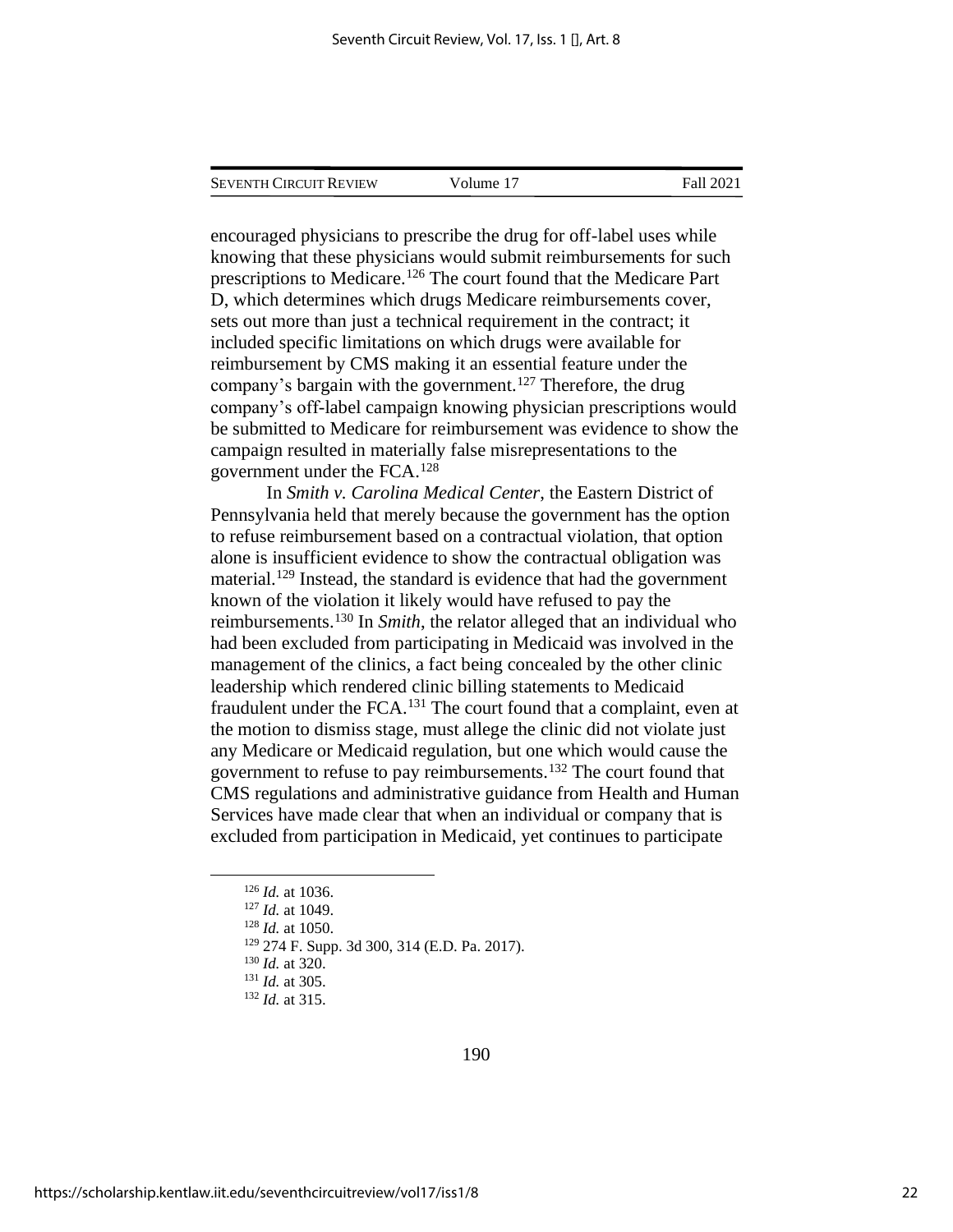| <b>SEVENTH CIRCUIT REVIEW</b> | Volume 17 | Fall 2021 |
|-------------------------------|-----------|-----------|
|                               |           |           |

CMS will no longer pay reimbursements.<sup>133</sup> Because the individual continued to participate in managing the clinic and the clinic leadership concealed this fact, the court found this evidence of material noncompliance with such an essential CMS regulation goes to the essence of its bargain.<sup>134</sup>

Each of these cases indicates something more than just a technical violation of a contract, regulatory, or statutory obligation to establish that the violation went to the essence of the bargain. Situations involving the type of violations in these cases go to the essence of the bargain because they not only grant the government an option of refusing payment but also provide mechanisms for it to exact hefty penalties. Thus, the government has made clear its policies and positions on such violations and would certainly deny reimbursement if it knew of them.

#### II. Technical Requirements Theory

Technical requirements are typically those portions of an agreement that are business-related, administrative in nature, and do not on their own rise to the level of materiality.<sup>135</sup> Allegations of fraud based on breaches of contract are more likely to fit the description of "government traps, zaps, and zingers that permits the government to retain the benefit of a substantially conforming good or service but to recover the price entirely—multiplied by three—because of some immaterial contractual or regulatory non-compliance."<sup>136</sup>

For example, the Eleventh Circuit held in *Ruckh v. Salus Rehabilitation* that the relators FCA claim that a nursing facility's failure to maintain comprehensive care plans was not material to its agreement with the government and was not Medicaid fraud.<sup>137</sup> The relator alleged that the facility's omission to the government about its

<sup>133</sup> *Id.* at 321.

<sup>134</sup> Smith, 274 F.Supp.3d at 315.

<sup>135</sup> Groden & Linneman, *supra* note 111 at 48.

<sup>136</sup> Groden & Linneman, *supra* note 111 at 48 (citing United States v. Salus Rehabilitation, LLC, 304 F.Supp.3d 1258, 1263 (M.D.Fla., 2018)).

<sup>137</sup> Ruckh v. Salus Rehabilitation, LLC, 963 F.3d 1089, 1108 (11th Cir. 2020).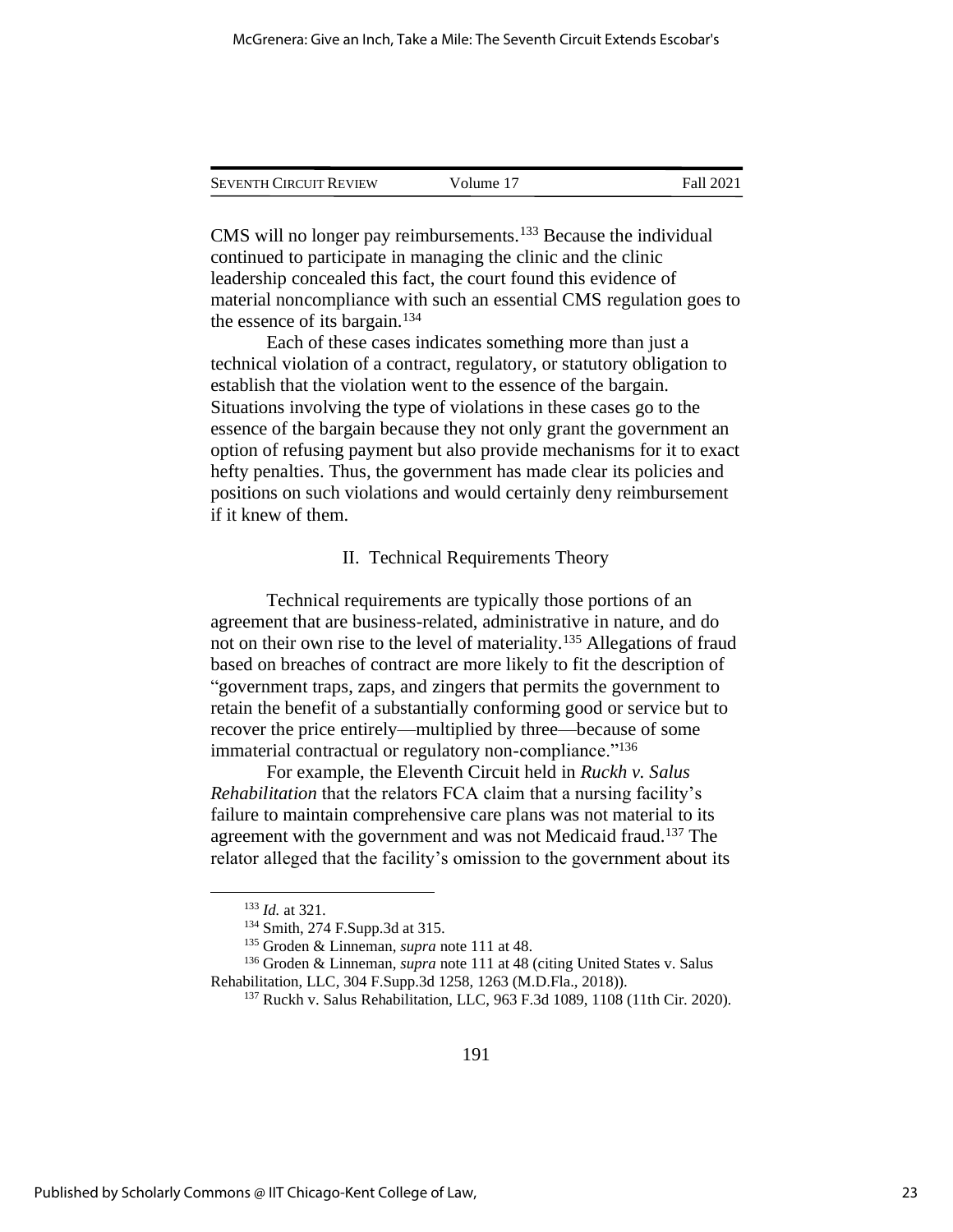| <b>SEVENTH CIRCUIT REVIEW</b> | Volume 17 | Fall 2021 |
|-------------------------------|-----------|-----------|
|                               |           |           |

failure to maintain the care plans was fraudulent because the plans were labeled as conditions of payment under Medicaid regulations.<sup>138</sup> The court found the nursing facility's failure to maintain the care plans was not material because the relator failed to show any evidence connecting the noncompliance with specific representations the facility made to Medicaid.<sup>139</sup> The court stated that the "FCA is not a wide-ranging tool to combat failures to comply with even important government regulations."<sup>140</sup> The relator must connect the noncompliance with specific representations that influenced the government to reimburse when they otherwise would not. Violations of regulatory conditions of payment alone do not prove materiality at the pleading stage.<sup>141</sup> The technical violation of a regulatory requirement is not sufficient unless claimants show particular facts that the violation influenced the government's payment decision.

However, the Sixth Circuit held that some technical violations can violate the FCA.<sup>142</sup> In *United States ex rel. Prather v. Brookdale Senior Living Communities Inc.,* the Sixth Circuit held that a senior living center's failure to comply with the timing of the CMS physician certification requirements—that the physicians did not gain certification in the timely manner required under CMS regulations was enough to establish materiality.<sup>143</sup> The majority held that the purpose of the CMS certification timeliness requirement is to prevent fraudulent practices, a material matter that was a condition of the contractual relationship with the government.<sup>144</sup> Failure to comply with the certification timeliness was essentially failing to comply with the certification process as a whole—because its main purpose was to prevent fraudulent activities—was material to the government's decision to reimburse.<sup>145</sup>

<sup>138</sup> Ruckh, 963 F.3d at 1104. <sup>139</sup> *Id.* at 1109. <sup>140</sup> *Id.* <sup>141</sup> *Id.* <sup>142</sup> 892 F.3d 822, 831 (6th Cir. 2018). <sup>143</sup> *Id.* <sup>144</sup> *Id.* at 834. <sup>145</sup> *Id.* at 835.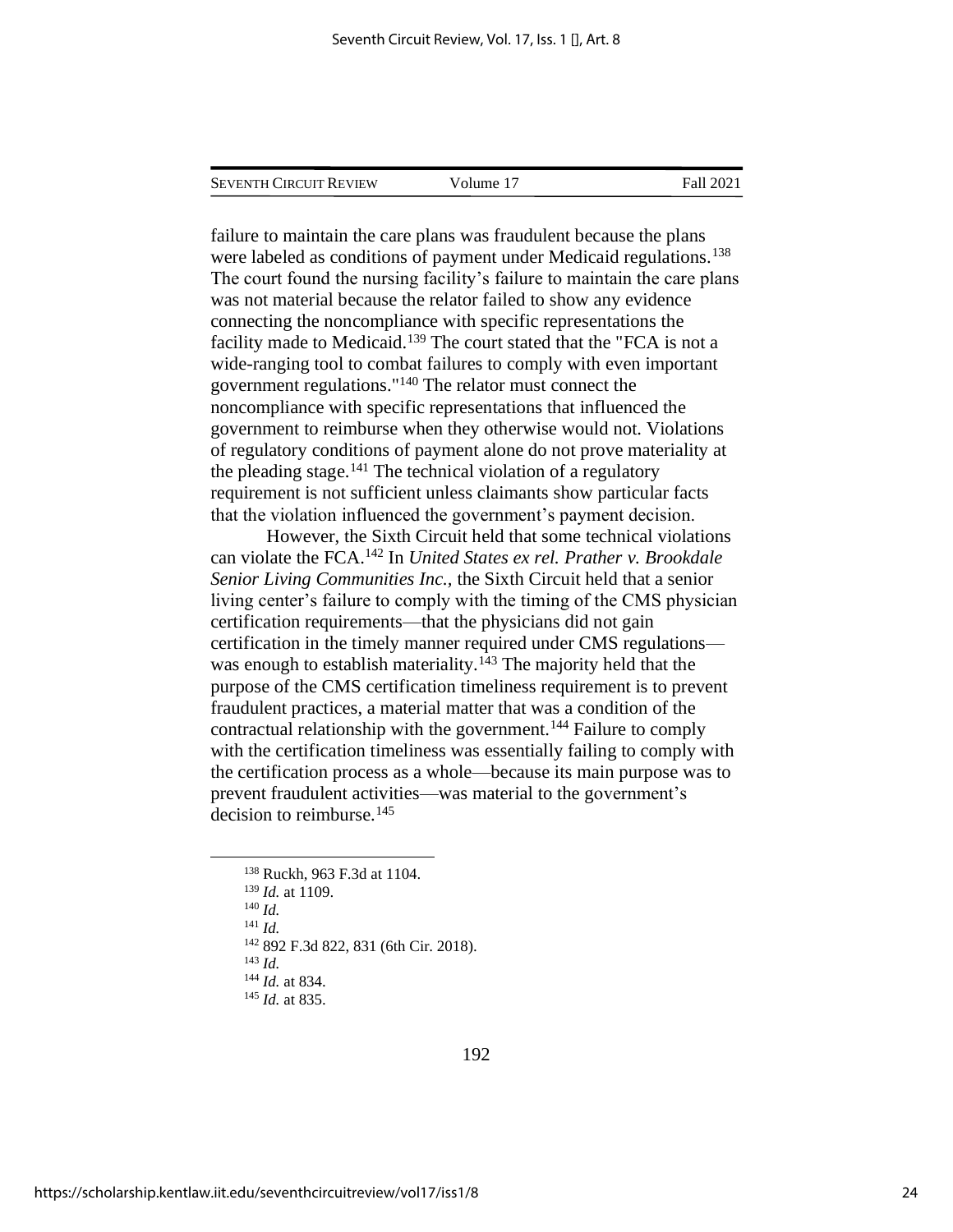| <b>SEVENTH CIRCUIT REVIEW</b> | Volume 17 | Fall 2021 |
|-------------------------------|-----------|-----------|
|                               |           |           |

Justice McKeague submitted a strong dissent to loosening the materiality element by the majority, pointing out that the relator had no evidence that failure to meet the CMS certification timeliness requirement would have prevented the government from reimbursing claims.<sup>146</sup> Justice McKeague reiterated the *Escobar* holding that not all undisclosed regulatory violations would rise to fraud and abuse.<sup>147</sup> The majority's holding, according to Justice McKeague, would result in a slippery slope where any deviation from the regulatory strictures would be deemed material despite the organization's lack of knowledge that the noncompliance is material to the government.<sup>148</sup>

These cases demonstrate courts' differing interpretations of what constitutes an omission of a technical violation that influenced the government's decision to reimburse payments. The factors that Justice Thomas outlined in *Escobar* are not always consistent with one another and often must be balanced against each other.<sup>149</sup> For example, the Third Circuit found that whether a regulation is an express condition of payment is irrelevant when there is evidence the government continued to pay similar claims despite its awareness of a company's failure to comply with the regulation.<sup>150</sup> The Eleventh Circuit found that even if a regulatory violation is a condition of payment, that alone does not show materiality unless some facts show that specific regulatory violation influenced the government's payment decision.<sup>151</sup> Yet, the Sixth Circuit has taken the approach of treating noncompliance with a regulation that is a condition of payment as a primary factor in determining materiality, regardless of the impact the specific omission had on the government's decision to continue to reimburse.<sup>152</sup> Regardless of the different weight courts grant to more technical violations, ultimately, the relators still bear the burden of

<sup>146</sup> *Id.* at 838–39 (McKeague, J., dissenting).

<sup>147</sup> Prather*,* 892 F.3d at 850 (McKeague, J., dissenting).

<sup>148</sup> *Id.* at 841.

<sup>149</sup> Groden & Linneman, *supra* note 111 at 48.

<sup>150</sup> Farringer, *supra* note 25, at 1258 (citing to U.S. ex rel. Kelly v. Serco, Inc*.*, 846 F.3d 325, 334 (9th Cir. 2017) and U.S. ex rel. Petratos v. Genentech Inc., 855 F.3d 481, 489 (3d Cir. 2017)).

<sup>151</sup> Ruckh v. Salus Rehabilitation, LLC, 963 F.3d 1089, 1109 (11th Cir. 2020).

<sup>152</sup> Prather, 892 F.3d at 841 (McKeague, J., dissenting).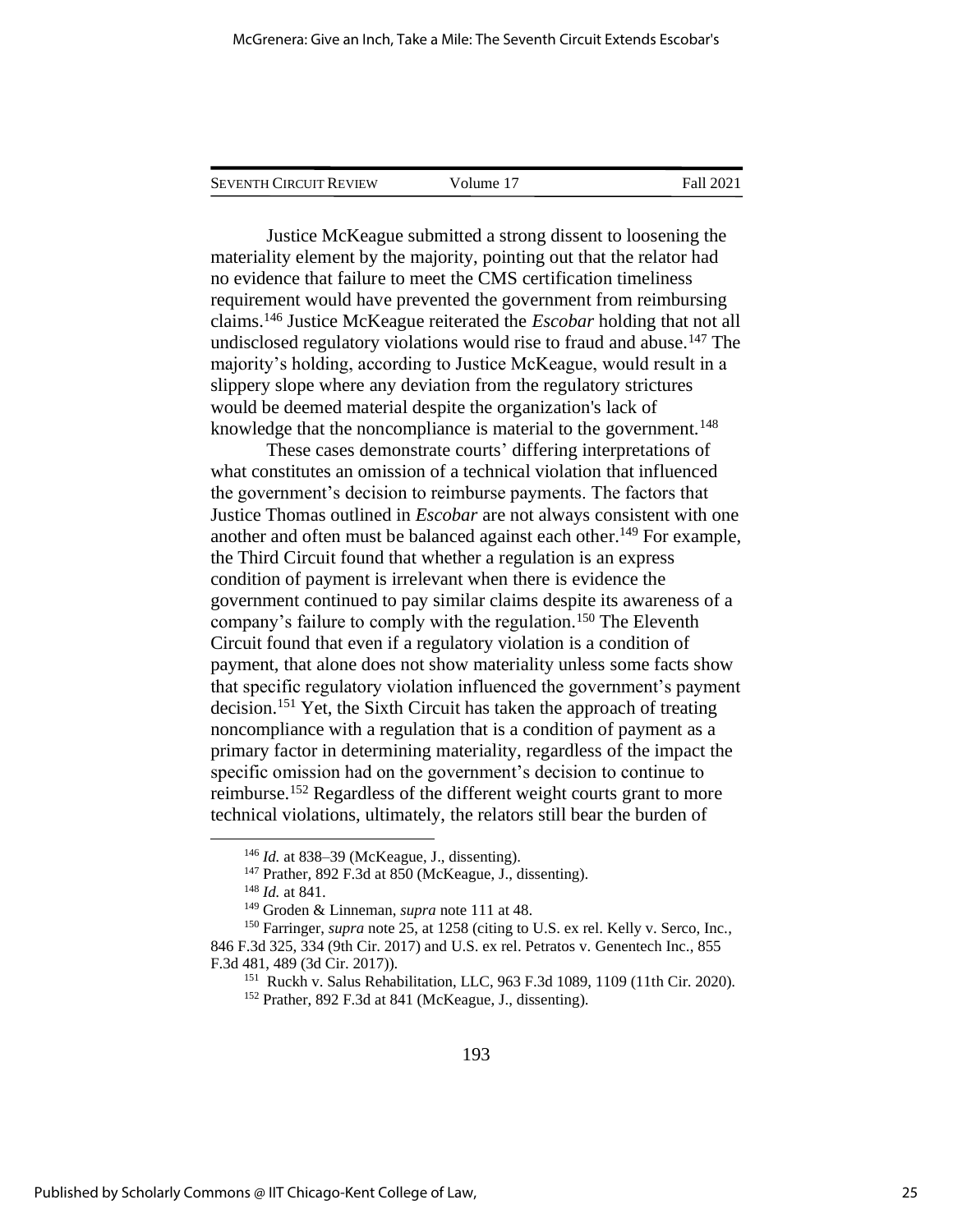| <b>SEVENTH CIRCUIT REVIEW</b> | Volume 17 | Fall 2021 |
|-------------------------------|-----------|-----------|
|                               |           |           |

providing enough detail for courts to determine whether technical noncompliance materially influences the government's payment decisions.

#### III. Government Payment History Theory

Following *Escobar*, courts look to the government's payment history as a factor in determining whether the misrepresentations were material to the agreement.<sup>153</sup> The Supreme Court in *Escobar* provided that "if the Government regularly pays a particular type of claim in full despite actual knowledge that certain requirements were violated, and has signaled no change in position, that is strong evidence that the requirements are not material."<sup>154</sup> Yet, lower courts disagree on how much weight this type of evidence should be given in FCA claims.

The First Circuit has generally ascribed to *Escobar*. The First Circuit in *D'Agostino v. ev3, Inc.*, found that the government's payment history and continuation of allowing the drug to remain on the market was strong evidence showing immateriality.<sup>155</sup> The relator claimed the drug manufacturer made fraudulent misrepresentations to the Food and Drug Administration ("FDA") which led to improper reimbursements for such drugs by CMS.<sup>156</sup> The court held that "the FDA's failure actually to withdraw its approval of Onyx in the face of D'Agostino's allegations precludes D'Agostino from resting his claims on a contention that the FDA's approval was fraudulently obtained."<sup>157</sup> The First Circuit noted that even after the omissions to the FDA came to light CMS continued to reimburse for the drug, and, per *Escobar*, that was strong evidence that such omissions were technical and the violations were not material to the government's decision to reimburse.<sup>158</sup>

<sup>153</sup> Groden & Linneman, *supra* note 111, at 46.

<sup>154</sup> Universal Health Servs., Inc. v. U.S. and Mass., ex rel. Julio Escobar and Carmen Correa, (Escobar), 579 U.S. 176, 193-94 (2016).

<sup>155</sup> D'Agostino v. ev3, Inc*.*, 845 F.3d 1, 8 (1st Cir. 2016).

<sup>156</sup> *Id.* at 8.

<sup>157</sup> *Id.*

<sup>158</sup> *Id.* at 7.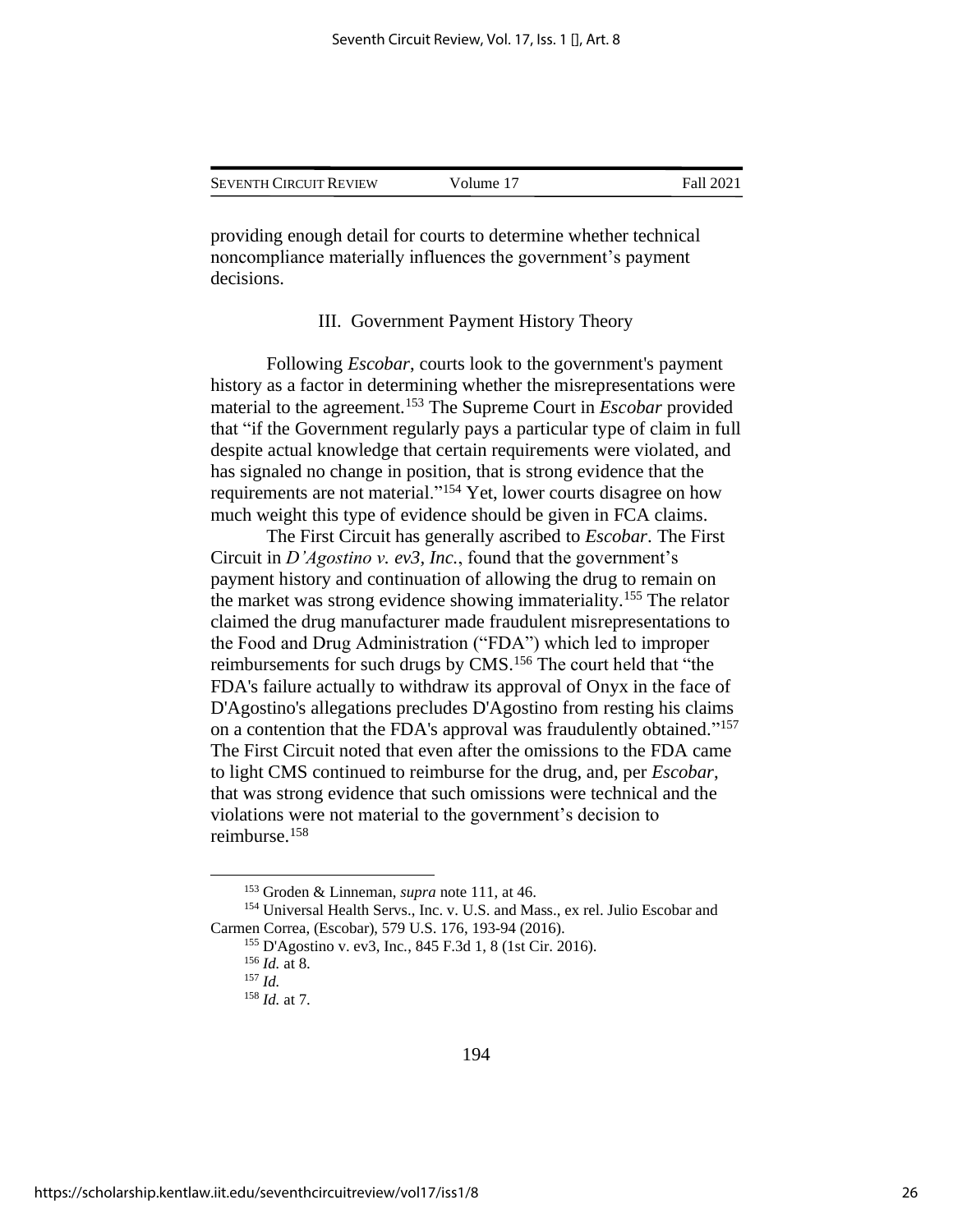| <b>SEVENTH CIRCUIT REVIEW</b> | Volume 17 | Fall 2021 |
|-------------------------------|-----------|-----------|
|                               |           |           |

However, several lower courts have identified limitations on using government payment history as evidence of materiality. For example, the U.S. District Court for the Central District of California found that general government payment history is not always strong evidence of immateriality.<sup>159</sup> In *Celgene*, the court dismissed the defendant's argument that the government's payment history was enough evidence to show materiality because, while CMS continued to reimburse payments after the case was brought by the relator, that did not mean CMS had actual knowledge of any specific instances of fraudulent billing.<sup>160</sup> The court held the "fact that the FDA knew generally about off-label [prescription drug] use does not mean CMS knew about and agreed to reimburse particular off-label claims."<sup>161</sup>

Another interpretation for how this type of evidence applies is outlined in *Smith*, where the U.S. District Court for the Eastern District of Pennsylvania held that for government payment history to show immateriality the government must have actual knowledge of the fraudulent claims and paid the claims anyway.<sup>162</sup> The defendant argued the government's payment history showed immateriality because when the clinic improperly billed for therapeutic services completed by people who had not yet finished their master's degrees, the Pennsylvania healthcare administrator knew of the violations.<sup>163</sup> But the court found that because the defendants failed to allege that the administrator paid the claims anyway, the evidence did not defeat the relator's motion to dismiss.<sup>164</sup> Courts various interpretations for how to evaluate government payment history to show immateriality demonstrates the lack of consensus surrounding how much weight should be placed on this type of evidence.

<sup>159</sup> United States ex rel. Brown v. Celgene Corp., 226 F. Supp. 3d 1032, 1050 (C.D. Cal. 2016).

<sup>160</sup> *Id.*

<sup>161</sup> *Id.*

<sup>162</sup> Smith v. Carolina Med. Ctr., 274 F.Supp. 3d 300, 325 (E.D. Pa. 2017). <sup>163</sup> *Id.*

<sup>164</sup> *Id.* at 324.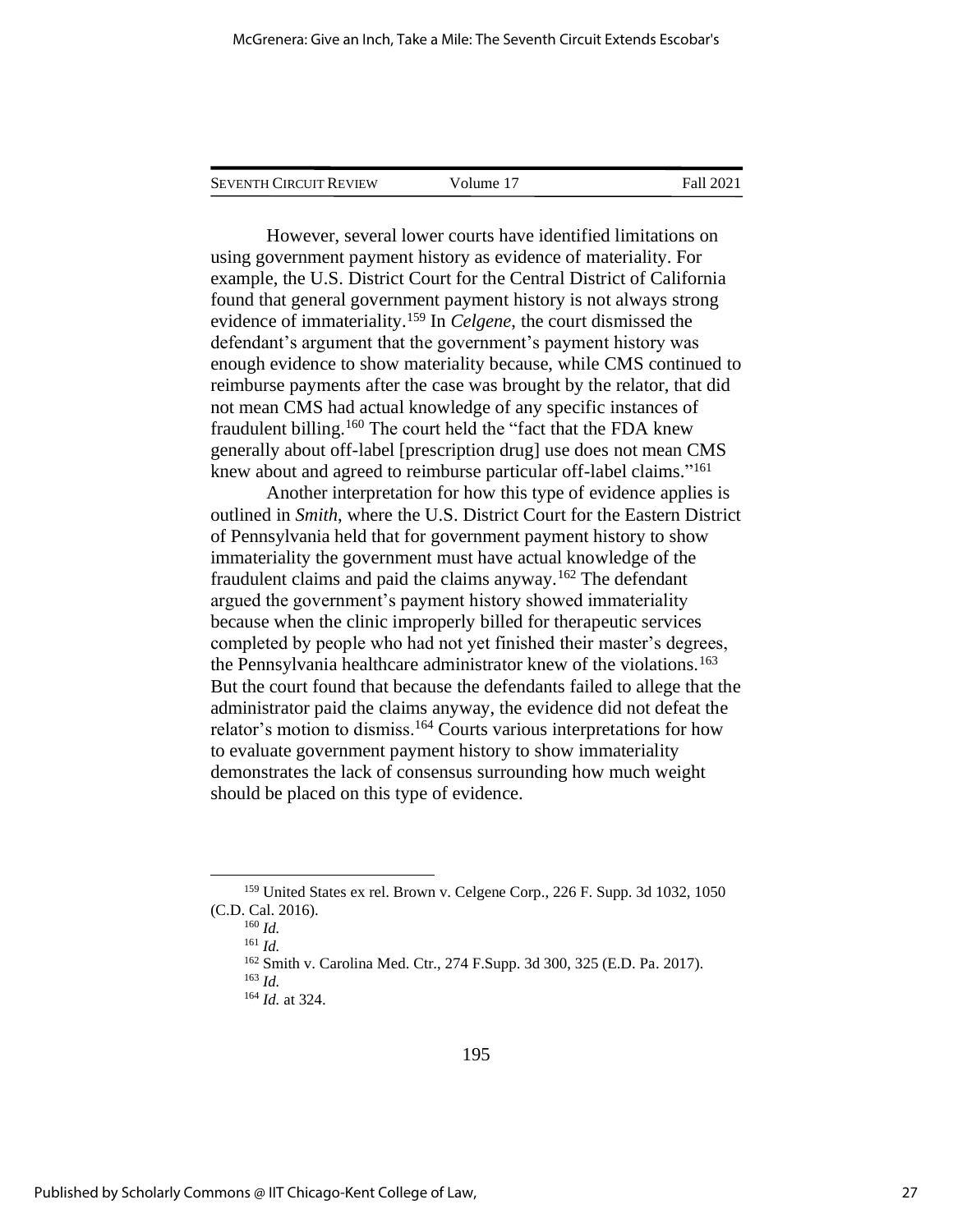| <b>SEVENTH CIRCUIT REVIEW</b> | Volume 17 | Fall 2021 |
|-------------------------------|-----------|-----------|
|                               |           |           |

Recently the government payment history theory of evidence has been criticized by some members of Congress.<sup>165</sup> In 2021, Republican Senator Chuck Grassley introduced a bipartisan bill, S. 2428, which includes several amendments to the FCA, including the following provision, "[i]n determining materiality, the decision of the Government to forego a refund or pay a claim despite actual knowledge of fraud or falsity shall not be considered dispositive if other reasons exist for the decision of the Government with respect to such refund or payment."<sup>166</sup> This provision essentially codifies the line of cases that argue government payment history is not dispositive evidence of materiality and limits the amount of weight such evidence should be given in FCA cases. $167$  The Senate Judiciary Committee voted the bill out of committee in October 2021.<sup>168</sup> Only time will tell if the bill passes and how it might affect the future strength placed on this type of evidence to defeat the FCA's materiality element.

## **OVERVIEW AND ANALYSIS OF UNITED STATES EX REL. PROSE V. MOLINA HEALTHCARE OF ILLINOIS INC.**

Regardless of the many ways in which district and circuit courts differ in their applications of materiality evidence post-*Escobar*, none of them have diverged so far from *Escobar* as the Seventh Circuit when it declared that an MCO's mere participation in the healthcare industry is enough to establish materiality. In August 2021, the Seventh Circuit decided *United States ex rel. Prose,* which "conclude[d] that [the relator] plausibly allege[d] that as a

<sup>165</sup> *Senate Judiciary Committee Votes to Approve Amendments to the False Claims Act.* JD SUPRA. (Nov. 2, 2021) https://www.jdsupra.com/legalnews/senatejudiciary-committee-votes-to-9912224/.

<sup>166</sup> Christian D. Sheehan & Emily Reeder-Ricchetti, *Senator Grassley Overhauls Proposed FCA Amendments in Advance of Key Committee Vote Later this Week*, ARNOLD & PORTER (Oct. 27, 2021)

https://www.arnoldporter.com/en/perspectives/blogs/fca-qui-

notes/posts/2021/10/senator-grassley-overhauls-proposed-fca-amendments. <sup>167</sup> *Id.*

<sup>168</sup> *Senate Judiciary Committee Votes to Approve Amendments to the False Claims Act, supra* note 165.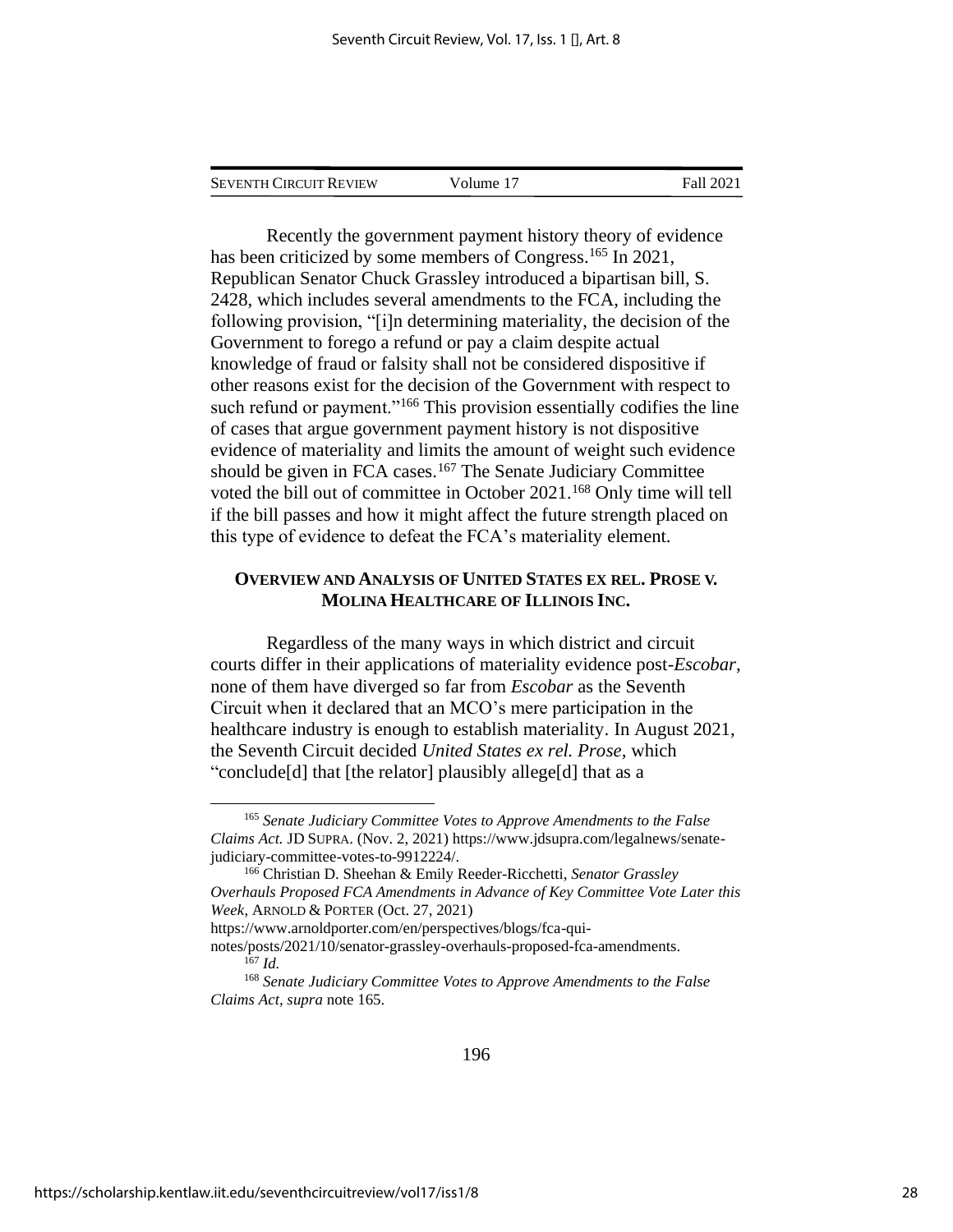sophisticated player in the medical-services industry, Molina was aware that these kinds of services [skilled nursing facility services] play a material role in the delivery of Medicaid benefits."<sup>169</sup> The Seventh Circuit's final judgment was filed on August 19, 2021, and Molina Healthcare of Illinois Inc., timely submitted a petition for rehearing en banc on September 2, 2021.<sup>170</sup> As of November 15, 2021, the Seventh Circuit denied rehearing the case en banc and made a few small amendments to the final opinion.<sup>171</sup>

#### *A. Summary of the Case*

This case was a *qui tam* action brought by relator Thomas Prose against Molina Healthcare of Illinois—an MCO.<sup>172</sup> Prose was the founder of GenMed, a company that was subcontracted by Molina to provide skilled nursing facility ("SNF") services to Molina's beneficiaries.<sup>173</sup> Molina contracted with the Illinois Department of Healthcare and Family Services ("HFS") to provide healthcare services to Illinois Medicaid beneficiaries.<sup>174</sup> Under the contract, Molina was to provide SNF services for nursing facility enrollees.<sup>175</sup> After approximately a year of subcontracting with GenMed for these services, the contract was dissolved in 2015 after price negotiations broke down between GenMed and Molina.<sup>176</sup> Prose then brought this *qui tam* suit in 2017, alleging that Molina violated the FCA by failing to provide SNF services as required under its contract with HFS.<sup>177</sup>

<sup>169</sup> U.S ex rel. Prose v. Molina Healthcare of Ill., Inc., 10 F.4th 765, 770 (7th Cir. 2021)

<sup>170</sup> *See* United States ex rel. Prose v. Molina Healthcare of Illinois, Inc., 2021 WL 5296454 (C.A.7 (Ill.), 2021).

<sup>&</sup>lt;sup>171</sup> *Id.* at 1 (amending two sentences of majority's opinion and one sentence in the dissent).

<sup>172</sup> United States ex rel. Prose, 10 F.4th at 770.

<sup>173</sup> *Id.* at 777.

<sup>174</sup> *Id*.

<sup>175</sup> *Id.* at 771.

<sup>176</sup> *Id.* at 770–71.

<sup>&</sup>lt;sup>177</sup> United States ex rel. Prose, 10 F.4th at 769–71.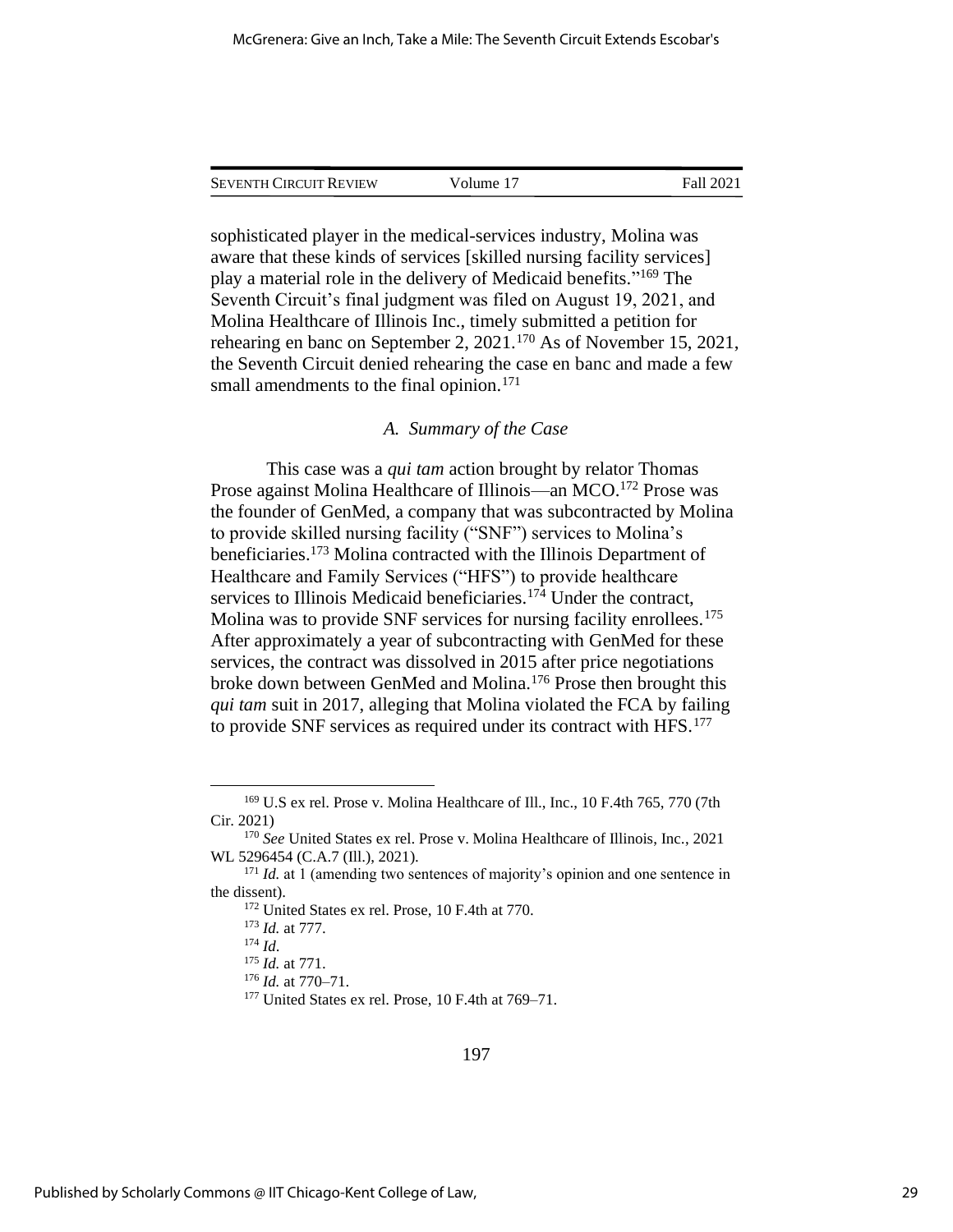Molina's contract with HFS was a typical risk contract wherein Molina agreed to receive capitation payments from the government determined by calculating a fixed amount per enrollee regardless of whether the services exceeded the capitated amount.<sup>178</sup> The capitation rates for enrollees were calculated based on which rate cell (risk pool) they were assigned to according to their health status.<sup>179</sup> There were five rate cells—split into tiers—with the most expensive, highest tier being enrollees living in a nursing facility.<sup>180</sup> The contract Molina made with HFS specified which services must be provided to which enrollees based on their assigned tier.<sup>181</sup>

Those living in nursing facilities are entitled to Skilled Nursing Facility, "SNF," services.<sup>182</sup> SNF services were defined in Molina's contract with the government as "intensive clinical management of Enrollees in Nursing Facilities."<sup>183</sup> The contract goes on to list several types of care covered under this umbrella term "SNF services."<sup>184</sup> Personnel who deliver SNF services were termed "SNFists" and defined in the contract as medical professionals "whose entire professional focus is the general medical care of individuals residing in a Nursing Facility and whose activities include Enrollee care oversight, communication with families, significant others, [primarycare providers], and Nursing Facility administration."<sup>185</sup> Essentially, SNFists refer to medical personnel meant to oversee other SNF services available to beneficiaries enrolled in the highest tier. Here it must be noted that the majority and dissent interpreted these terms in the contract in two distinct ways.<sup>186</sup> The Majority concluded that all SNF services are comprehensive so that the lack of any component of the services outlined in the contract is enough to create an FCA

<sup>178</sup> *Id.* at 769. <sup>179</sup> *Id.* at 771. <sup>180</sup> *Id.*  <sup>181</sup> *Id.* <sup>182</sup> United States ex rel. Prose, 10 F.4th at 771. <sup>183</sup> *Id.* <sup>184</sup> *Id.* at n.1. <sup>185</sup> *Id.* at 771. <sup>186</sup> *Id.*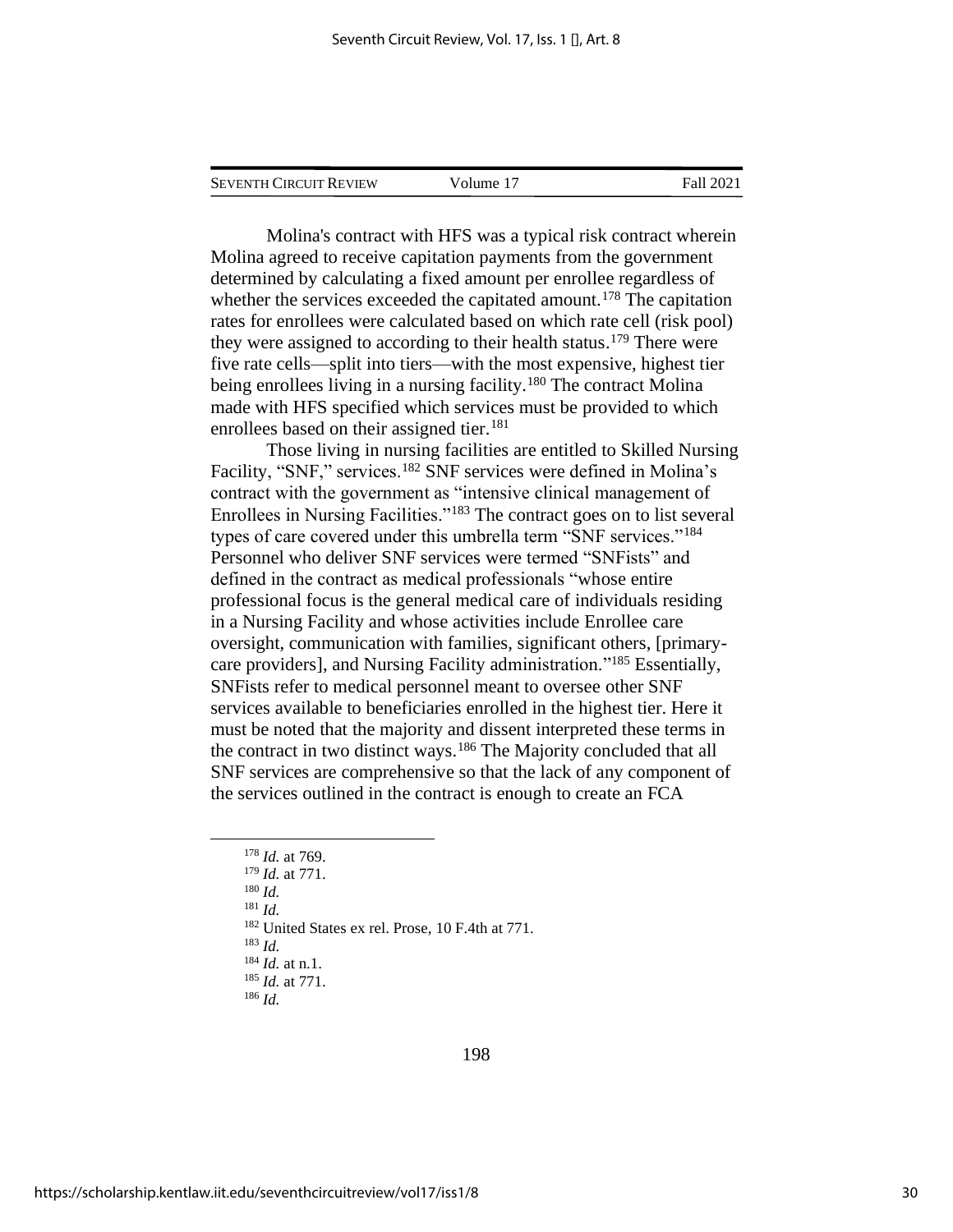claim.<sup>187</sup> The dissent argued that Prose's allegations were limited to a lack of "SNFist" services only and that other SNF services outlined in the contract were still delivered by Molina which made this claim nothing more than a breach of contract rather than fraud under the FCA.<sup>188</sup> Prose's complaint alleged that because Molina failed to notify the government of its inability to continue providing SNFist services to beneficiaries and the omission was a material violation of its contract with the government under the FCA.<sup>189</sup>

#### I. Prose's Allegations

Prose's complaint included allegations of fraud under all three FCA theories of liability: factual falsity, fraud in the inducement, and implied false certification.<sup>190</sup> Prose's allegation of factual falsity was based on the enrollment forms that Molina submitted to the government after its contract was dissolved with GenMed, which showed Molina continued to enroll beneficiaries into the highest tier.<sup>191</sup> The highest tier included the option for SNFist services, which Prose contended that Molina could not, nor intended to, provide to those new enrollees.<sup>192</sup> By enrolling any new members into that tier, Prose concluded that Molina submitted factually false enrollment forms to the government.<sup>193</sup>

Prose's allegation of fraud in the inducement, or promissory fraud, was that Molina continued to renew its contracts with the government even after its subcontract with GenMed was dissolved.<sup>194</sup> Prose contended that Molina's omission that it no longer contracted with GenMed induced the government to believe Molina planned to

<sup>190</sup> *Id.*

<sup>193</sup> *Id.*

<sup>&</sup>lt;sup>187</sup> United States ex rel. Prose, 10 F.4th at 771, n.1.

<sup>188</sup> *Id.* at 779, n.2.

<sup>189</sup> *Id.* at 773.

<sup>191</sup> *Id.* at 774.

<sup>192</sup> United States ex rel. Prose, 10 F.4th at 774.

<sup>194</sup> *Id.* at 775.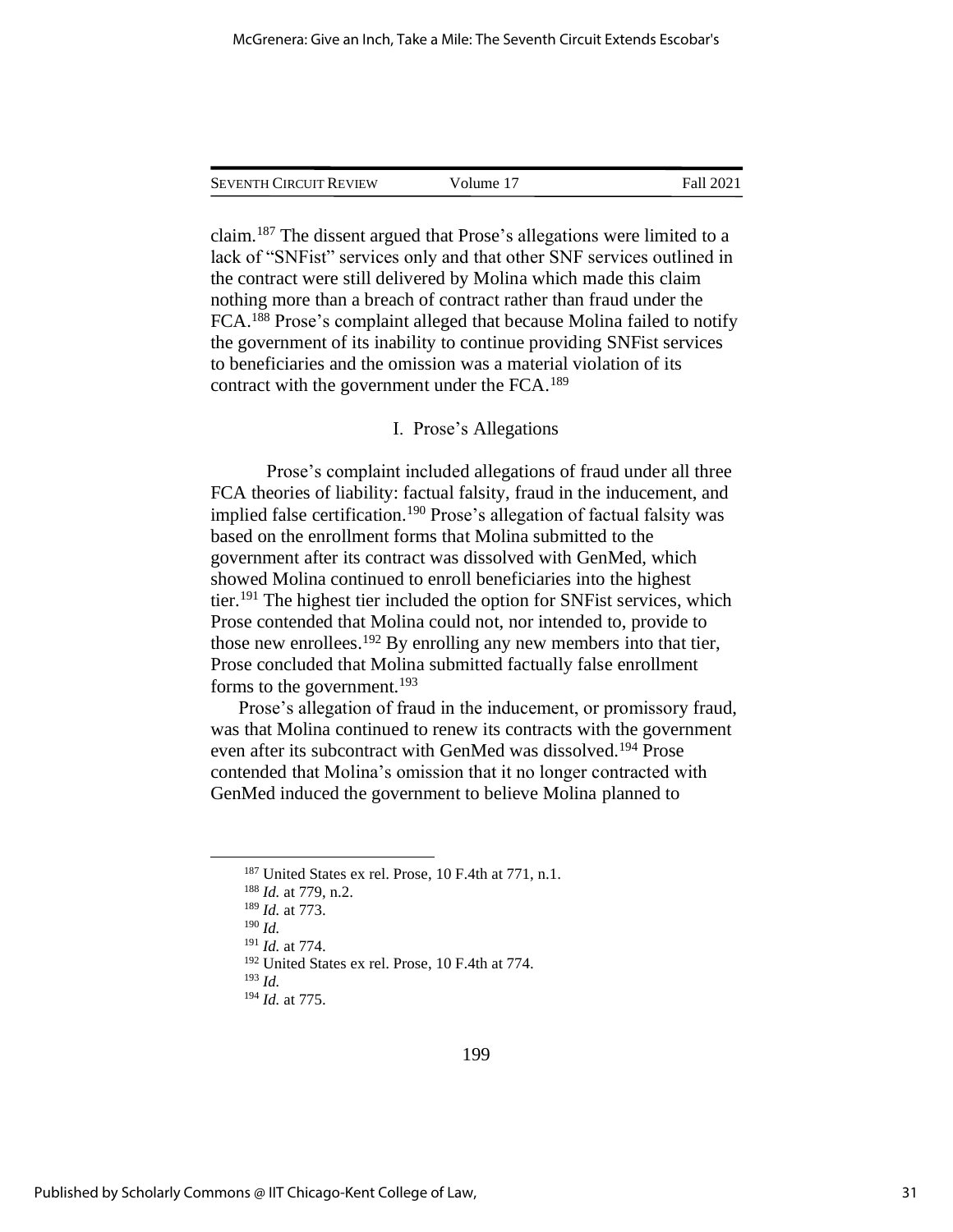| <b>SEVENTH CIRCUIT REVIEW</b> | Volume 17 | Fall 2021 |
|-------------------------------|-----------|-----------|
|                               |           |           |

provide SNFist services and that the government would not have renewed Molina's contract had it known otherwise.<sup>195</sup>

Finally, Prose alleged that Molina violated the FCA under the implied false certification theory of liability when Molina failed to inform the government that it no longer subcontracted with GenMed to provide SNFist services.<sup>196</sup> Because Molina still enrolled beneficiaries into the highest tier which offered SNF services, Prose claimed its omission was a material misrepresentation.<sup>197</sup>

The dissent disagreed that the evidence Prose brought for both fraudulent inducement and factual falsity was enough to meet the requirements under Rule 9(b) pleading standards because the evidence made general allegations that lacked particularity.<sup>198</sup> For this article's purpose, only a short discussion of Prose's allegations under the first two theories is included because the focus is primarily on the evidence brought to show materiality under the implied false certification theory of liability—i.e., whether Prose's evidence is enough to prove Molina's omission was material to its agreement with the government.

#### II. Majority's Opinion

Judge Wood wrote on behalf of herself and Judge Hamilton, the majority.<sup>199</sup> The majority held that submitting enrollment forms for enrollees into the Nursing Facility rate cell was enough evidence of a factually false statement under the FCA.<sup>200</sup> The majority agreed with Prose, finding that by submitting enrollment forms for new enrollees in the highest tier—that which includes SNFist services—Molina was making an affirmatively false statement that it would provide all the services available in that rate cell.<sup>201</sup>

<sup>200</sup> *Id.* at 777. <sup>201</sup> *Id.*

<sup>195</sup> *Id.*

<sup>196</sup> *Id.*

 $197$  United States ex rel. Prose, 10 F.4th at  $775-76$ .

<sup>198</sup> *Id.*; *see also* Fed. R. Civ. P. 9(b).

<sup>&</sup>lt;sup>199</sup> United States ex rel. Prose, 10 F.4th at 769.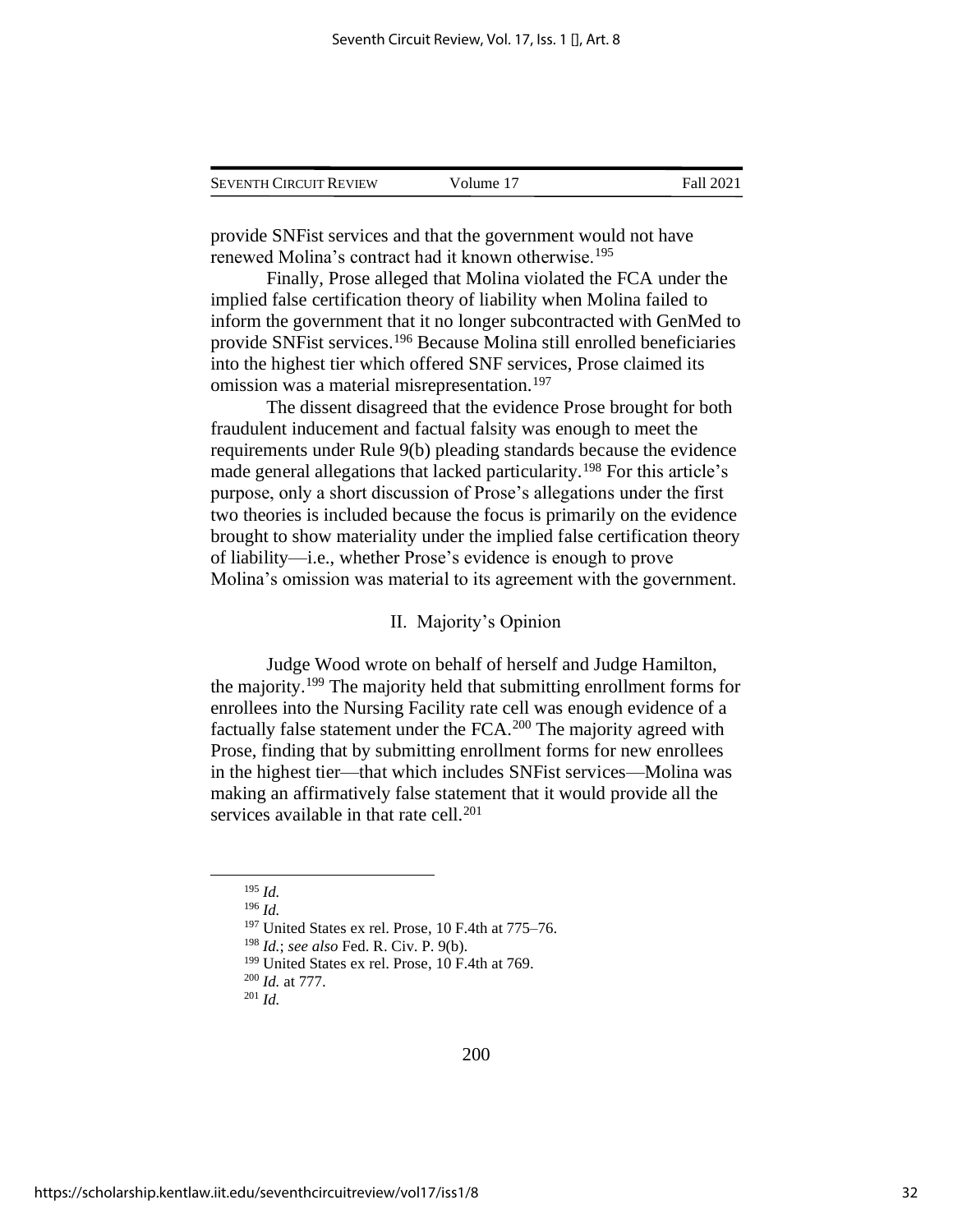| <b>SEVENTH CIRCUIT REVIEW</b> | Volume 17 | Fall 2021 |
|-------------------------------|-----------|-----------|
|                               |           |           |

The majority held that Prose sufficiently pled his allegation of fraudulent inducement.<sup>202</sup> Prose's evidence for fraudulent inducement was the contention that when Molina renewed its contract with the government in 2016 and 2017, it induced the government into believing SNFist services were still being provided to beneficiaries in the highest tier.<sup>203</sup> The majority found this evidence convincing and held that Prose met the pleading requirements under Rule 9(b)—that the complaint must specify the "time, place, and content" of the statement.<sup>204</sup> Prose alleged that Molina never sought out new SNFists which was enough to show it never intended to supply SNFist services.<sup>205</sup> Prose's evidence that Molina never intended to provide SNFist services in 2016 and 2017 was a statement made by Molina's Chief Operating Officer, that Molina's "staff did not have the ability or licensure to render SNF services."<sup>206</sup> The Majority found that Molina knew they could not render SNFist services at the time of the contract was renewed which satisfied the Rule 9(b) general intent standard, despite Prose's lack of evidence of whether Molina tried to replace GenMed.<sup>207</sup>

#### III. Majority's Interpretation of Implied False Certification

Both the majority and dissent agreed that Prose's allegations fell under the FCA's implied false certification theory.<sup>208</sup> The majority recognized that "material omissions can suffice" as false misrepresentations post-*Escobar*. <sup>209</sup> Prose alleged that Molina's omission regarding its inability to provide SNFist services when

<sup>202</sup> *Id.* at 775.

<sup>203</sup> *Id.* at 777.

<sup>204</sup> United States ex rel. Prose, 10 F.4th at 774.

<sup>205</sup> *Id.* at 775.

<sup>206</sup> *Id.*

<sup>207</sup> *Id.* at 774.

<sup>208</sup> *Id.* at 775, 779.

 $209$  United States ex rel. Prose, 10 F.4th at 775 (holding "[i]mplied false certification is just another genre of fraud, and so plaintiffs must as usually satisfy Rule 9(b)'s requirements to plead falsity, materiality, and causation with particularity").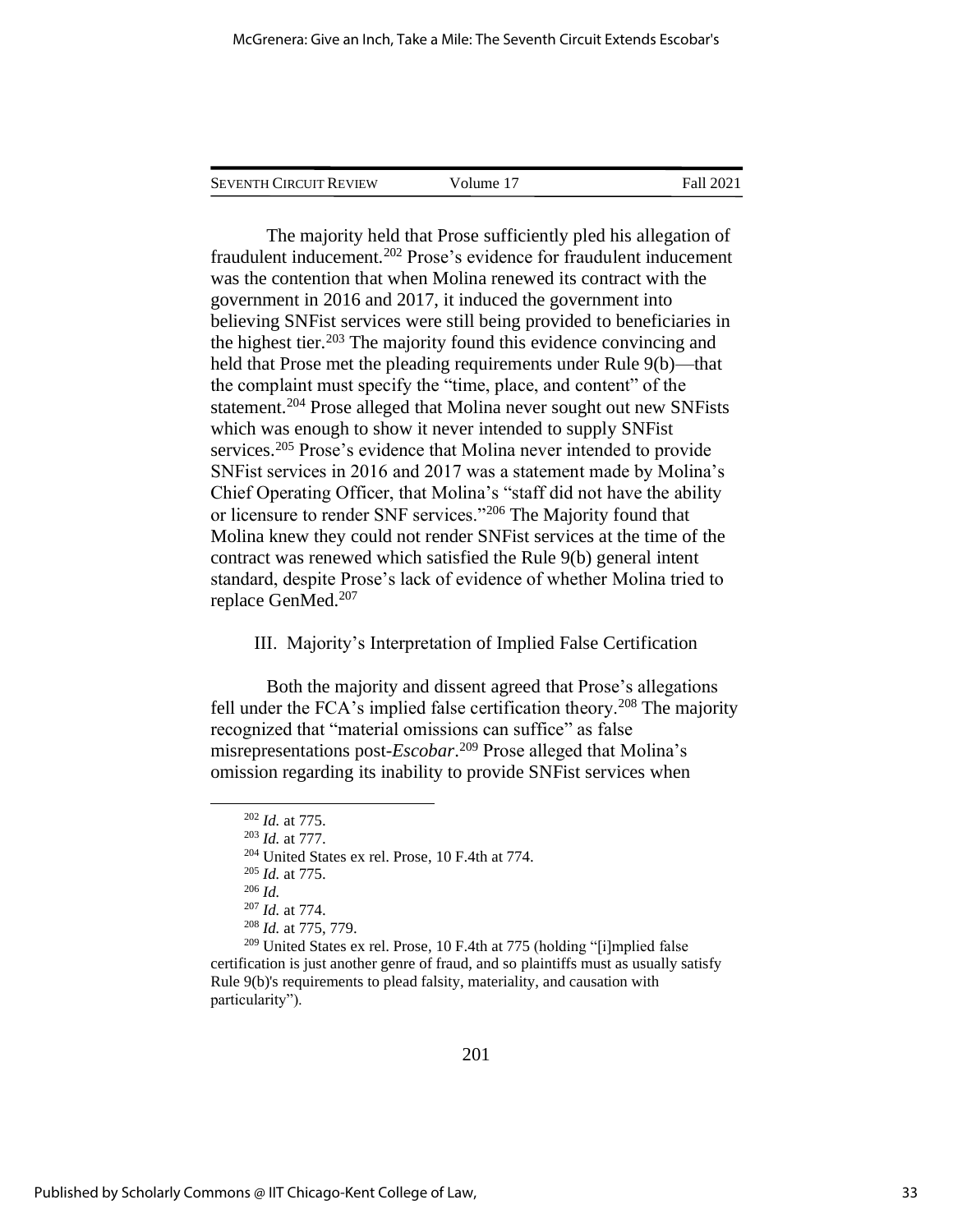| <b>SEVENTH CIRCUIT REVIEW</b> | Volume 17 | Fall 2021 |
|-------------------------------|-----------|-----------|
|                               |           |           |

renewing its contract with the government was a material misrepresentation because by enrolling new beneficiaries into the highest tier Molina falsely certified that those new enrollees would get access to SNFist services.<sup>210</sup>

The majority agreed with Prose that the price difference in capitation rates for tiers demonstrated the importance of the services in each tier to the government's calculation of capitation rates.<sup>211</sup> The majority accepted Prose's inference that SNF services—meaning all services listed under this contract provision—account for the price differential between tiers and that no new members should have been enrolled into the third, highest, tier since Molina could not provide the SNFist services.<sup>212</sup> Unlike the dissent, the majority did not think it appropriate to differentiate between all SNF services and a subset of SNF services that required SNFists oversight.<sup>213</sup> Molina argued that Prose had no particular evidence to support this inference but was merely speculating that the capitation rate calculations were heavily influenced by the SNFist services despite that the rates be actuarially sound and meet many other requirements.<sup>214</sup> The majority agreed with Prose's assumption that failure to provide SNFist services was a material omission because Molina's membership in the medical services industry grants them the knowledge of how much importance the government places on SNFist services when calculating capitation rates.<sup>215</sup>

#### IV. Dissent's Opinion

Chief Judge Sykes dissented. While the Seventh Circuit upheld Prose's allegations under all three theories of fraud—factual falsity, fraudulent inducement, and implied false certification—Chief Judge Sykes disagreed, finding that the only appropriate theory under which

<sup>212</sup> *Id.*

<sup>213</sup> *Id.* at 779–80 (Sykes, C.J., dissenting).

<sup>215</sup> *Id.*

<sup>210</sup> *Id.* at 776.

<sup>211</sup> *Id.* at 777.

<sup>214</sup> United States ex rel. Prose, 10 F.4th at 777.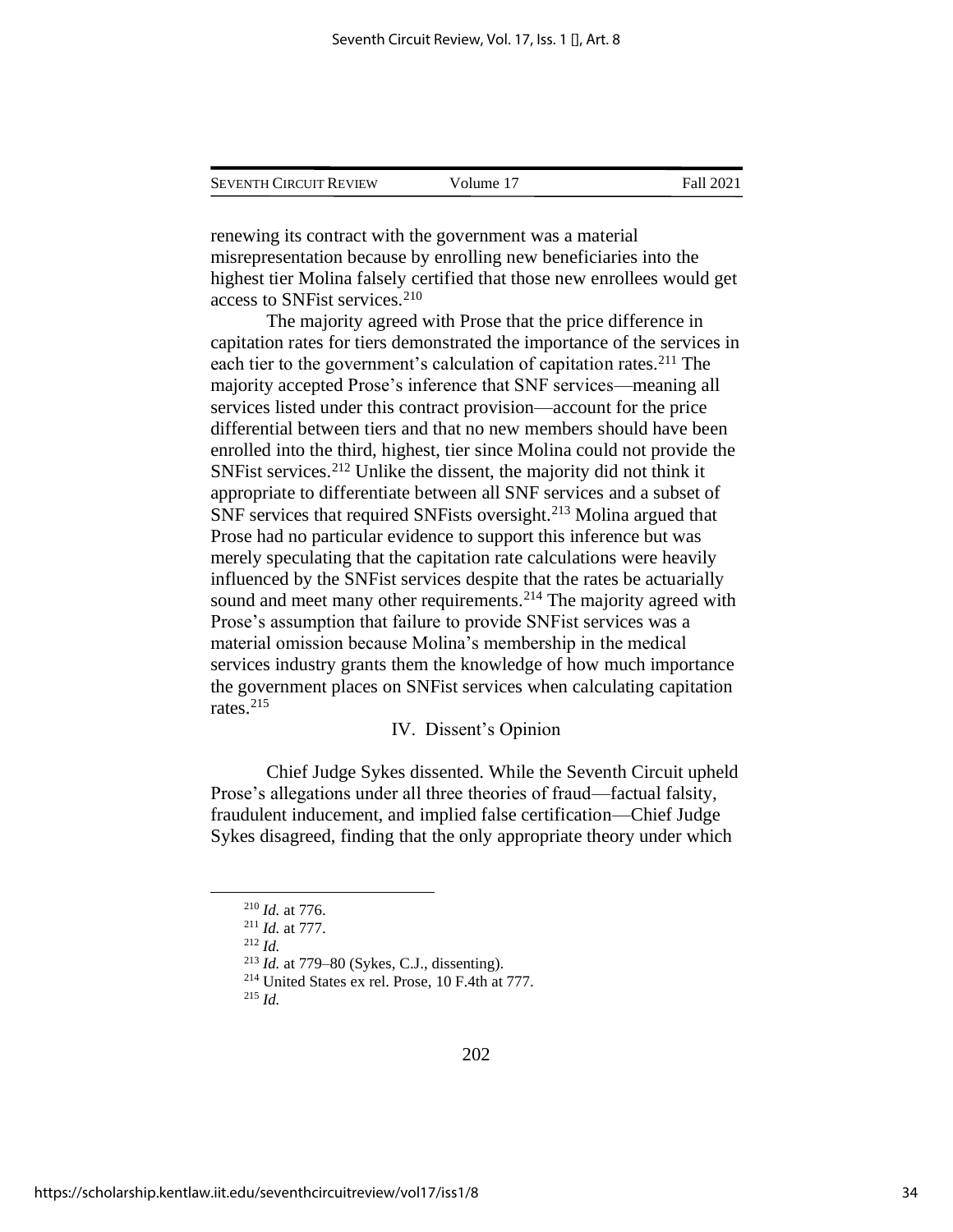| <b>SEVENTH CIRCUIT REVIEW</b> | Volume 17 | Fall 2021 |
|-------------------------------|-----------|-----------|
|                               |           |           |

Prose's allegations could be analyzed is implied false certification.<sup>216</sup> The dissent described how Prose's allegations failed all three of the FCA theories of liability under the heightened Rule 9(b) pleading standard—that Prose must state with particularity the circumstances constituting fraud.<sup>217</sup>

The dissent found that Prose's allegations of factual falsity were not available based on the evidence provided in this case because an express factual falsity is a direct or affirmative misrepresentation to the government, not an omission.<sup>218</sup> However, the enrollment forms submitted by Prose essentially required checking a box stating in which tier a beneficiary would be placed—marking out which services they are eligible for and may receive if needed.<sup>219</sup> Chief Judge Sykes pointed out that SNFist services were only one of many SNF services that enrollees are provided and eligible for in the highest tier, which did not make the checked box on the form a factually false representation to the government.<sup>220</sup>

Prose argued that Molina fraudulently induced the government to renew its contract by omitting that it could not provide SNFist services, nor did it intend to provide SNFist services.<sup>221</sup> Chief Judge Sykes pointed out that Prose could provide no particulars about such fraudulent inducement other than that, generally, the contracts were renewed.<sup>222</sup> Chief Judge Sykes found that the statement by the Chief Operating Officer did not imply that Molina never looked to replace GenMed as its SNFist provider nor that it had no intention of replacing GenMed, only that it could not supply those services by  $2017<sup>223</sup>$  Thus, Prose failed to provide evidence showing fraudulent inducement under the Rule 9(b) pleading standard.<sup>224</sup>

<sup>216</sup> *Id.* at 779 (Sykes, C.J., dissenting).

<sup>217</sup> *Id.* at 780; *see also* Fed. R. Civ. P. 9(b).

<sup>218</sup> United States ex rel. Prose, 10 F.4th at 780-82 (Sykes, C.J., dissenting).

<sup>219</sup> *Id.* at 782 (Sykes, C.J., dissenting).

<sup>220</sup> *Id.*

 $221$  *Id.* at 781 (Sykes, C.J., dissenting).

<sup>222</sup> United States ex rel. Prose, 10 F.4th at 781 (Sykes, C.J., dissenting).

<sup>223</sup> *Id.*

<sup>224</sup> *Id.*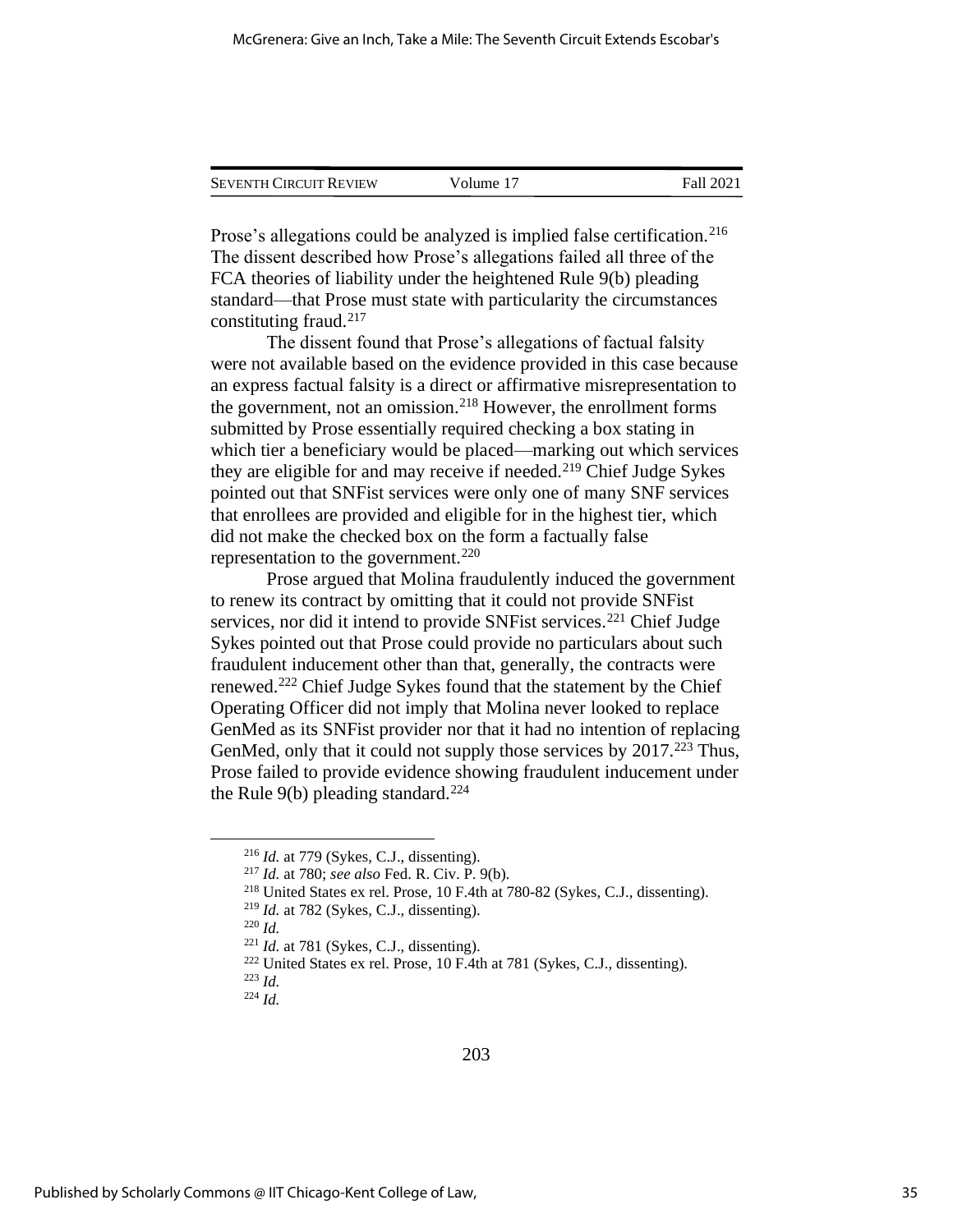| <b>SEVENTH CIRCUIT REVIEW</b> | Volume 17 | Fall 2021 |
|-------------------------------|-----------|-----------|
|-------------------------------|-----------|-----------|

V. Dissent's Interpretation of Implied False Certification

Chief Judge Sykes, in her dissent, found that an allegation of implied false certification based only on beneficiary enrollment forms does not meet the *Escobar* conditions.<sup>225</sup> To satisfy the implied false certification theory the relator must show, "first, the claim does not merely request payment, but also makes specific representations about the goods or services provided; and second, the defendant's failure to disclose noncompliance with *material* statutory, regulatory, or contractual requirements makes those representations misleading halftruths."<sup>226</sup>

Chief Judge Sykes found Prose failed the first prong of the implied false certification theory under *Escobar*. <sup>227</sup> She pointed out that Molina's enrollment forms enrolling beneficiaries into the highest tier made no specific representations about the services other than which services beneficiaries were eligible to receive.<sup>228</sup> Prose did not allege that Molina put enrollees in the highest tier and then only provides them services mapped out in a lower tier, but that it placed enrollees in the proper tier for their health characteristics and then provided all other benefits in that tier except the SNF ist services.<sup>229</sup>

Judge Sykes pointed out that Molina could properly bill for services provided to beneficiaries in the highest tier which they properly received that were not SNFist services.<sup>230</sup> Prose had no evidence to show that Molina billed the government for SNFist services in particular when it was in fact not providing them to beneficiaries.<sup>231</sup> Judge Sykes disagreed with the majority's opinion that Molina's position in the industry and knowledge of how capitation

 $225$  *Id.* at 782 (Sykes, C.J., dissenting).

<sup>226</sup> *Id.* (emphasis added).

 $227$  United States ex rel. Prose, 10 F.4th at  $782-83$  (Sykes, C.J., dissenting).

 $^{228}$  *Id.* at 783 (Sykes, C.J., dissenting).

<sup>229</sup> *Id.*

<sup>230</sup> *Id.*

<sup>231</sup> *Id.*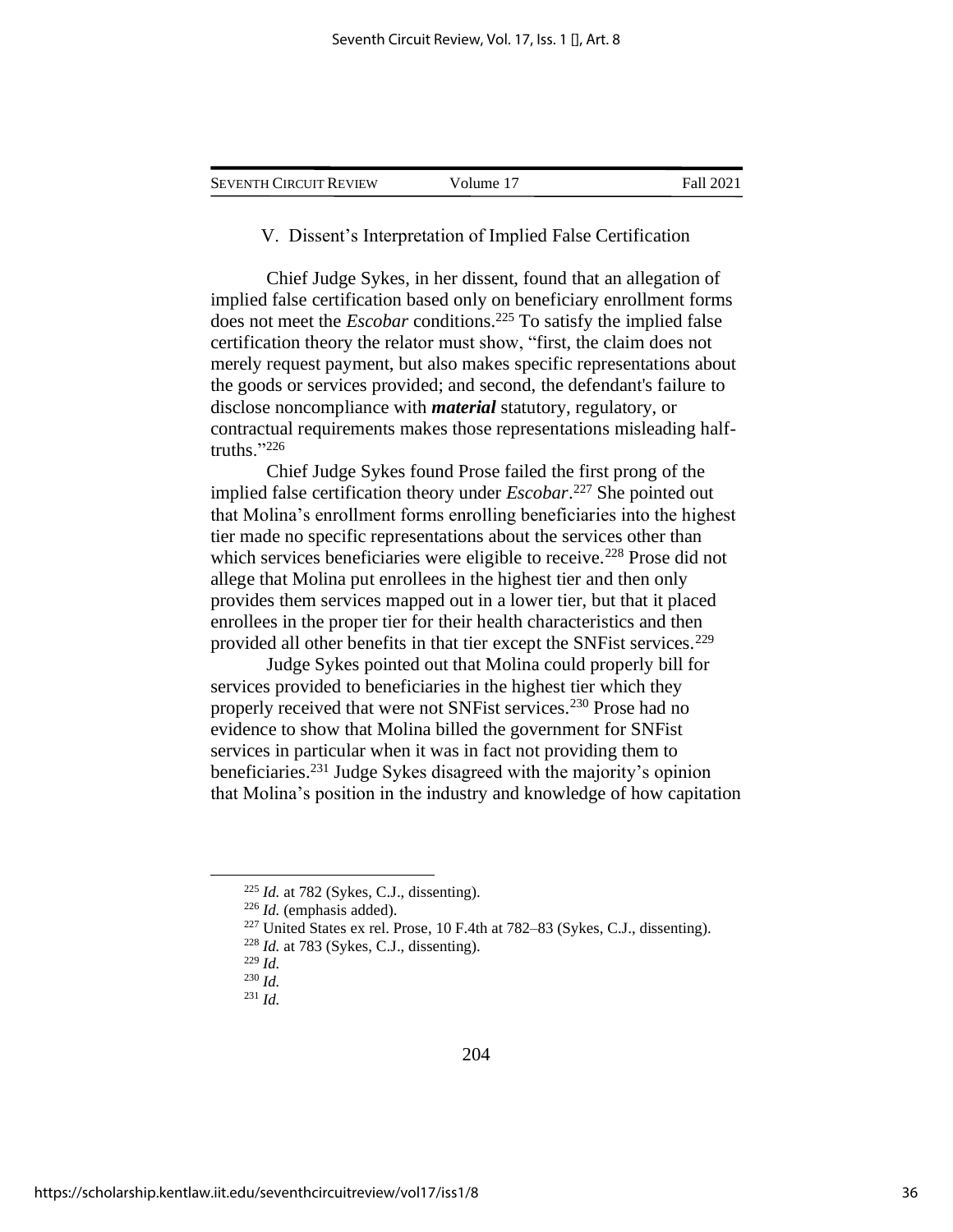| <b>SEVENTH CIRCUIT REVIEW</b> | Volume 17 | Fall 2021 |
|-------------------------------|-----------|-----------|
|                               |           |           |

rates are calculated is enough to fill in the logical gaps in Prose's evidence.<sup>232</sup>

Prose also failed the second prong of *Escobar*'s implied false certification theory because the enrollment forms did not contain any "misleading half-truth[s]."<sup>233</sup> Both the *Escobar* case and Judge Sykes provide several examples of misleading omissions that rise to halftruths.<sup>234</sup> In *Escobar*, the Court found that the reimbursement claims for specific therapies improperly provided to patients, because they were provided by unlicensed practitioners in violation of CMS regulations, were misleading half-truths.<sup>235</sup> CMS would naturally assume the bills that were submitted to it for therapist services were being provided by licensed therapists.<sup>236</sup> Chief Judge Sykes provided another apt example when she stated, "[i]magine that the Green Bay Packers have a bye week and someone makes the statement, 'the Packers didn't win today.'... The statement is true as far as it goes, but it directly implies a specific falsehood to an unaware fan: that the Packers lost that day."<sup>237</sup> However, the enrollment forms only asserted that beneficiaries were eligible for services in the highest tier and that is the package of services they were offered.<sup>238</sup>

## *B. Prose's Compliant Failed to Allege Particular Facts to Show Materiality*

The enrollment forms alone failed to show with particularity that newly enrolled beneficiaries were being denied the care they required and were eligible to receive.<sup>239</sup> Judge Sykes argued that while rate differentials could in some cases support an inference of a misleading half-truth, to assert that it did here is an oversimplification.

<sup>232</sup> *Id.* at 783–84 (Sykes, C.J., dissenting).

<sup>233</sup> *Id.* at 783 (Sykes, C.J., dissenting).

<sup>234</sup> Id. at 783-84*; see also* Universal Health Servs., Inc. v. U.S. and Mass., ex rel. Julio Escobar and Carmen Correa, (Escobar), 579 U.S. 190 (2016).

<sup>235</sup> Escobar, 579 U.S. at 190.

<sup>236</sup> *Id.*

<sup>237</sup> United States ex rel. Prose, 10 F.4th at 783 (Sykes, C.J., dissenting).

<sup>238</sup> *Id.*

<sup>239</sup> *Id.* at 784.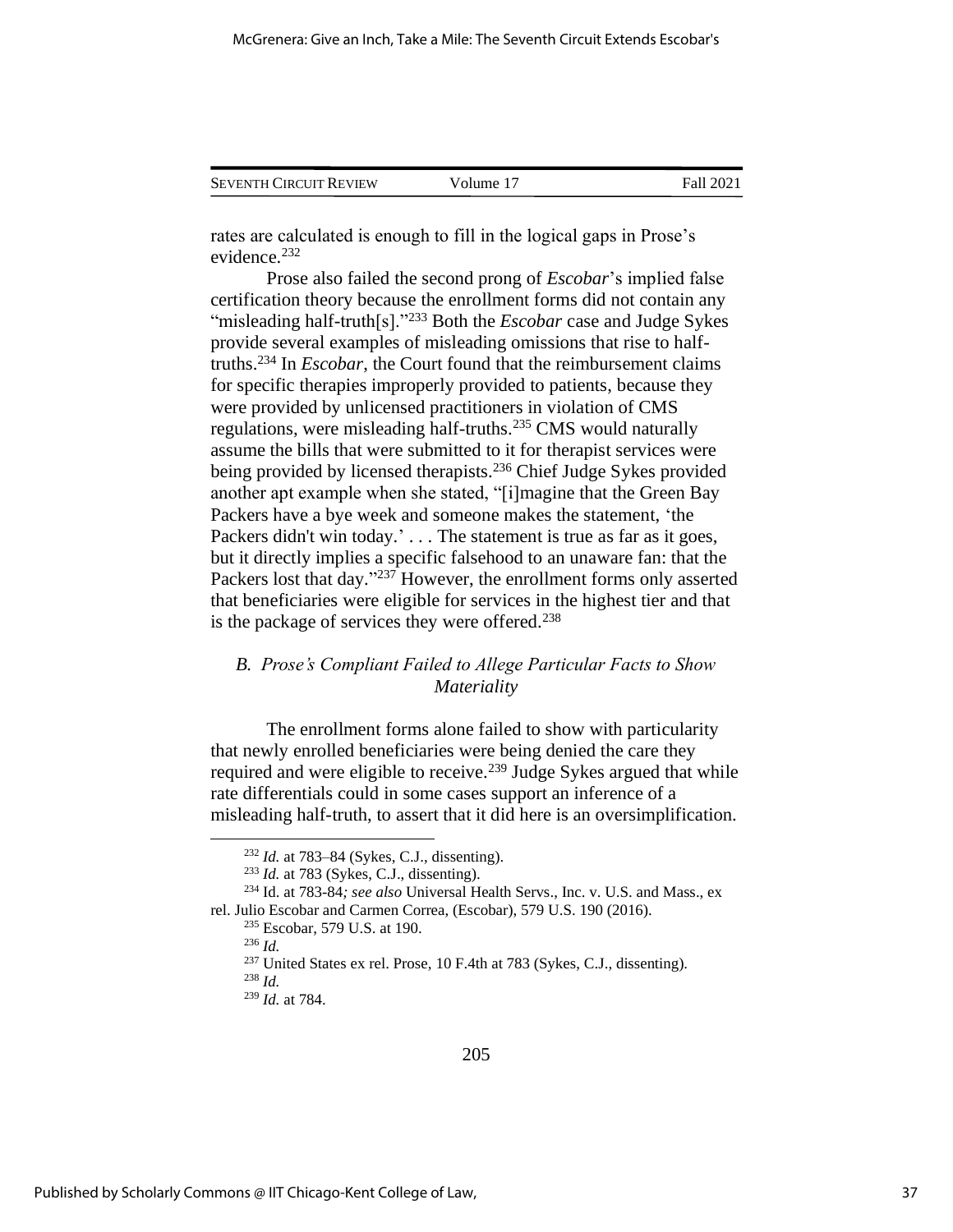Think of it this way: If rate cell 1 corresponds to 10 services provided at a rate of \$2,000 and rate cell 2 corresponds to those same 10 services plus SNFist services at a rate of \$3,000, then billing at the level 2 rate while not providing SNFist services would support an inference of materiality at the pleading stage. If SNFist services are not delivered, then the contractor is providing only level 1 services, and a reasonable person would not pay much higher level 2 rates for receiving only level 1 services. But now consider a scenario in which rate cell 2 corresponds to *30* services—the 10 in rate cell 1 plus 20 others, one of which is SNFist services. In that scenario, it doesn't make sense to rely on the \$1,000 price differential in considering whether the omission of SNFist services is material because the differential may be largely explained by the 19 other services separating rate cell 1 and rate cell  $2.^{240}$ 

The latter example is more akin to what happened in this case. SNFist's care was only one in an entire host of SNF services that enrollees in the tier may receive.<sup>241</sup> Chief Judge Sykes found that the enrollment form evidence Prose presented required a logical assumption that the only difference between the highest tier and lower tiers was SNFist services. <sup>242</sup> Yet, Prose did not establish with any particularity why this assumption was correct.<sup>243</sup> Indeed, without relying on this assumption, Prose provided no evidence to show the lack of SNFist services was material to the government's decision to reimburse Molina for beneficiaries' care in the highest tier.<sup>244</sup>

The FCA defines the term material as "having a natural tendency to influence, or be capable of influencing, the payment or receipt of

- $^{241}$  *Id.* <sup>242</sup> *Id.*
- <sup>243</sup> *Id.*
- <sup>244</sup> *Id.*

206

<sup>240</sup> *Id.* at 785 (Sykes, C.J., dissenting).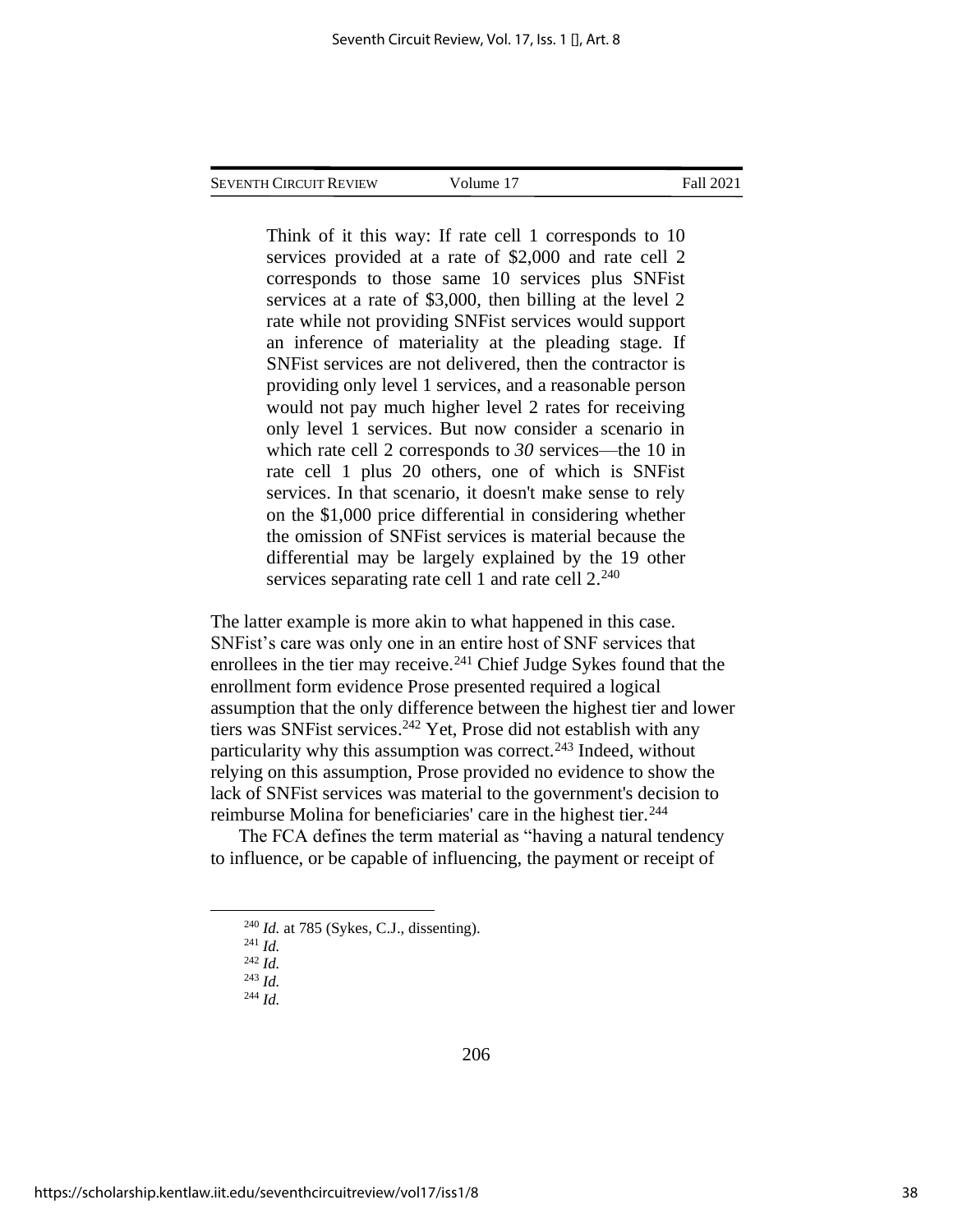| <b>SEVENTH CIRCUIT REVIEW</b> | Volume 17 | Fall 2021 |
|-------------------------------|-----------|-----------|

money or property.<sup>"245</sup> The Court in *Escobar* noted that "[u]nder any understanding of the concept, materiality 'look[s] to the effect on the likely or actual behavior of the recipient of the alleged misrepresentation.'" <sup>246</sup> The *Escobar* opinion clarified how materiality was to be applied under the implied false certification theory:

> A misrepresentation cannot be deemed material merely because the Government designates compliance with a particular statutory, regulatory, or contractual requirement as a condition of payment. Nor is it sufficient for a finding of materiality that the Government would have the option to decline to pay if it knew of the defendant's noncompliance. $247$

At most, Prose's allegations, based on assumptions, showed that the government would have the option to decline some specific payments—which Prose failed to particularize—to Molina based on its inability to supply SNF ist services.<sup>248</sup> That alone is not enough to meet the materiality standard.<sup>249</sup>

The majority's agreement with Prose's assumptions illuminates its cavalier treatment of the complexities involved in calculating capitation rates for healthcare beneficiaries. The majority here assumed that the SNFist's services account for the price differential between rate cells—or at least a substantial amount of the differential.<sup>250</sup> As Chief Judge Sykes put it, "[a]lthough the contract may have calibrated the capitation rates to the services the government expected to be delivered, it doesn't follow that the government would withhold payment if a *single one* of those services wasn't provided."<sup>251</sup> Prose presented no particular circumstances to show that the

<sup>245</sup> 31 U.S.C.A. § 3729(b)(4).

<sup>246</sup> Universal Health Servs., Inc. v. U.S. and Mass., ex rel. Julio Escobar and Carmen Correa, (Escobar), 579 U.S. 176,193 (2016) (quoting 26 R. Lord, Williston on Contracts S 69:12, p. 549 (4th ed. 2003)).

<sup>247</sup> *Id.* at 194.

<sup>248</sup> United States ex rel. Prose, 10 F.4th at 777 (citing to district court's holding).

<sup>249</sup> *See* Escobar, 579 U.S. at 193.

<sup>250</sup> United States ex rel. Prose, 10 F.4th at 785 (Sykes, C.J., dissenting).  $^{251}$  *Id.*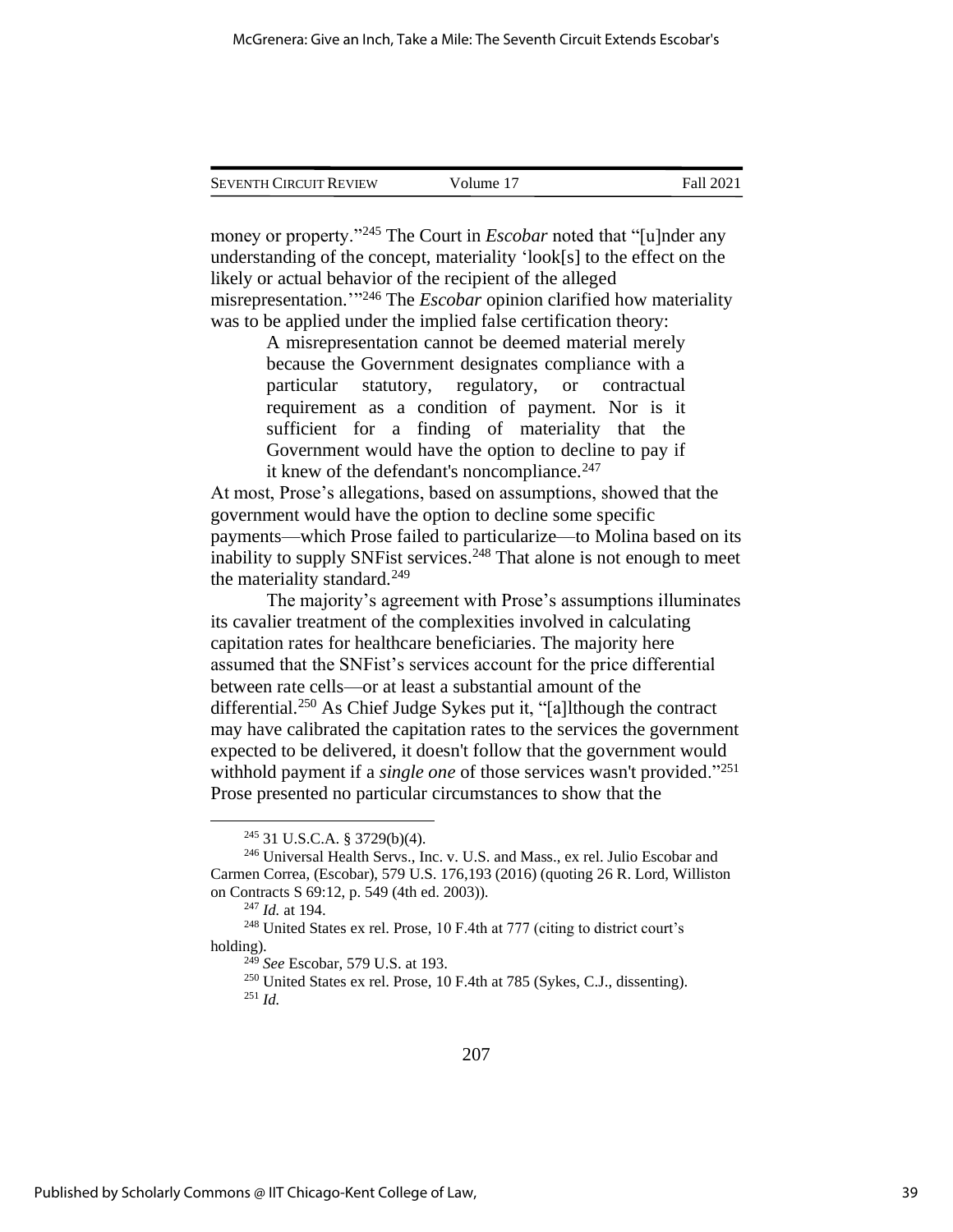| <b>SEVENTH CIRCUIT REVIEW</b> | Volume 17 | Fall 2021 |
|-------------------------------|-----------|-----------|
|                               |           |           |

government considered the SNFist services to be material to the agreement with Molina.

Chief Judge Sykes endorsed the district court's finding that materiality was not met because Prose's allegations "at most supported a conclusion that Molina's actuarial consultants coordinated the payment scheme with the government. Missing, [the court] thought, was a contention that Molina was involved in calculating the capitation rates." <sup>252</sup> Judge Sykes found that something more was required to show materiality, such as evidence of how the capitation rates were calculated or evidence that the SNFist services were a primary difference between the middle and highest tiers as evidence that his assumption is correct.<sup>253</sup>

## *C. The Seventh Circuit Replaces* Escobar*'s Factors for Determining Materiality with its Own*

The majority did not follow any of the theories of evidence to show materiality in its decision. The majority opinion at most made an implied argument that the price differentiation between tiers must go the essence of the bargain with the government because of the significant differences in capitation rates.<sup>254</sup> Yet the majority did not analyze the facts under any construction of this theory of evidence. The facts in *Prose* are easily distinguished from cases such as in *Escobar II<sup>255</sup>* , *Emanuele<sup>256</sup> ,* and *Celgene<sup>257</sup> ,* because Molina's omission might not have undermined its ability to provide any necessary services to its beneficiaries and might not have impacted patients' quality of care. If Prose had alleged some facts of this perhaps the materiality element would have been met under the essence of the

<sup>252</sup> *Id.*

<sup>253</sup> *Id.*

<sup>254</sup> United States ex rel. Prose, 10 F.4th at 771.

<sup>255</sup> United States ex rel. Escobar v. Universal Health Services, Inc. ("Escobar II"), 842 F.3d 103, 110 (1st Cir. 2016).

 $256$  U.S. ex rel. Emanuele v. Medicor Assocs., 242 F. Supp. 3d 409, 431 (W.D.) Pa. 2017).

<sup>257</sup> United States ex rel. Brown v. Celgene Corp., 226 F. Supp. 3d 1032, 1050 (C.D. Cal. 2016).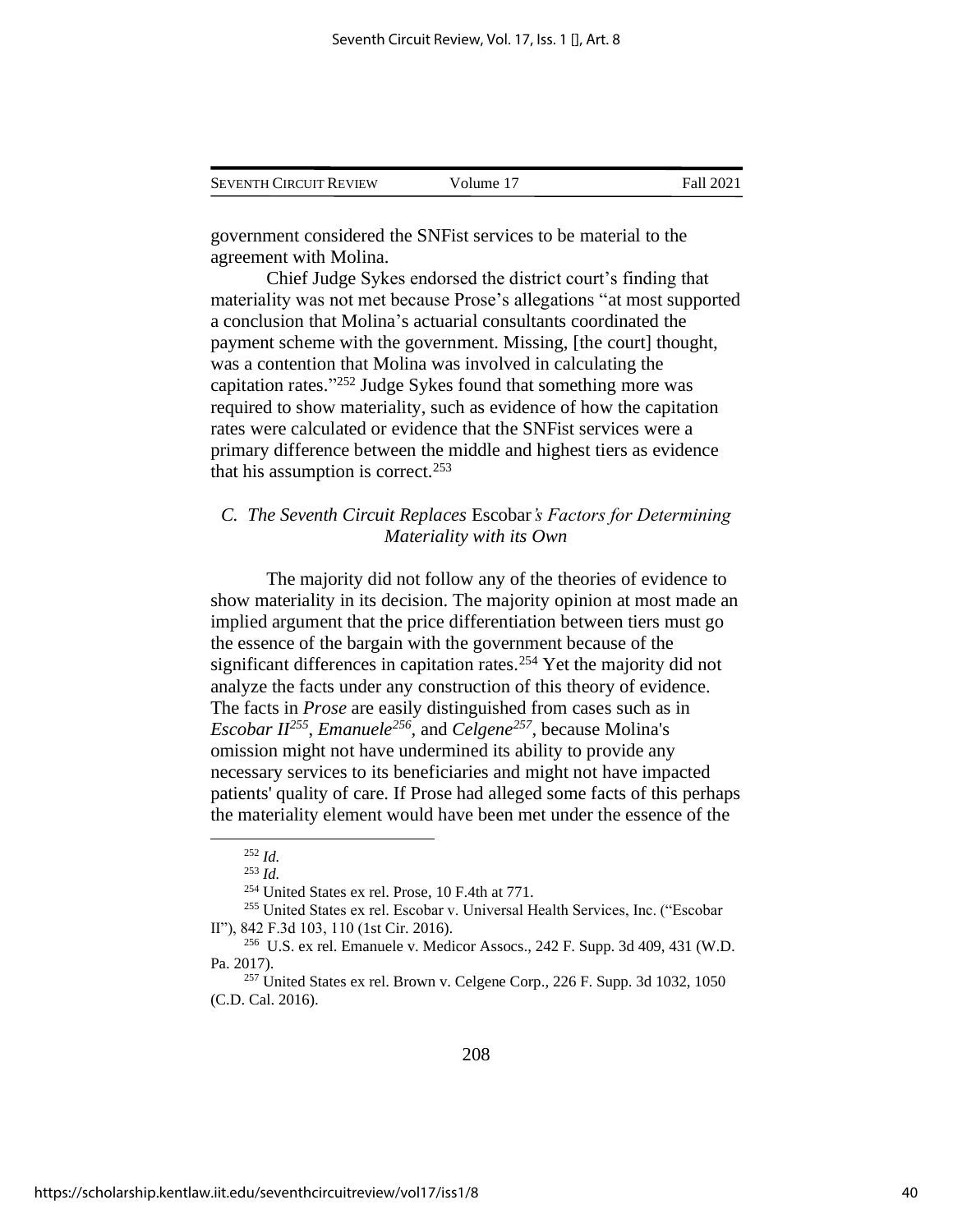| <b>SEVENTH CIRCUIT REVIEW</b> | Volume 17 | Fall 2021 |
|-------------------------------|-----------|-----------|
|                               |           |           |

bargain theory. Regardless, the majority did not even attempt this type of analysis.<sup>258</sup>

The Seventh Circuit further departed from *Escobar* when it dismissed the evidence Molina proffered that the government renewed its contract and continued reimbursements even after Prose brought these allegations.<sup>259</sup> Instead, the Seventh Circuit stated "[i]t is true that the government's continued payment of a claim despite 'actual knowledge' that certain requirements are not met 'is very strong evidence that those requirements are not material.' But this argument is better saved for a later stage, once both sides have conducted discovery." <sup>260</sup> This statement deviates from *Escobar* and many post-*Escobar* cases which were also decided at the pleading stage.<sup>261</sup>

Finally, the majority did not refer to the fact that this contractual obligation is highly technical as it involves contractually defined terms, which would weigh against the majority's holding in *Prose*. The facts of this case are more like those in *Ruckh,* where the Eleventh Circuit dismissed the relators FCA claim at the pleading stage because the only evidence of materiality was a vague assumption reliant on generalities which failed to link any specific representations to the technical non-compliance of a regulatory violation.<sup>262</sup> Similarly, this case is distinguishable from the Sixth Circuit case *Prather*, which found that an omission of noncompliance was material because the regulation itself, while technical, served the specific purpose of preventing fraud and abuse.<sup>263</sup> Here, the crux of Prose's evidence was based on a vague assumption, without particulars, and the majority rests its decision on the presumed sophistication of an MCO.<sup>264</sup> The

<sup>258</sup> United States ex rel. Prose, 10 F.4th at 770–779.

<sup>259</sup> *Id.* at 777.

<sup>260</sup> *Id.* (quoting *Escobar*, 579 U.S. at 195).

<sup>&</sup>lt;sup>261</sup> Universal Health Servs., Inc. v. U.S. and Mass., ex rel. Julio Escobar and Carmen Correa, (Escobar), 579 U.S. 176, 195 (2016); *see also Ruckh v. Salus Rehabilitation*, 963 F.3d 1089, 1104 (11th Cir. 2020).; United States ex rel. Prather v. Brookdale Senior Living Communities, Inc., 892 F.3d 822, 826 (6th Cir. 2018); Smith v. Carolina Med. Ctr., 274 F. Supp. 3d 300, 300 (E.D. Pa. 2017).

<sup>262</sup> *See* Ruckh, 963 F.3d at 1104.

<sup>263</sup> Prather, 892 F.3d at 826.

<sup>264</sup> *See* United States ex rel. Prose, 10 F.4th at 785.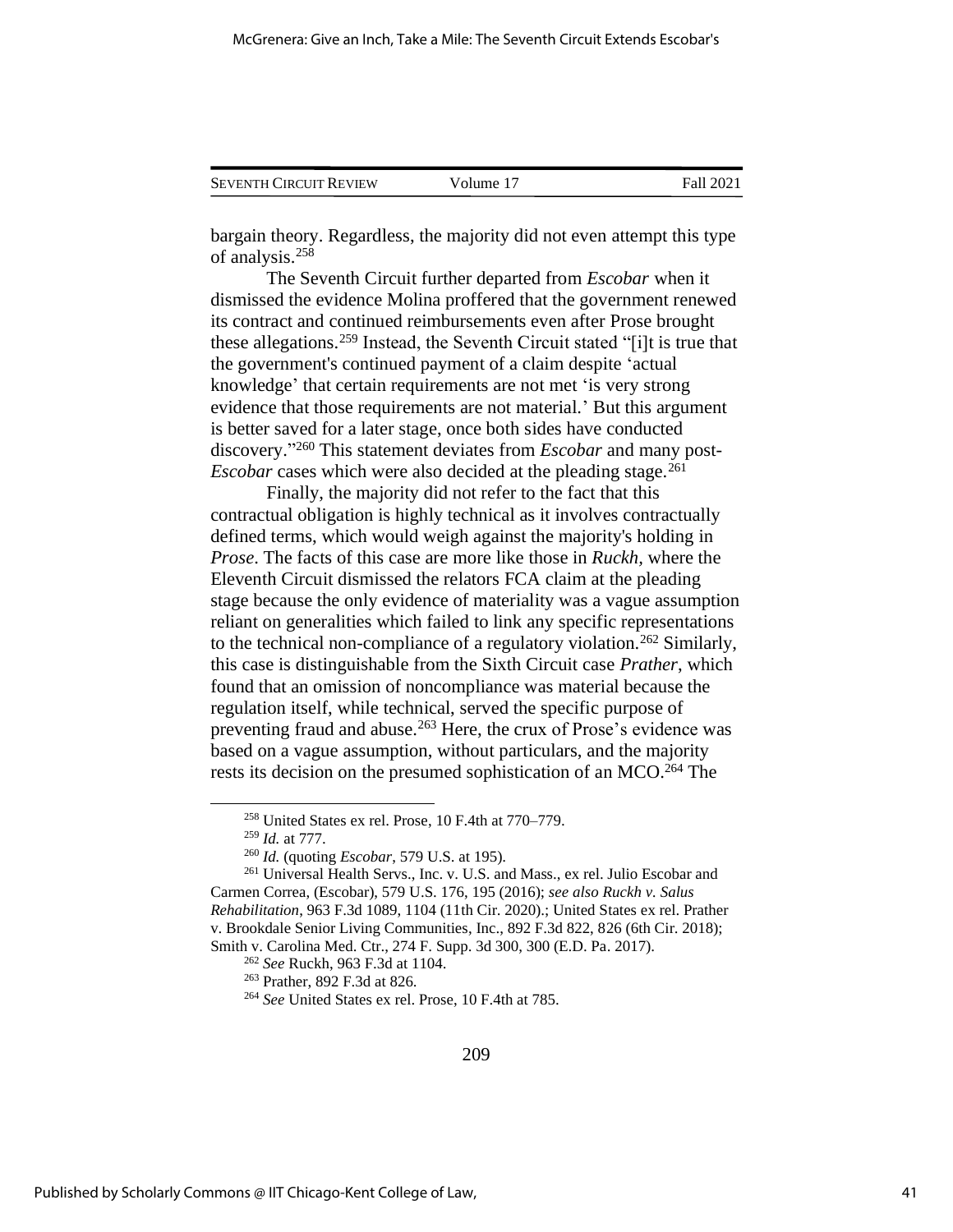| Seventh Circuit Review | Volume 17 | Fall 2021 |
|------------------------|-----------|-----------|
|                        |           |           |

majority's holding disregarded the caution in *Escobar* that not any violation of a contractual, regulatory, or statutory violation should be material because of the enormous amount of regulatory and statutory obligations demanding MCO compliance.<sup>265</sup> As Justice Thomas noted, "facing [FCA] liability for violating any of them would hardly help would-be defendants anticipate and prioritize compliance obligations."<sup>266</sup> Indeed, the Seventh Circuit's holding rendered the materiality element toothless because it negates the particularity standards required for FCA claims at the pleading stage and ignores the complexity of issues with which MCOs must grapple.

## **THE SEVENTH CIRCUIT'S DECISION BODES ILL FOR MANAGED CARE ORGANIZATIONS FACING FUTURE FALSE CLAIMS LITIGATION**

The Seventh Circuit disregarded the existing theories of evidence and allows relators to skirt their burden of materiality by the mere assertion that an MCO is a highly sophisticated member of the healthcare industry. The Seventh Circuit's interpretation of what constitutes sufficient evidence of materiality at the pleading stage places an enormous burden on MCOs because it does not define what makes an MCO a "highly sophisticated"<sup>267</sup> member of the medical services industry. All MCOs will be hard-pressed to show they do not fall under this broad category.

The Seventh Circuit's expectation that MCOs know which single contractual violation would rise to the level of a material omission is untenable. As Chief Judge Sykes correctly put it, "the majority's conclusion that Prose has stated a claim for implied false certification essentially establishes a new rule that *any* claim for payment while in material noncompliance with a contract or governing law is an actionable violation of the FCA."<sup>268</sup> Courts should be more cautious when making such sweeping assumptions about what MCOs and other healthcare organizations should know is material to the

<sup>265</sup> Escobar, 579 U.S. at 192.

<sup>266</sup> *Id.*

<sup>267</sup> *See* United States ex rel. Prose, 10 F.4th at 777.

<sup>268</sup> *Id.* at 786 (Sykes, C.J., dissenting).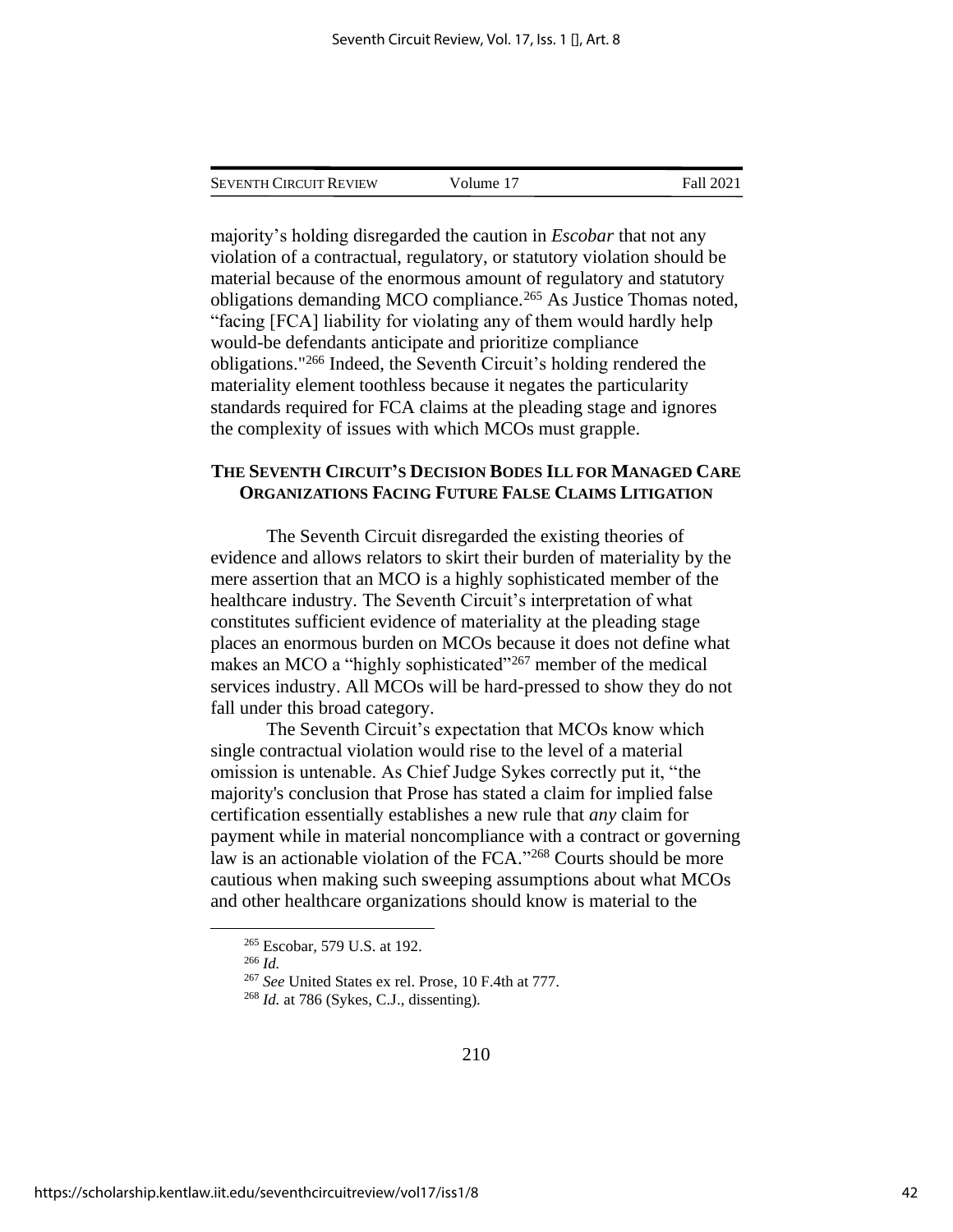| <b>SEVENTH CIRCUIT REVIEW</b> | Volume 17 | Fall 2021 |
|-------------------------------|-----------|-----------|
|                               |           |           |

government when the issue is based on noncompliance with a contractual obligation. Moving forward courts should scrutinize the Seventh Circuit's definition of sufficient materiality evidence closely and consider what evidence relators should be required to show. Future FCA litigants should refocus attention on the factors enumerated in *Escobar* and the evidential theories espoused by lower courts.<sup>269</sup>

Admittedly, it is difficult to show with particularity that omissions rise to the level of material violations under the implied false certification standard. But the facts in *Escobar* and many post-*Escobar* cases demonstrate that it is not impossible to meet this materiality standard, even at the pleading stage. The Rule 9(b) heightened standard to show materiality with particularity at the pleading stage is still critical to such cases.<sup>270</sup> The heightened pleading standard exists precisely to prevent litigious hungry relators from pursuing breach of contract claims under the guise of fraud and abuse so that they might increase their potential damages.

#### **CONCLUSION**

MCOs are subject to thousands of pages of regulatory and statutory standards, not to mention those contractual negotiations established in agreements with the government. If all that is necessary for relators to establish an FCA claim at the pleading stage is speculation that any noncompliance is material to the government's reimbursement decision, that shifts the burden on the MCO to show otherwise, which is not the Rule 9(b) standard.<sup>271</sup> While not all evidence is equal in establishing materiality under the FCA, courts should at least attempt to balance the factors enumerated in *Escobar* and post-*Escobar* case law, rather than delaying such scrutiny until

<sup>269</sup> *See* Groden & Linneman, *supra* note 111 at 48.

<sup>270</sup> *See* Prather, 838 F.3d 750 (6th Cir. 2016) (holding the Rule 9(b) requirement of pleading facts with particularity serves an important purpose "protecting defendants against spurious charges of immoral and fraudulent behavior").

<sup>271</sup> *See* Fed. R. Civ. P. 9(b).